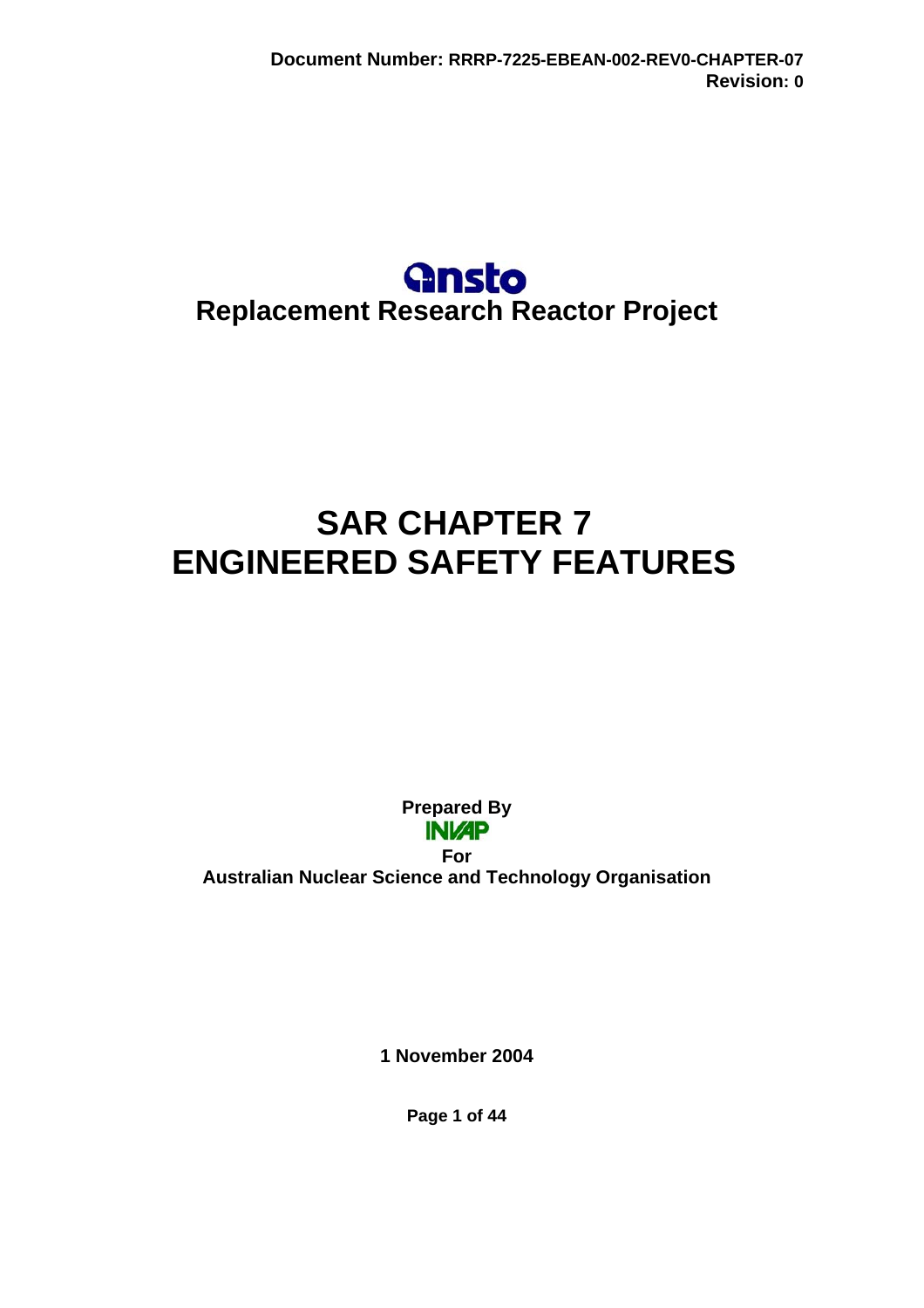| <b>ANSTO</b><br><b>Replacement Reactor Project</b><br><b>REVISION SHEET</b> |                                                                               | Document N°: RRRP-7225-EBEAN-002-Rev0-<br><b>CHAPTER-07</b><br>Revision: 0<br>Document Title: SAR - CHAPTER 7, Engineered<br><b>Safety Features</b><br>Ref No: |           |           |          |                                |          |                                      |          |
|-----------------------------------------------------------------------------|-------------------------------------------------------------------------------|----------------------------------------------------------------------------------------------------------------------------------------------------------------|-----------|-----------|----------|--------------------------------|----------|--------------------------------------|----------|
|                                                                             |                                                                               |                                                                                                                                                                |           |           |          |                                |          | Print name, date and sign or initial |          |
|                                                                             |                                                                               |                                                                                                                                                                |           |           | Revision | <b>Description of Revision</b> | Prepared | Checked/<br>Reviewed                 | Approved |
| $\mathbf 0$                                                                 | Original issue for public release                                             | <b>RM</b>                                                                                                                                                      | <b>MS</b> | <b>GW</b> |          |                                |          |                                      |          |
|                                                                             |                                                                               |                                                                                                                                                                |           |           |          |                                |          |                                      |          |
|                                                                             |                                                                               |                                                                                                                                                                |           |           |          |                                |          |                                      |          |
|                                                                             |                                                                               |                                                                                                                                                                |           |           |          |                                |          |                                      |          |
| Notes:                                                                      | 1. Revision must be verified in accordance with the Quality Plan for the job. |                                                                                                                                                                |           |           |          |                                |          |                                      |          |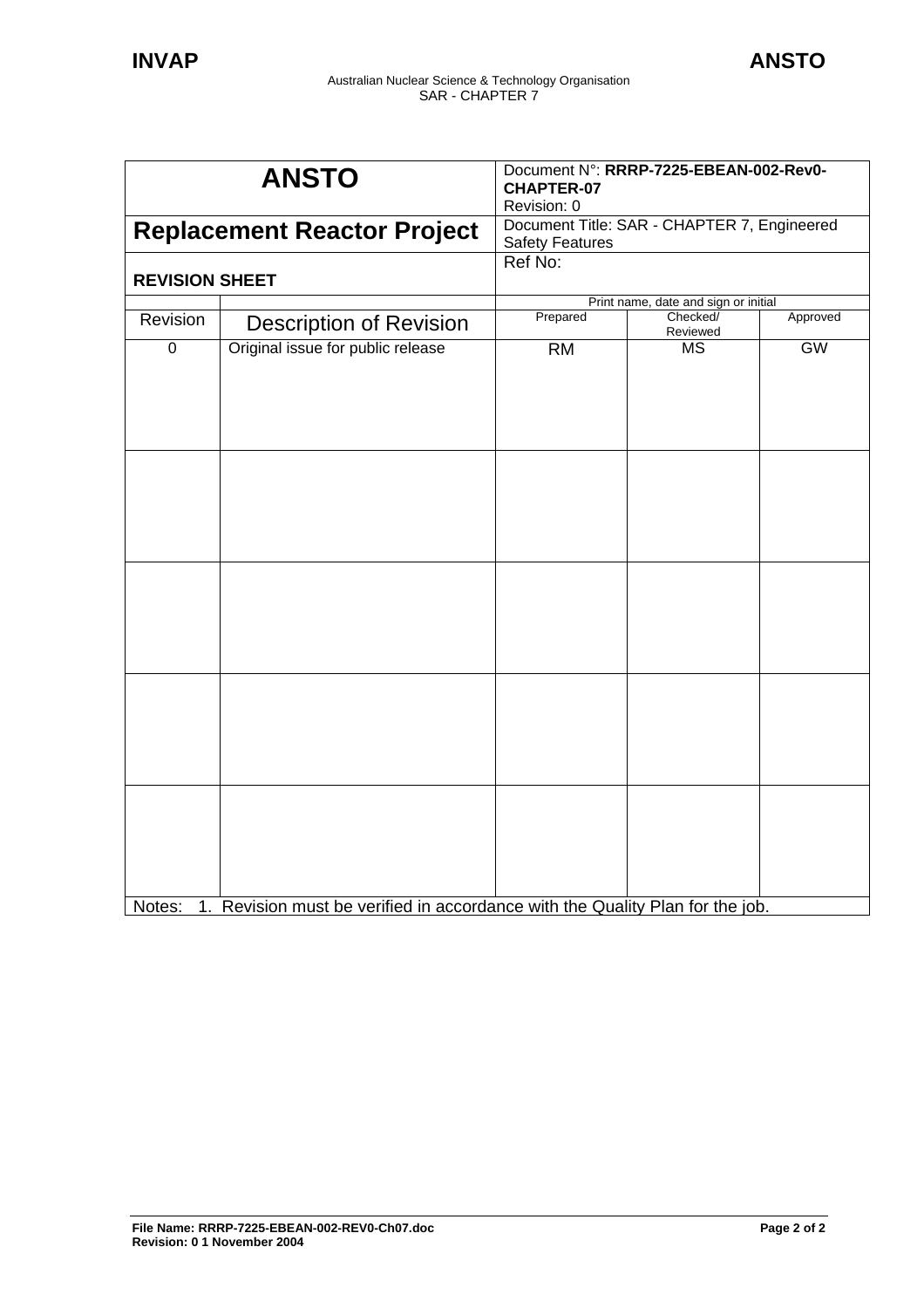#### **TABLE OF CONTENTS**

- **7 ENGINEERED SAFETY FEATURES**
- **7.1 Reactor Protection Systems**
- **7.2 Post Accident Monitoring System**
- **7.3 First Shutdown System**
- **7.4 Second Shutdown System**
- **7.5 Core Cooling by Natural Circulation**
- **7.6 Rigs Cooling by Natural Circulation**
- **7.7 Reactor Pool Coolant Boundary**

#### **7.8 Reactor Containment System**

- 7.8.1 Introduction
- 7.8.2 System Requirements
	- 7.8.2.1 System Categorisation
	- 7.8.2.2 Safety Functions
	- 7.8.2.3 Design Requirements
	- 7.8.2.4 Codes and Standards
- 7.8.3 Design Description
	- 7.8.3.1 General
	- 7.8.3.2 Containment Physical Barrier
	- 7.8.3.3 Containment Isolation Valves
	- 7.8.3.4 Containment Energy Removal System
	- 7.8.3.5 Containment Pressure Relief and Filtered Vent System
	- 7.8.3.6 Containment Vacuum Relief System<br>7.8.3.7 Instrumentation and Control
- 7.8.3.7 Instrumentation and Control<br>7.8.4 Description of Operation
- Description of Operation
- 7.8.5 Testing, Inspection and Surveillance
- 7.8.6 Failure Analysis
	- 7.8.6.1 Loss of Normal Power Supply
	- 7.8.6.2 Failure of Secondary Cooling System
	- 7.8.6.3 Failure of Isolation Valves
	- 7.8.6.4 Containment Energy Removal System Failure
	- 7.8.6.5 Failure of the Heaters Temperature Control
- 7.8.7 Design Evaluation
	- 7.8.7.1 General
	- 7.8.7.2 Containment Isolation Transient
	- 7.8.7.3 Doses to the Public
	- 7.8.7.4 Conformance Analysis
- 7.8.8 Seismic Evaluation
	- 7.8.8.1 Containment Isolation Valves
	- 7.8.8.2 CERS
	- 7.8.8.3 Containment Pressure Relief and Vacuum Relief Systems

#### **7.9 Emergency Control Centre Ventilation and Pressurisation System**

#### **7.10 Standby Power System**

*End of Table of Contents*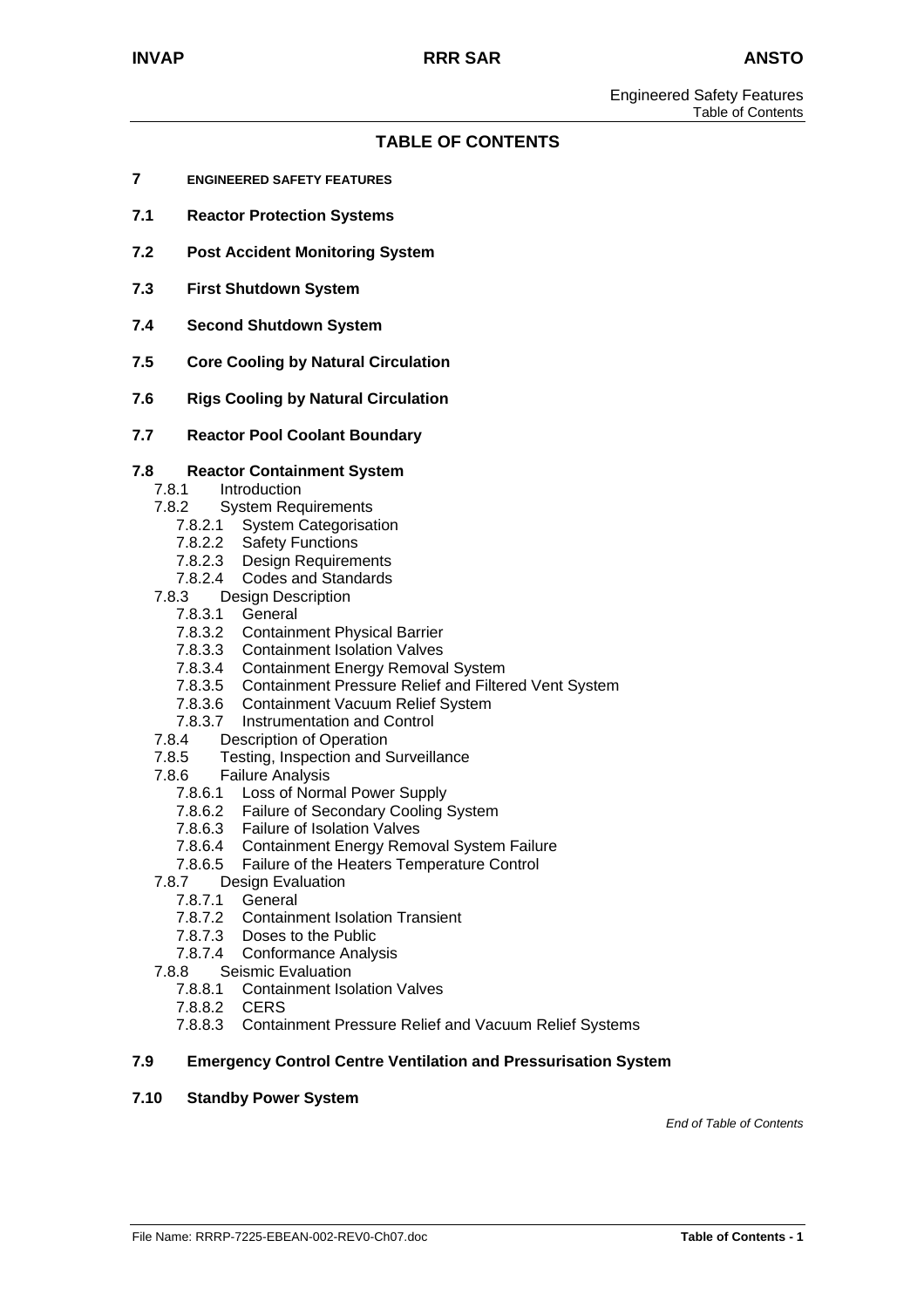## **7 ENGINEERED SAFETY FEATURES**

This Chapter of the Safety Analysis Report identifies and provides a summary of the types, locations and functions of the Engineered Safety Features (ESF) provided throughout the facility.

As a general statement, ESF are provided as part of ensuring the safe shutdown of the reactor, the provision of adequate heat removal from the core and rigs, or the limiting of the release of radioactive material to the environment (see Section 2.4.10).

The following systems are identified as ESF:

Reactor Protection Systems

Post Accident Monitoring System

First Shutdown System

Second Shutdown System

Core Cooling by Natural Circulation

Rigs Cooling by Natural Circulation

Reactor Pool Coolant Boundary

Reactor Containment System

Emergency Control Centre Ventilation and Pressurisation System

Standby Power System

In order to enhance the readability of the Safety Analysis Report (SAR), full details on the Reactor Containment System only are provided in this Chapter. For the other systems, a brief description is included together with a reference to the section in the SAR where full details are given.

As a general basis, the ESF comply with the criteria listed in Chapter 2, Section 2.4.8. In addition, each ESF complies with its own specific criteria outlined in Chapter 2 and addressed in the chapter where the system is discussed.

All ESF are Safety Category 1.

## **7.1 REACTOR PROTECTION SYSTEMS**

The Reactor Protection Systems (RPS) are described in detail in Chapter 8, Section 8.2, as part of the Instrumentation and Control Systems.

The RPS comprise the instrumentation systems that initiate the actions that safely shutdown the reactor, and isolate the containment when radioactive discharges in the stack are above safety settings. The RPS have priority in establishing reactor operational states and provide status and control signals to other systems such as the RCMS. The RPS also incorporate interlocks that prevent reactor start-up unless certain systems and/or conditions are met. The RPS are separated into two different systems: the First Reactor Protection System (FRPS) (computer based system) and the Second Reactor Protection System (SRPS) (hardwired system).

The safety parameters monitored by the RPS can be grouped according to their function. Different components (e.g*.* sensors), measurement principles and methods are employed according to the process parameter monitored. Instrumentation that inputs into the RPS is qualified to Safety Category 1 requirements.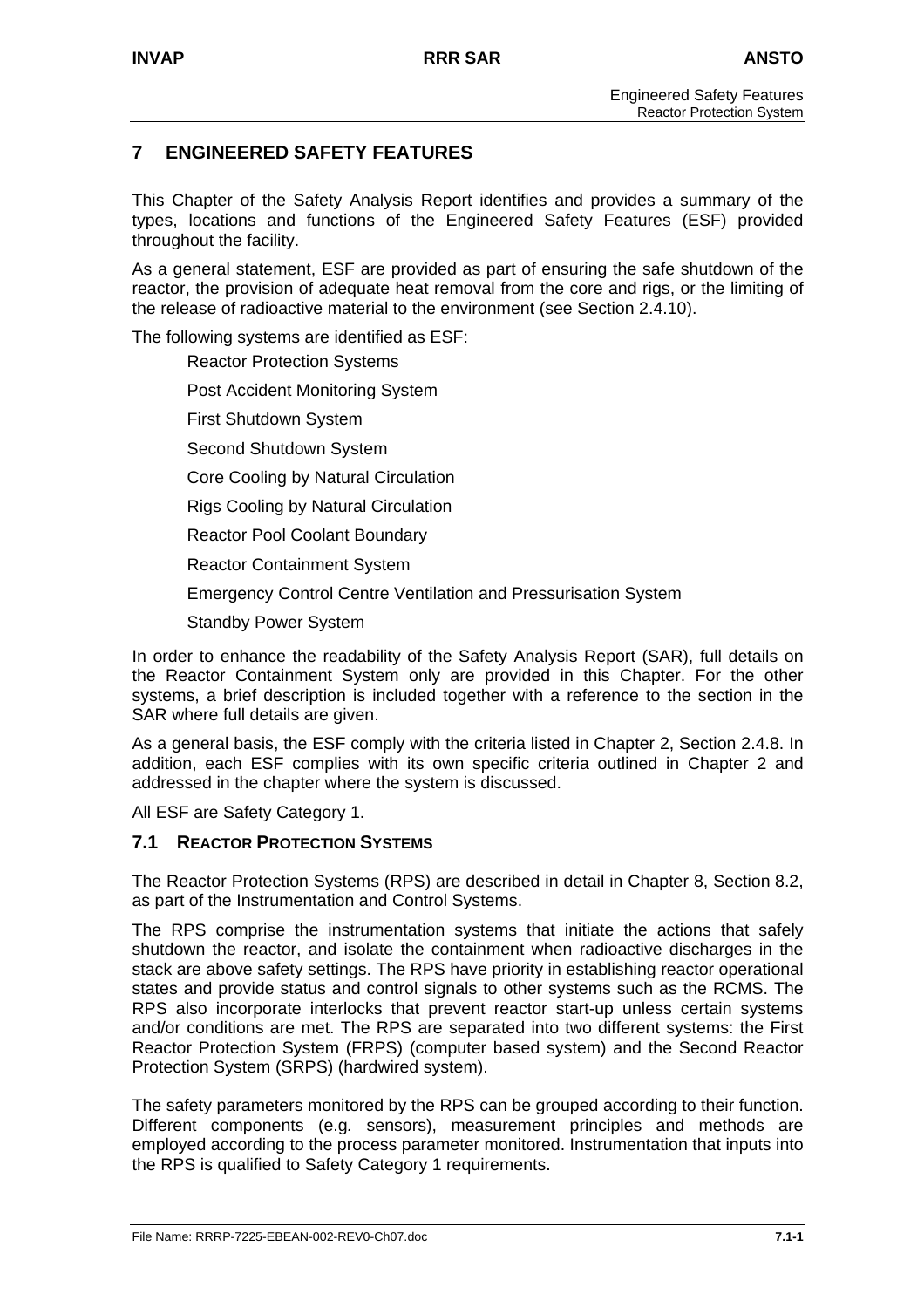The measurement channels are:

- a) nucleonic channels
- b) thermal-hydraulic channels
- c) radiation protection channels
- d) seismic channels
- e) pneumatic transfer channels
- f) cold neutron source channels
- g) containment system controls
- h) electrical power channels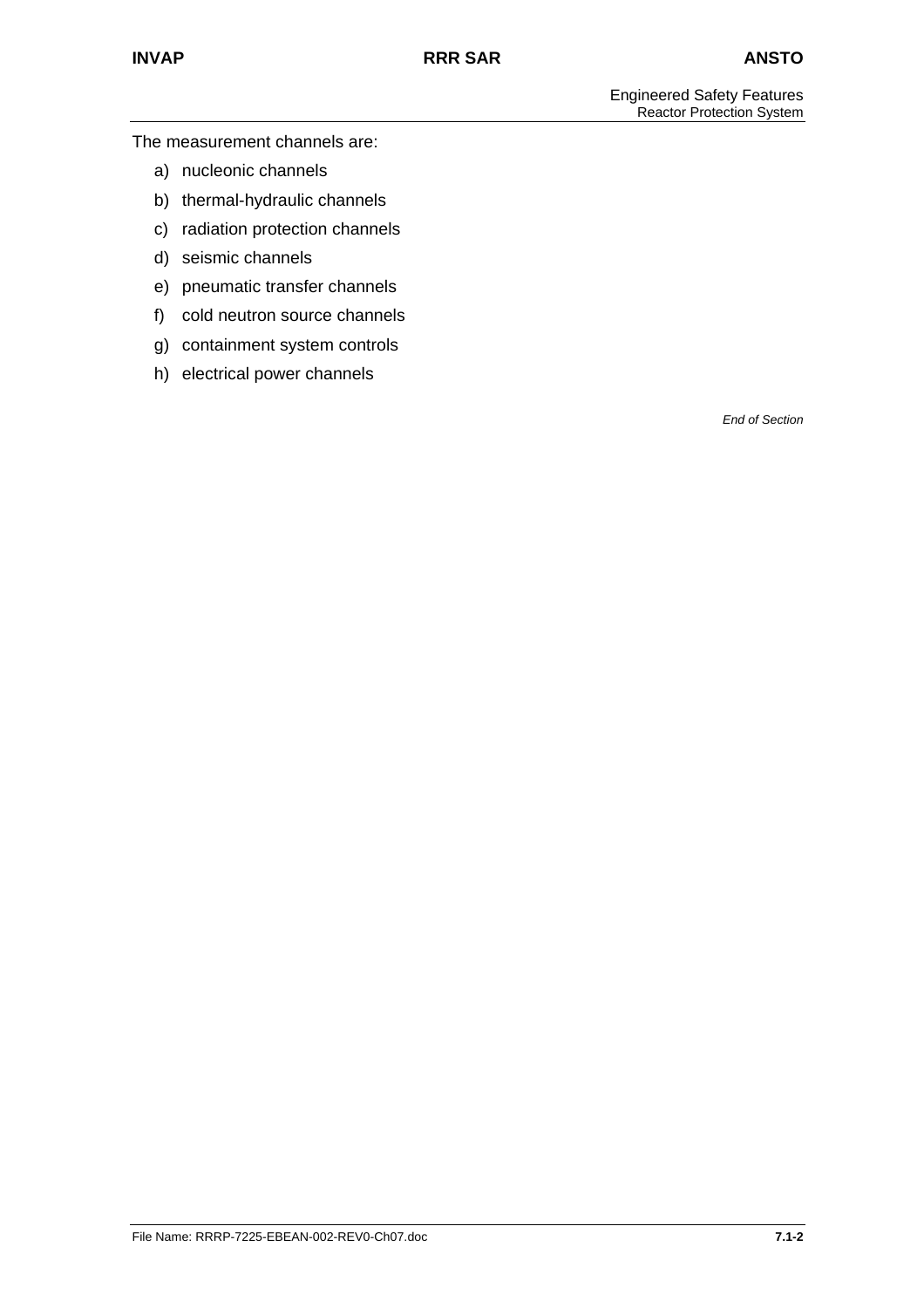## **7.2 POST ACCIDENT MONITORING SYSTEM**

The Post Accident Monitoring (PAM) system is described in detail in Chapter 8, Section 8.6, as part of the Instrumentation and Control Systems.

The PAM system provides the necessary information needed for operators to monitor, and take actions during, and after an accident condition. In addition, it provides information to indicate whether plant safety functions are being accomplished and it is a very important tool for implementing manual recovery actions. The PAM system comprises the electrical devices and circuitry involved in generating the PAM signals for display in the Main Control Room and the Emergency Control Centre.

PAM is based on double redundant trains. Some primary sensors are shared with the FRPS and SRPS, and signals are supplied to the RCMS (through appropriate isolators) to also display the PAM parameters.

The measurement channels are:

- a) First Shutdown System
- b) Second Shutdown System
- c) Primary Cooling System and Reactor and Service Pool Cooling System Flap Valves (for natural circulation)
- d) Reactor and Service Pool Level
- e) Emergency Makeup Water System (storage tank water level)
- f) Nucleonic Instrumentation System
- g) Emergency Control Centre Ventilation and Pressurisation System
- h) Radiation Monitoring System
- i) Standby Power System
- j) Reactor Containment Systems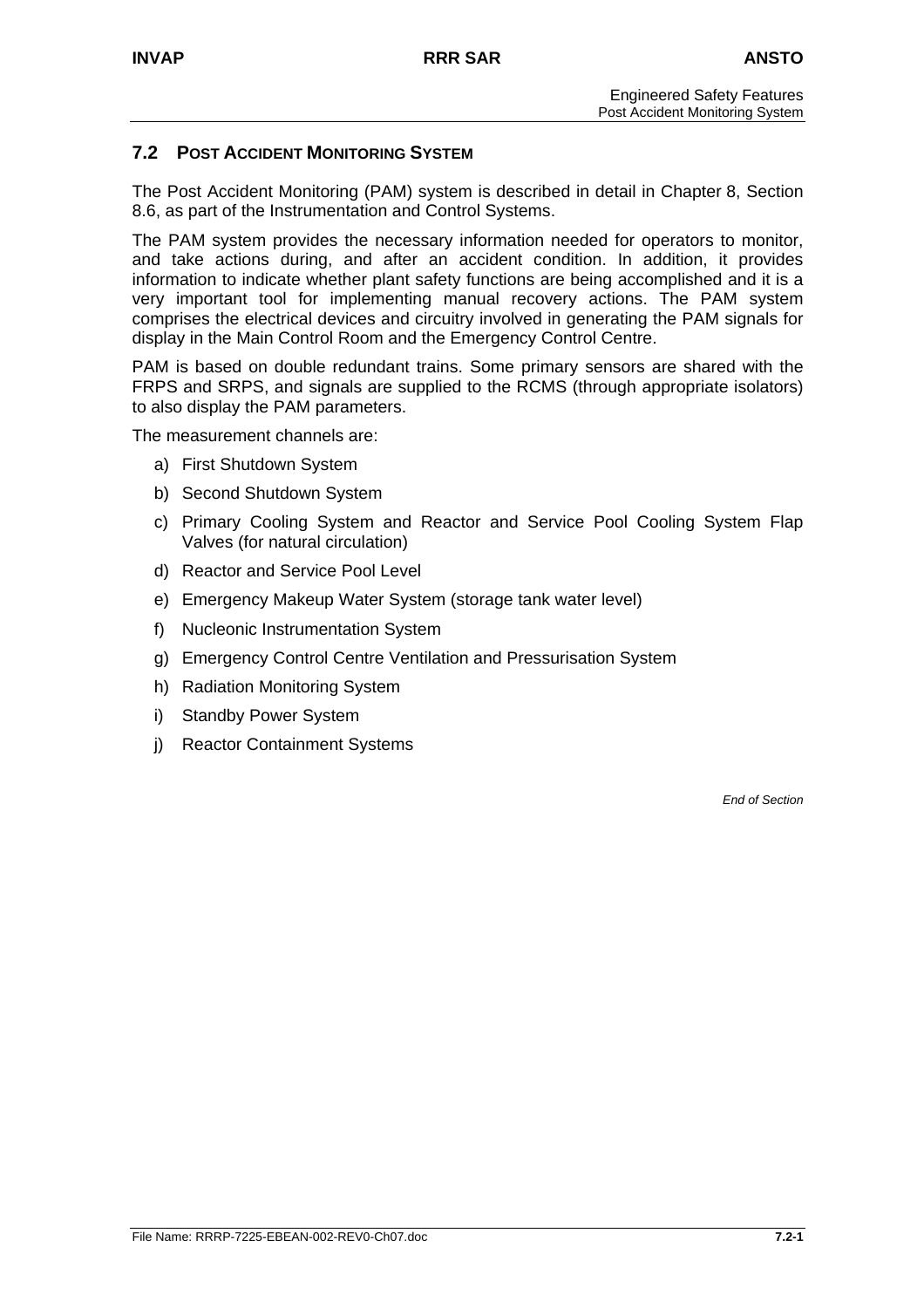## **7.3 FIRST SHUTDOWN SYSTEM**

The First Shutdown System (FSS) is described in Chapter 5, Section 5.5.3, as part of the reactor description, and the system instrumentation in Chapter 8, Section 8.3, as part of the Instrumentation and Control Systems.

The FSS shuts down the reactor by rapidly inserting the five control rods into the Core. The control rods are connected to the Control Rod Drives (CRDs) via electromagnets. The absorber plates and control rod stems are guided and protected from flow induced forces and seismic induced strains.

The system complies with the single failure criterion.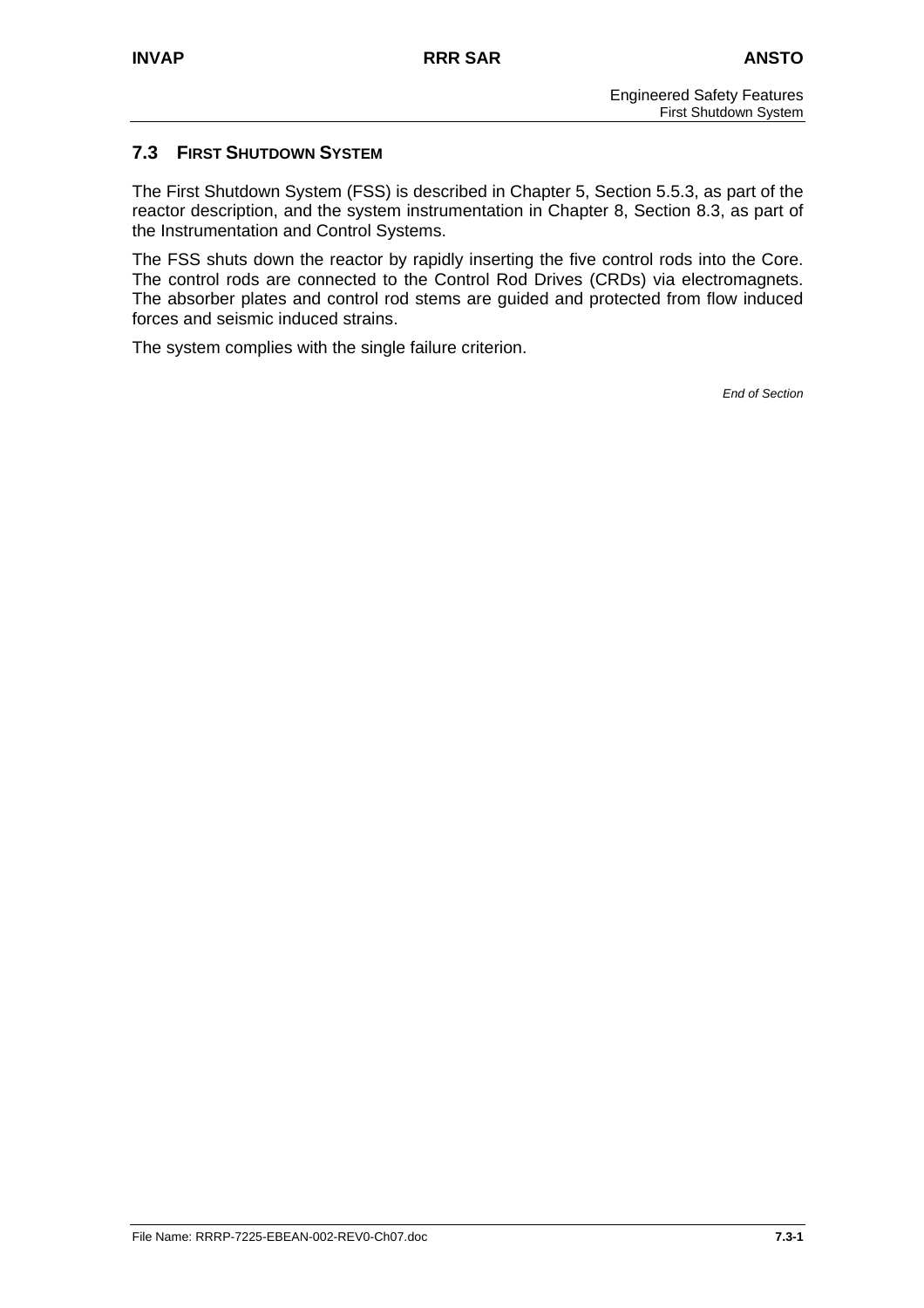## **7.4 SECOND SHUTDOWN SYSTEM**

The Second Shutdown System (SSS) is described in Chapter 5, Section 5.5.4, as part of the reactor description, and the system instrumentation in Chapter 8, Section 8.4, as part of the Instrumentation and Control Systems.

The SSS is capable of shutting down the reactor by automatically dumping the heavy water stored in the Reflector Vessel. This system provides an alternate shutdown system, completely independent to the First Shutdown System.

The system is connected to the Reflector Vessel through a pipeline that conducts heavy water to a distribution header. The distributor diverts heavy water through valves in a parallel configuration. A header collects the heavy water from the valves and discharges into the heavy water storage tank belonging to the Reflector Cooling and Purification System (RCPS). Pressure equalisation lines for helium connect the Reflector Vessel with the heavy water storage tank through the RCPS (for further details refer to Chapter 6).

The SSS shuts down the reactor by partial dumping of the Reflector Vessel water and leaving the Core in a sub-critical condition. The reduction of heavy water level in the Reflector Vessel causes neutron reflection to be reduced increasing the neutron leakage from the Core thus stopping the nuclear chain reaction.

The system complies with the single failure criterion.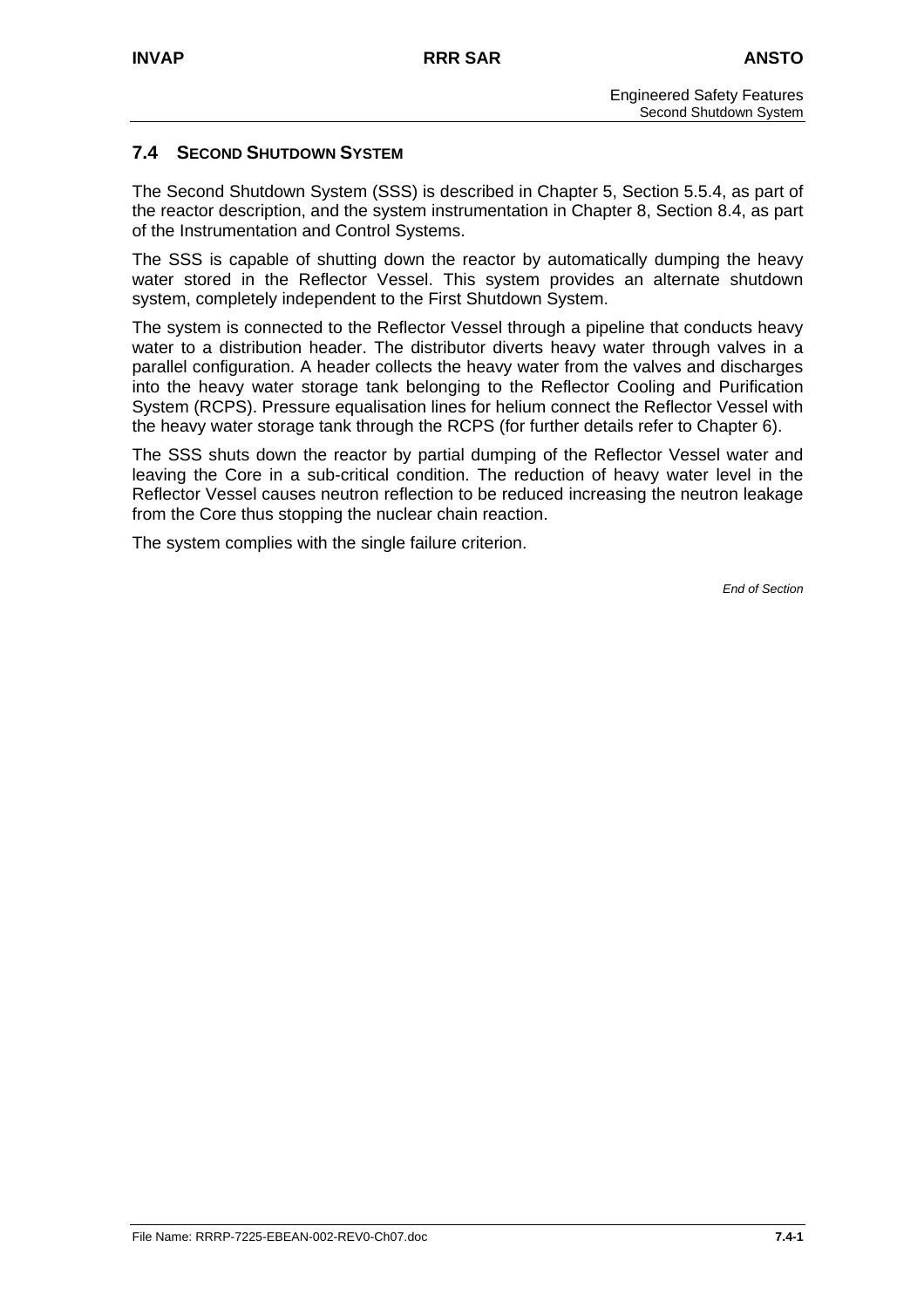## **7.5 CORE COOLING BY NATURAL CIRCULATION**

Core Cooling by Natural Circulation is described in Chapter 6, Section 6.2.4, as part of the Reactor Cooling Systems description.

The portion of the Primary Cooling System (PCS) inside the Reactor Pool participates in the Core Cooling.

The portion of the PCS outside of the Reactor Pool does not participate in the Core Cooling and is defined as Safety Category 2 system.

This system has both a normal cooling function, in cooling the reactor in the Physics Test and Shutdown states, and also an emergency cooling function during abnormal events following reactor trips and the stopping of the PCS pumps. The Safety Category 1 function of this ESF is essential to remove Core decay heat in the event that the PCS circulation pumps are out of service and in the event of a loss of Electric Power. The action of this system depends on the opening of flap valves provided on each of the PCS return lines. The ultimate heat sink for the decay heat removed by this system is the Reactor Pool itself. The description of the thermal-hydraulic design for this system is given in Chapter 5, Section 5.7.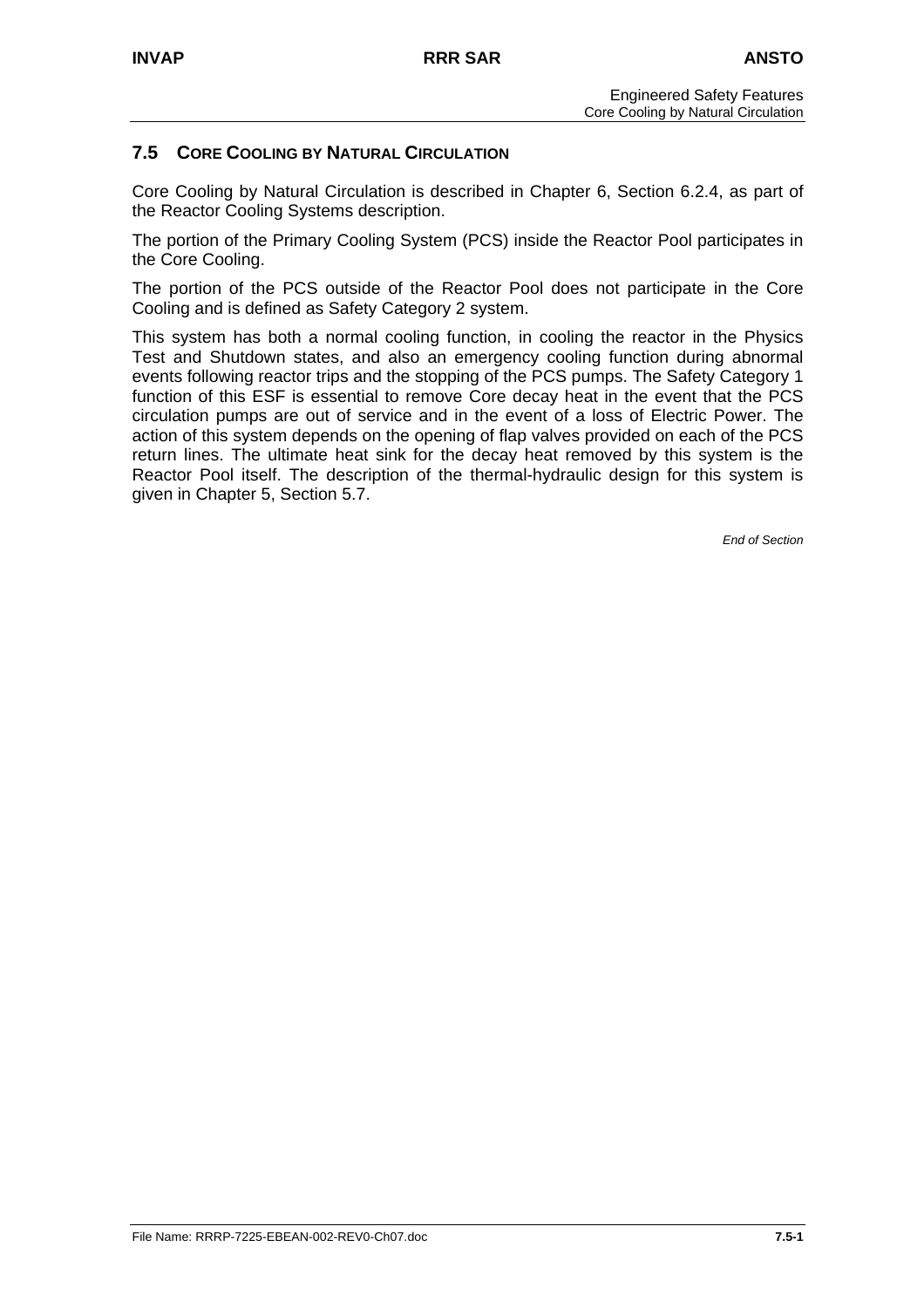## **7.6 RIGS COOLING BY NATURAL CIRCULATION**

The Rigs Cooling by Natural Circulation is described in Chapter 6.

The portion inside the Reactor Pool that performs the function of Rigs Cooling by Natural Circulation is defined as Safety Category 1 ESF. The portion of the system that does not participate in Rigs Cooling by natural circulation is defined as Safety Category 2 system.

If the pump in service fails, the flap valves open and natural circulation is established through the Rigs Cooling branch ensuring appropriate cooling. The ultimate heat sink for the heat removed by this system is the Reactor Pool itself. The description of the thermal-hydraulic design for rigs cooling, transition from forced circulation to natural circulation, and opening of flap valves is described in Chapter 5, Section 5.8.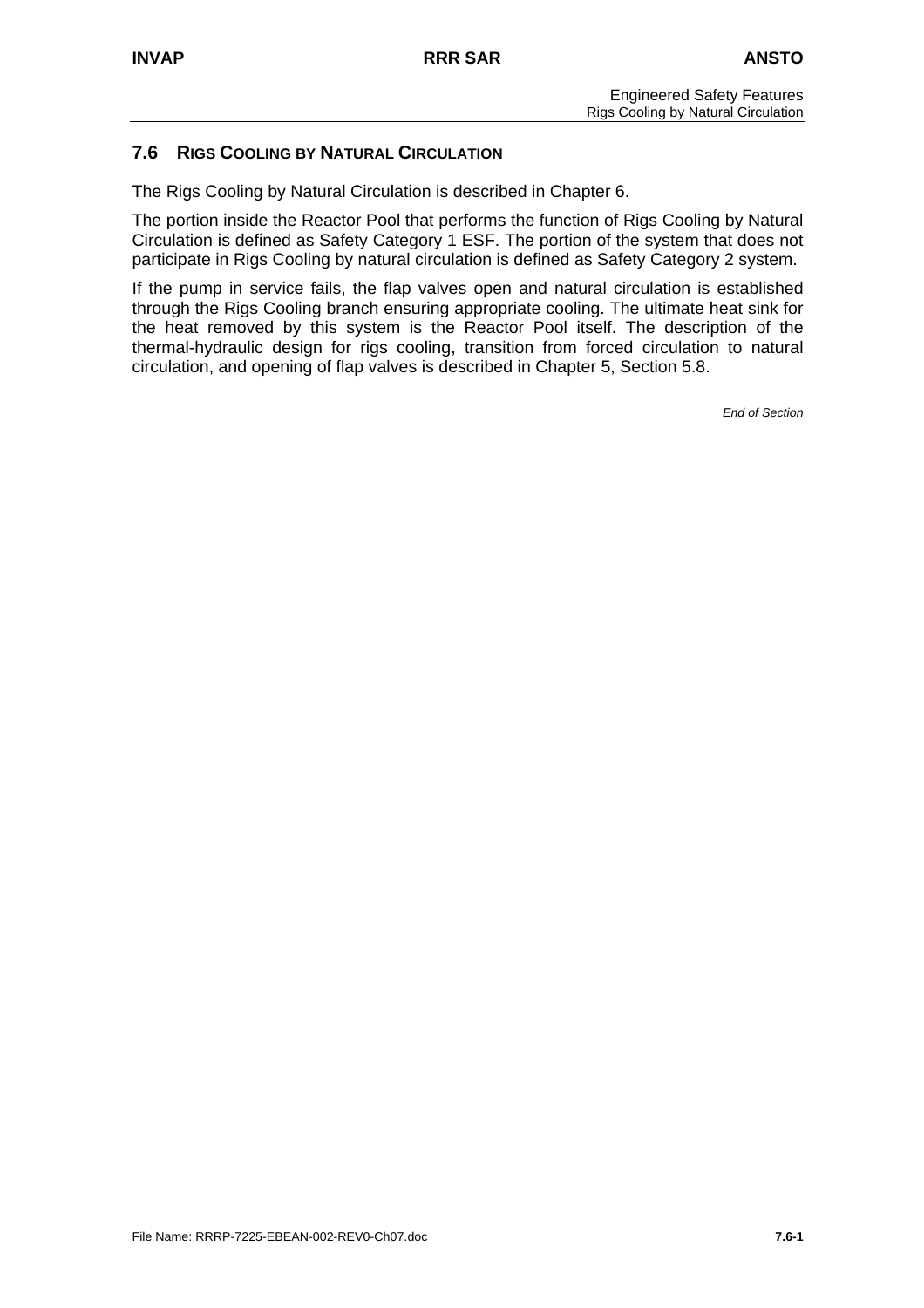## **7.7 REACTOR POOL COOLANT BOUNDARY**

The Reactor Pool Coolant Boundary is described in detail in Chapter 4, Section 4.5.

The Reactor Pool is the ultimate heat sink for the Core Cooling by Natural Circulation and for the Rigs Cooling by Natural Circulation, and this is ensured by the opening of the flap valves. The water inventory is ensured even in events with loss of coolant by the provision of siphon effect breakers in the PCS and RSPCS.

The Reactor Pool is an open cylindrical pool. The Reactor Pool tank is embedded in a large concrete block that receives the loads acting on the pool. The load is transferred to the concrete through the lateral wall of the pool and through the bottom plate, which rests on the concrete block. Carbon steel stiffness rings are welded at different heights on the external face of the lateral wall of the tank to provide structural stiffening and to provide the means for lateral fixation to the concrete block, by means of anchoring elements fixed on the stiffening rings.

The Reactor Pool is made of ASTM A 240 Grade 304 L stainless steel, which has the required resistance to corrosion for the temperature and water quality in the pool. Irradiation damage effects will be insignificant given the low neutron flux on this component.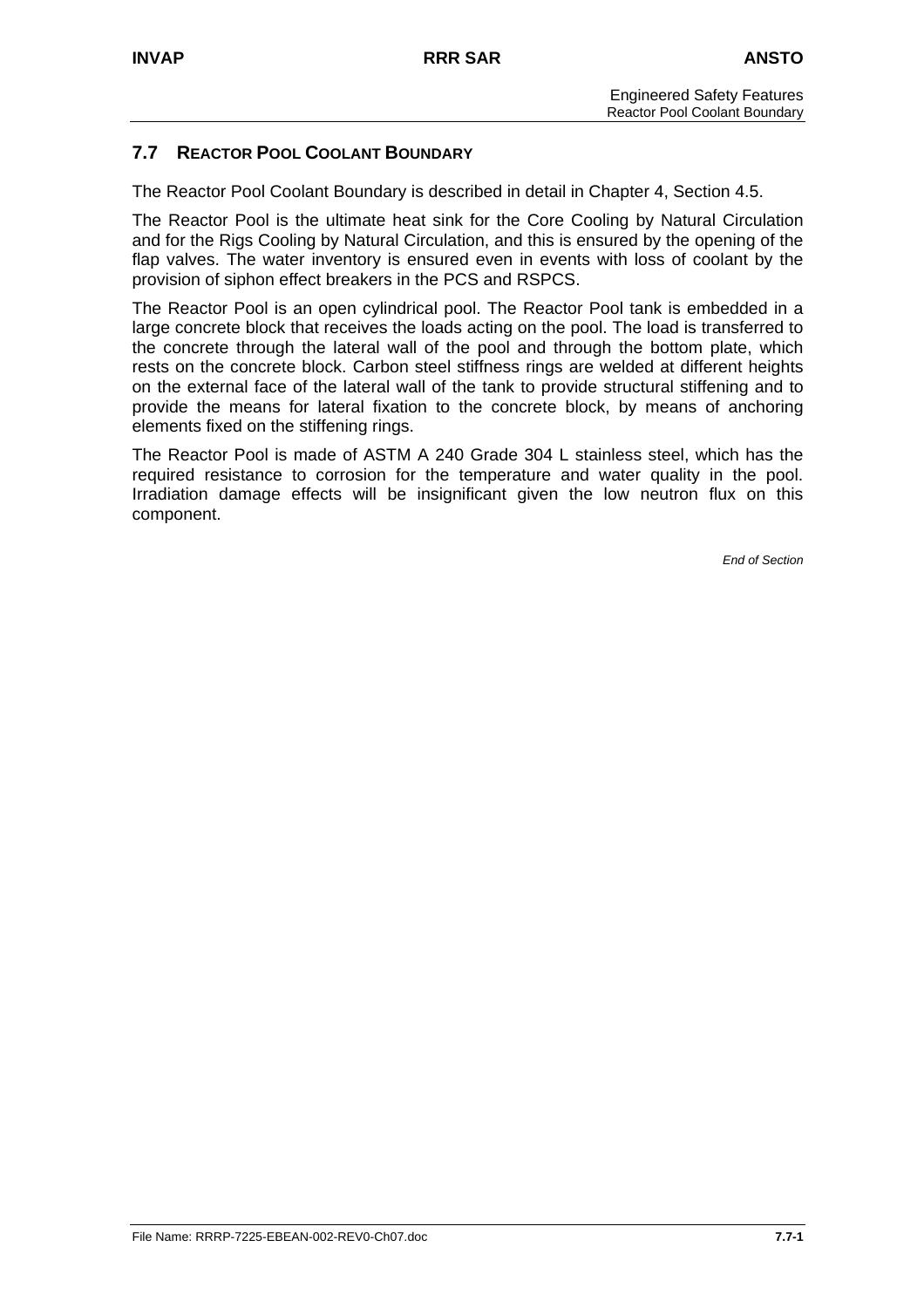## **7.8 REACTOR CONTAINMENT SYSTEM**

## **7.8.1 Introduction**

The Containment represents the third and last barrier to prevent an uncontrolled release of fission products to the environment in the event of a beyond design basis accident.

It provides a barrier against the uncontrolled release of radioactivity from the reactor core, reactor coolant boundary, and reactor irradiation facilities.

For the radioactive products contained in the fuel elements, the two previous barriers are the fuel matrix with fuel plate cladding, and the reactor pool boundary.

The system is design to restrict the release of air from the containment atmosphere to the environment through the leakage from the building. Under Design Basis Conditions, this limit is set at 3% of the volume within the containment per day. Considering that the mass release to the environment is a function of the containment pressure with respect to the environment, the design of the Reactor Containment System is based on two key aspects:

- a) Design of the boundary with the least technically achievable permeability in order to limit leak rates.
- b) Design of the heat removal system capable of limiting the pressure increase due to thermal expansion of the air within the containment.

The Containment encloses the main parts of the reactor and includes a number of interconnected rooms.

The Containment consists of a physical barrier (the Containment itself), the Containment Isolation Valves (CIV), the Containment Energy Removal System (CERS), the Containment Pressure Relief and Filtered Vent System (CPRFVS), and the Containment Vacuum Relief System (CVRS).

The physical barrier consists of the walls, floors and ceilings that form the external boundary of the Containment, the access ways through that boundary, and the service penetrations of that boundary.

The CIV consists of valves that can seal pipes that penetrate the Containment, and an instrumentation system, which initiates, when appropriate, automatic closing of those valves under accident conditions for which the RCS is required to provide a protective function.

The CERS consists of a re-circulating chilled water system, closed to the Containment atmosphere, which is designed to minimise pressure increase within the Containment by removing heat from the Containment atmosphere under isolation conditions.

The CPRFVS is a backup system that consists of pressure relief valves designed to limit the differential pressure between the isolated Containment and the outside atmosphere. Additionally it provides a flexible means to manage accidents by permitting the venting of filtered air from the Containment to the stack when this might be an appropriate accident management measure.

The CVRS is a backup system that consists of a set of vacuum relief valves designed to limit the differential pressure between the outside atmosphere and the isolated Containment.

Figure 7.8/1 shows a schematic of the Reactor Containment System.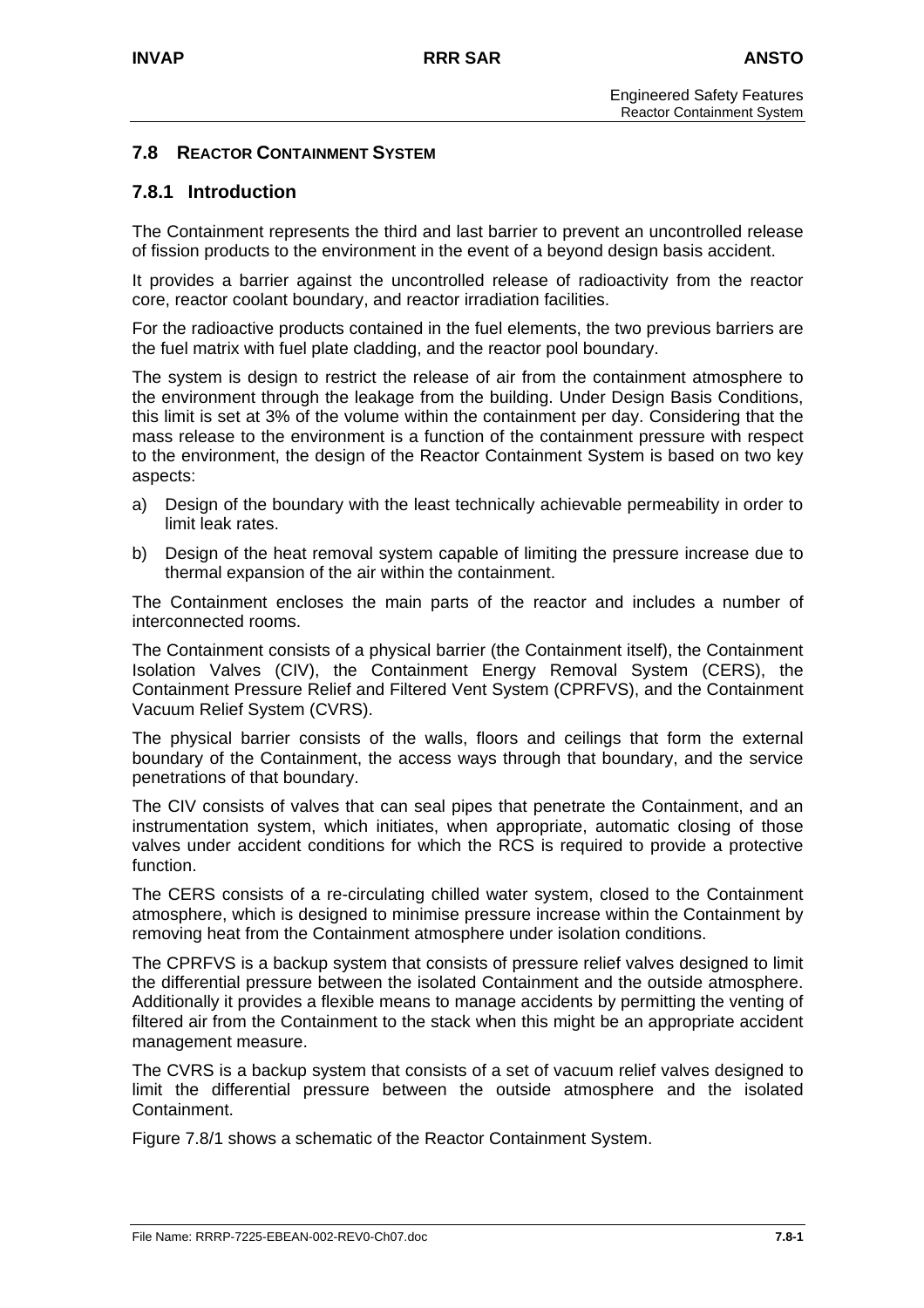Some Category 2 auxiliary systems related to the air movement during normal and abnormal conditions are mentioned throughout this chapter. They are the Reactor Air Supply System, the Reactor Air Exhaust System, the Hot Cells Ventilation System and the Heavy Water Room Ventilation System. These are all part of the Reactor Containment Ventilation System and are described in Chapter 10.

## **7.8.2 System Requirements**

## **7.8.2.1 System Categorisation**

Classification of Containment Subsystems is as shown below:

| Sub-systems                                          | Safety | Seismic | Quality |
|------------------------------------------------------|--------|---------|---------|
| Containment                                          |        |         |         |
| <b>Boundary</b>                                      |        |         | A       |
| Access ways                                          |        |         | A       |
| Service penetrations                                 | 1      |         | A       |
| <b>Containment Isolation Valves</b>                  |        |         |         |
| Valves and actuators                                 | 1      |         | A       |
| Instrumentation and control (FRPS & PAM)             |        |         | A       |
| <b>Containment Energy Removal System</b>             | 1      |         | A       |
| Containment Pressure Relief and Filtered Vent System |        |         |         |
| Valves, valve actuators and controls                 |        |         | A       |
| <b>Filters</b>                                       | 2      | 2       | B       |
| <b>Containment Vacuum Relief System</b>              |        |         | A       |

## **7.8.2.2 Safety Functions**

Each of the listed sub-systems has to fulfil specific functional requirements according to its safety categorisation.

The Containment physical barrier and the CIV are required:

a) To act together to limit release of radioactive material during and after an accident condition.

The CIV Instrumentation is required:

- a) To initiate automatic closure of the CIV when appropriate.
- b) To provide information on whether it has operated successfully.

The CERS is required:

- a) To limit and control pressure within the Containment to minimise leakage of radioactive material from the Containment.
- b) To keep pressure within the Containment below its design limit.

The CPRFVS is required:

a) To limit the differential pressure between the isolated Containment and outside atmosphere.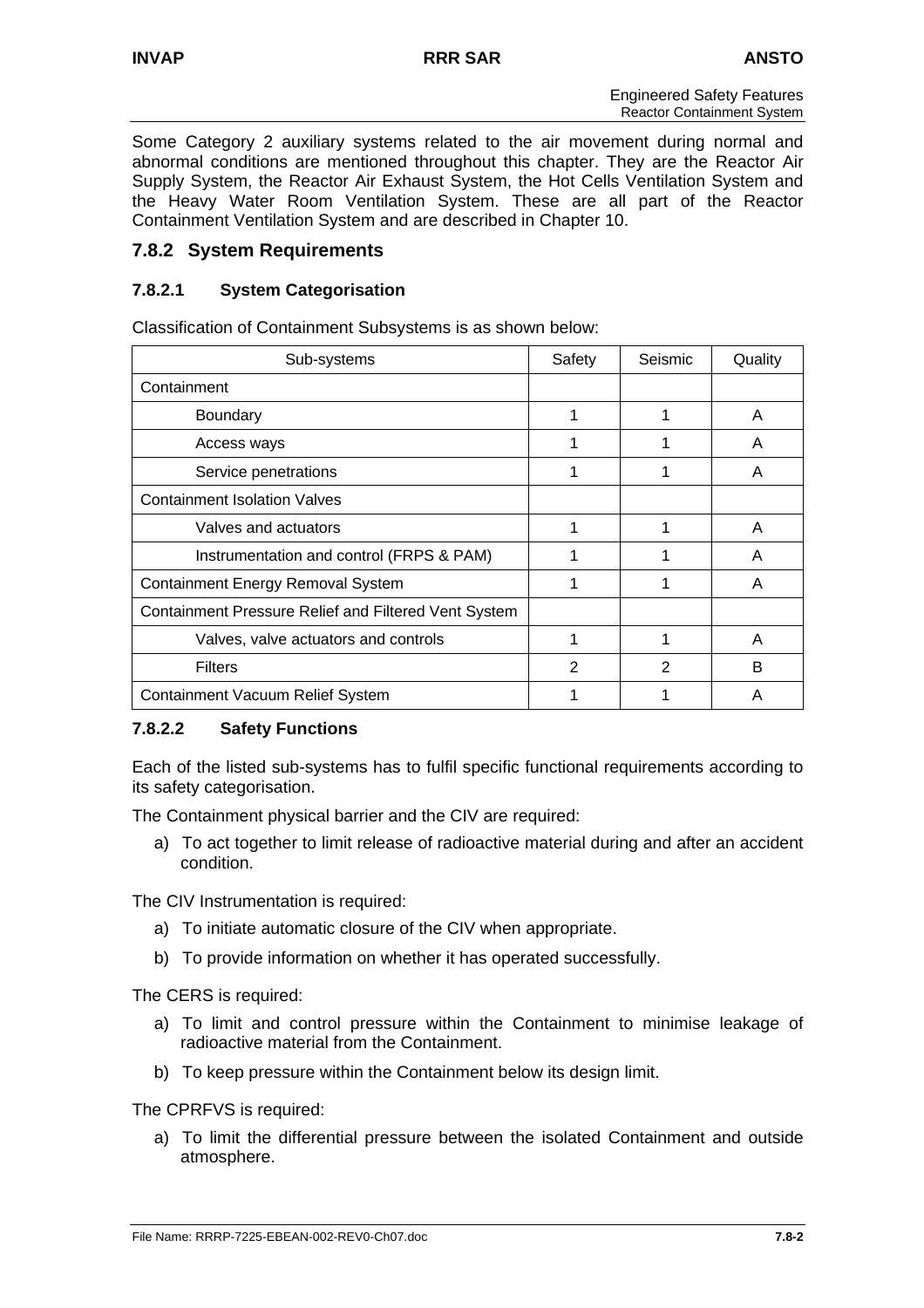b) To provide a means for managing accidents.

The CVRS is required:

a) To limit the differential pressure between the outside atmosphere and the isolated Containment.

## **7.8.2.3 Design Requirements**

#### **7.8.2.3.1 Containment Physical Barrier**

The main safety design requirements of this system are:

- a) To provide a barrier against the release of radioactive products from the building that could have been released from the reactor core, reactor coolant boundary, or reactor utilisation activities.
- b) To withstand the initial and long-term pressures and temperatures resulting from a beyond design-basis event.
- c) To minimise the containment permeability by the provision of special doors and gates and appropriate wall surfaces.

#### **7.8.2.3.2 Containment Isolation Valves**

The main safety design requirements of this system are:

- a) To isolate the Containment from the environment during and after design basis accidents.
- b) To provide two isolation valves for each of the ventilation pipelines that penetrate the Containment boundary, one valve at each side of the boundary.
- c) To provide one isolation valve at the intake point and one at the exit point for reentrant lines not directly connected with containment atmosphere.
- d) To provide seals of through wall penetrations to the Containment boundary.
- e) To provide automatic closure of containment isolation valves on systems directly connected to the containment environment. Closure is commanded by the FRPS when activity in the ventilation stack exceeds the established limit.
- f) To incorporate facilities for testing and surveillance of the system.

#### **7.8.2.3.3 Containment Energy Removal System**

The main safety design requirements of this system are:

- a) To minimise the pressure increase within the Containment following an event requiring Containment Isolation such that the release to the environment is below 3% of Containment volume in any 24 hour period.
- b) To allow periodic testing and in-service inspection.
- c) To keep local environmental conditions within design basis limiting conditions for components, structures and systems following a Containment Isolation event.
- d) To have high reliability, high availability and ease of maintenance.

The main non-safety design requirements of this system are: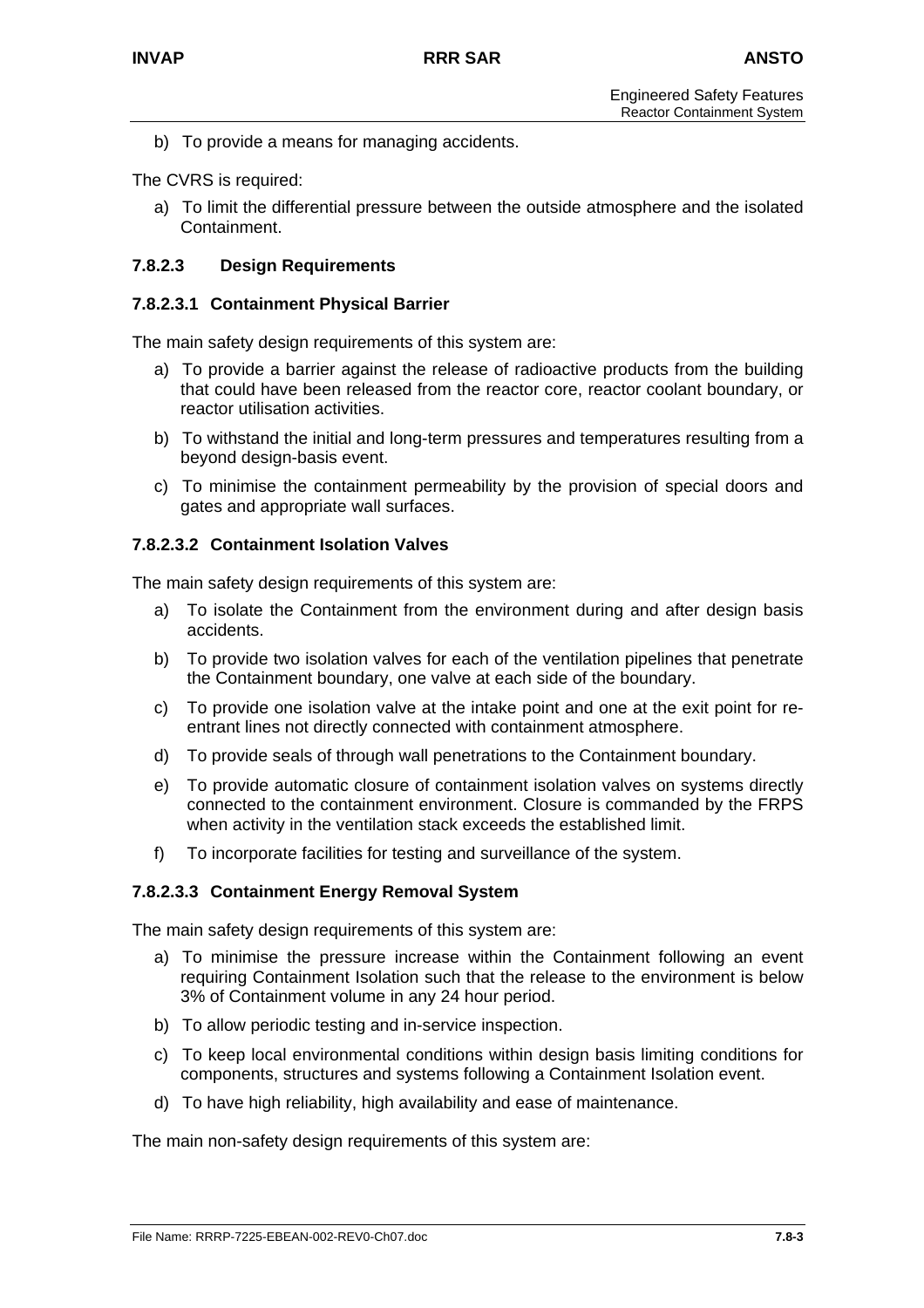a) To remove the sensible and latent heat from containment areas to keep local environmental conditions within design basis limiting conditions for components, structures and systems.

## **7.8.2.3.4 Containment Pressure Relief and Filtered Vent System**

The main safety design requirements of this system are:

- a) To limit the differential pressure between the isolated Containment and the outside atmosphere.
- b) To provide a manual means of venting filtered air from the Containment to the stack accident management purposes.

#### **7.8.2.3.5 Containment Vacuum Relief System**

The main safety design requirements of this system are:

a) To limit the differential pressure between the outside atmosphere and the isolated Containment.

#### **7.8.2.4 Codes and Standards**

The systems are designed considering the guidelines in the relevant parts of the following Codes and Standards:

Building Code of Australia (BCA) with NSW amendments

Relevant Australian Standards

ASHRAE

Relevant Regulations of Work-Cover Authority NSW

See Chapter 2 for detailed description and features of these codes and standards.

The design, documentation, construction, installation, testing and inspection of these systems and associated services are consistent with best practice. Reactor HVACrelated systems conform to the standards or Codes of Practice identified as applicable and other nuclear design requirements.

#### **7.8.3 Design Description**

#### **7.8.3.1 General**

The RCS comprises those systems and sub-systems that constitute the third and last barrier to the release of radioactive products to the environment. It consists of the Containment Building, the CIS, the CERS, the CPRFVS, and the CVRS.

#### **7.8.3.2 Containment Physical Barrier**

The Containment physical barrier comprises Containment walls, ceilings and floors, all of which are built in reinforced concrete. Doors, windows and different types of conduits are also part of the Containment boundary.

The Reactor Hall is inside the Containment. Containment areas are connected via a service duct and CERS air ductwork, allowing for integration among these levels and sharing common air.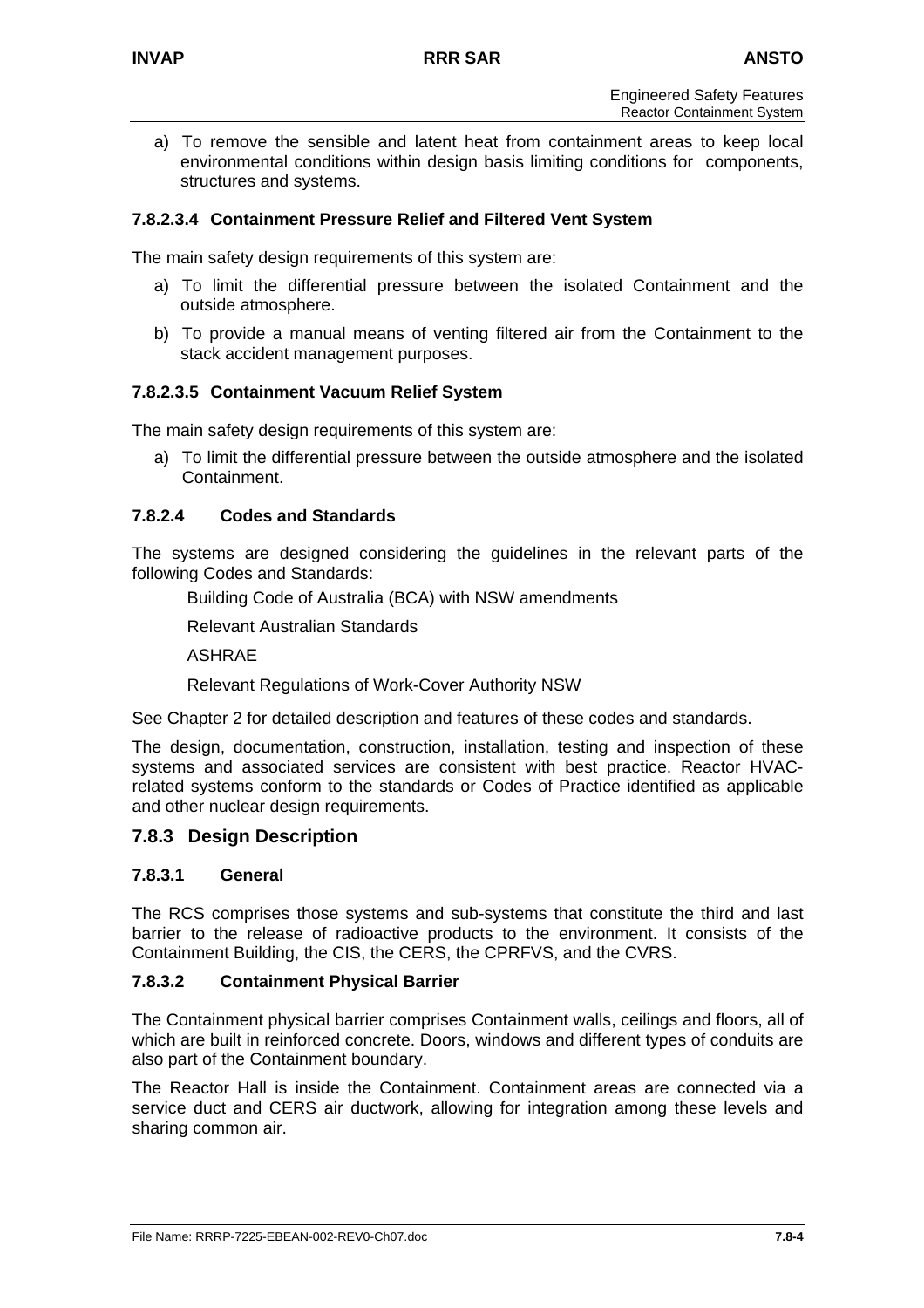The Containment physical barrier is designed to minimise leaks from the Containment to the environment. Containment leak tightness is provided through the following components:

- a) walls, floors and ceilings that form the external boundary of the Containment
- b) windows
- c) access ways through that boundary including doors and floor hatches
- d) penetrations for:
	- (i) electric power cables
	- (ii) instrumentation and control cables
	- (iii) communication cables
	- (iv) piping (water, gases, waste)
	- (v) ventilation ducts
	- (vi) radioisotope transport tubes and elevators

A relevant performance parameter of the Containment physical barrier is its degree of air-tightness. The air-tightness is represented by the containment permeability factor which is the relationship between the pressure difference across the Containment physical barrier and the airflow rate through the physical barrier. Containment permeability is thus a physical property of a building and its value depends on the building and penetration design, construction and maintenance.

The relationship between the airflow through the containment building envelope (  $\overline{\mathcal{Q}}$  ) and the pressure difference ∆*p* between the pressure inside and outside the containment is called the Permeability Coefficient.

As the Containment and its penetrations are designed to provide an appropriate leaktightness, the air leakage paths will be minor and of reduced dimensions; typically labyrinthic paths having small hydraulic diameters. Therefore the air flow will be laminar.

For these conditions the flow equation is expressed as:

$$
Q=c\Delta p
$$

where *c* is the Containment Permeability coefficient:

$$
c = \frac{Q}{\Delta p} \left[ \frac{m^3}{s.Pa} \right]
$$

## **7.8.3.2.1 Walls, Floors and Ceilings**

All the walls that define the Containment were built taking into consideration the leaktight requirements. The surfaces of the Containment were treated to seal pores and imperfections. Special attention was paid to joints between successive concrete pours, floor-to-wall joints, wall-to-wall joints and wall-to-ceiling joints.

## **7.8.3.2.2 Windows**

Windows that are part of the Containment physical barrier have a single thickness of glass set in a frame which allows testing of the air tightness of the assembly seals. There are no windows in the Containment physical barrier visible from outside the facility.

The main windows are:

a) Main Control Room to Reactor Hall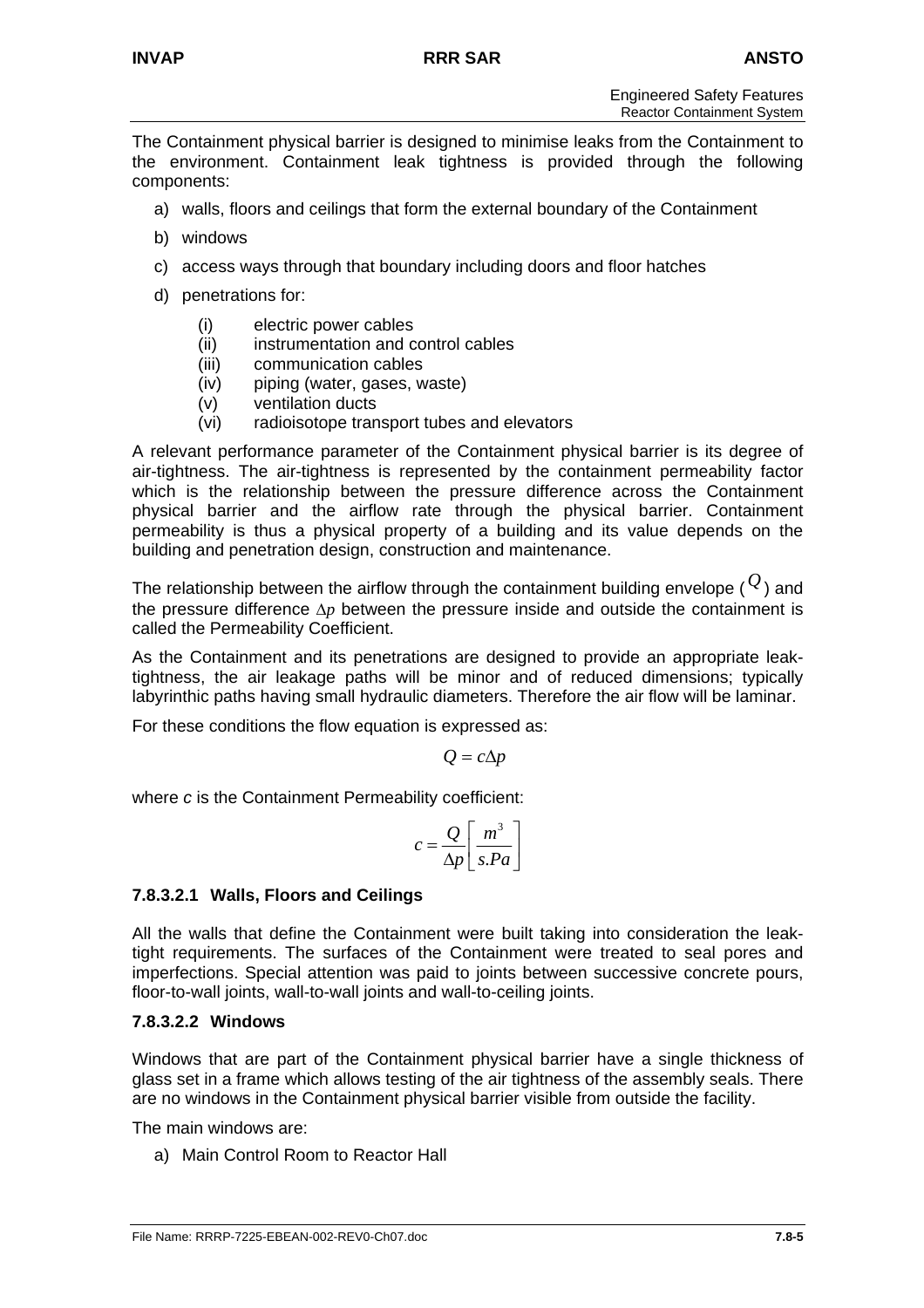- b) Meeting Room to Reactor Hall
- c) Above Pool Hot Cells Area to Corridor

## **7.8.3.2.3 Access Ways**

Containment access ways include:

- a) Safety Access Systems (SAS).
- b) Equipment Hatches.

## **7.8.3.2.3.1 Safety Access Systems**

Each SAS consists of a small room with two doors, one connecting to the containment and the other one to the containment surroundings. These doors are generally used during reactor operation as the normal means of access for operators and plant staff. They are interlocked to prevent their simultaneous opening. The SAS room between the doors is capable of being over and under-pressurised to test the door seals. Door seals are rubber.

## **7.8.3.2.3.2 Hatches**

These conduits for equipment, containers and other elements have double-seal lids and allow the possibility of leak tests by pressurising the space between seals (positive and negative pressure with respect to the environment). They are not opened during reactor operation and have to be tested after every opening. In the case of large hatches that close by their own weight, the design considers the drop/rise of the closing force due to the pressure effect.

#### **7.8.3.2.4 Penetrations**

Every penetration to the Containment is designed, manufactured and assembled to ensure a high degree of leak tightness. The number of penetrations has been minimised in the design. Every penetration to the Containment is identified and classified by penetration type.

Penetrations are grouped, as feasible, in a few places. As far as reasonably achievable, penetrations are in accessible areas. When it is impossible to access them, a means of verifying their air tightness is considered in their design. As far as reasonably achievable, penetrations are capable of being independently tested.

Penetrations are classified as dynamic or static. Dynamic penetrations are those that may be operated during reactor operation or shutdown, provided with adequate valves to provide containment isolation when needed. Static penetrations are those that have no moving parts, such as a cable through the walls of the Containment.

#### **7.8.3.2.4.1 Electric Cable Penetrations**

Electric cables in and out of the Containment traverse the walls by through-wall type penetrations. Each cable penetration is built of a fire rated component that tightly adjusts around the cable. The penetrations are grouped and fitted into modular frames cast into the concrete allowing multiple cables to run through it.

#### **7.8.3.2.4.2 Instrumentation and Control and Communication Lines**

Leak tight penetrations for transferring low voltage/current signals and data are provided. Their characteristics are similar to electric cable penetrations.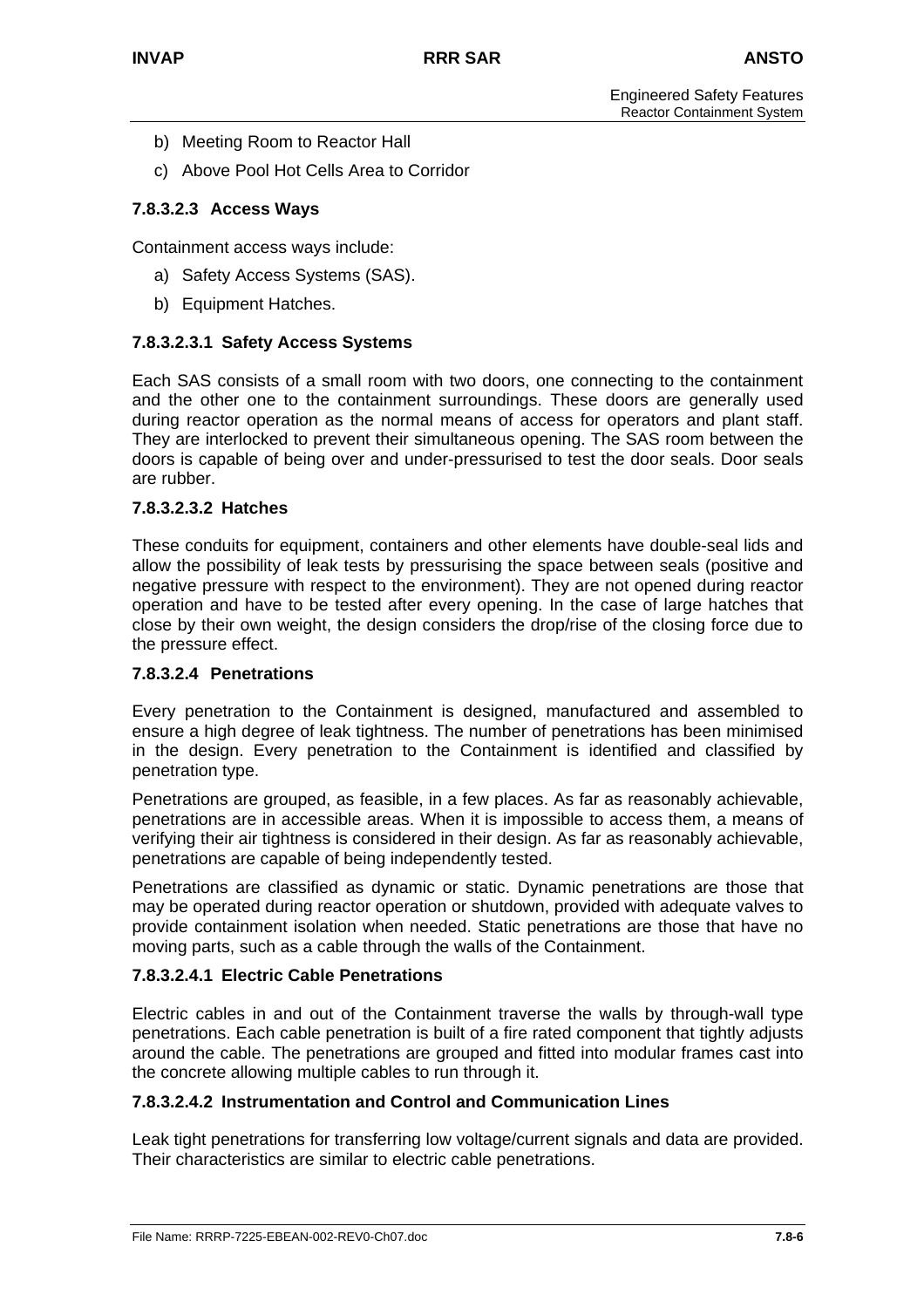## **7.8.3.2.4.3 Piping Penetrations**

Piping penetrations are appropriately sealed in a manner that depends on their size. Small pipes are preferably grouped to enter the Containment through a few easily accessible and identifiable positions. Penetration plates are used for small size pipes when appropriate. When appropriate, small pipes use a system similar to the one for cables.

For pipes several sealing options are available: either sealing the gap surrounding the pipe with elastomeric material or enclosing both ends of the tube at the walls sides with a rubber cap, or embedding the pipe in the concrete.

Every pipeline penetrating the Containment in a re-entrant manner (that is, not directly connecting to the Containment environment, as is the case of the Secondary Cooling System (SCS)) is provided with one isolation valve on each of the penetration points. The valve is located as near as feasible to the Containment wall. Valves are either pneumatically or manually operated, as appropriate for the corresponding line.

#### **7.8.3.2.4.4 Ventilation Penetrations**

The penetrations of the ventilation system ducts are built in a way to ensure a level of leak-tightness similar to that specified for process piping.

Ventilation lines are provided with one isolation valve on the inner side of the Containment and another one on the outer side. The volume enclosed between the two valves is provided with a connection to carry out verification of leak tightness during commissioning and during normal plant surveillance tests.

#### **7.8.3.3 Containment Isolation Valves**

Piping and ventilation penetrations to the Containment are provided with isolation valves. These valves have remote indication of their status. In the event of detection of very high levels of radioactivity in the stack, the reactor protection system will initiate, when appropriate, automatic closure of these valves to isolate the Containment atmosphere from the outside environment.

Process systems where the fluid is in direct contact with the Containment atmosphere have two isolation valves, one located outside and the other located inside the Containment.

Systems where the process fluid is not in direct contact with the Containment atmosphere have one isolation valve located outside the Containment.

#### **7.8.3.3.1 Containment Isolation Valve Groups**

The Containment Isolation action depends on the type of system.

**GROUP 1**: systems which meet both of the following criteria:

- a) System either has direct communication with the containment's atmosphere (e.g. ventilation ducts), has the potential for communication with the containment's atmosphere, or has the potential to produce pressurisation of the containment (e.g. instrumentation compressed air in modulating control valves), and
- b) Isolation of the system will not result in a reactor trip in the short term, the disabling of an accident management system, or the potential for damage to reactor facility components.

Valves corresponding to this group have four means of actuation, namely: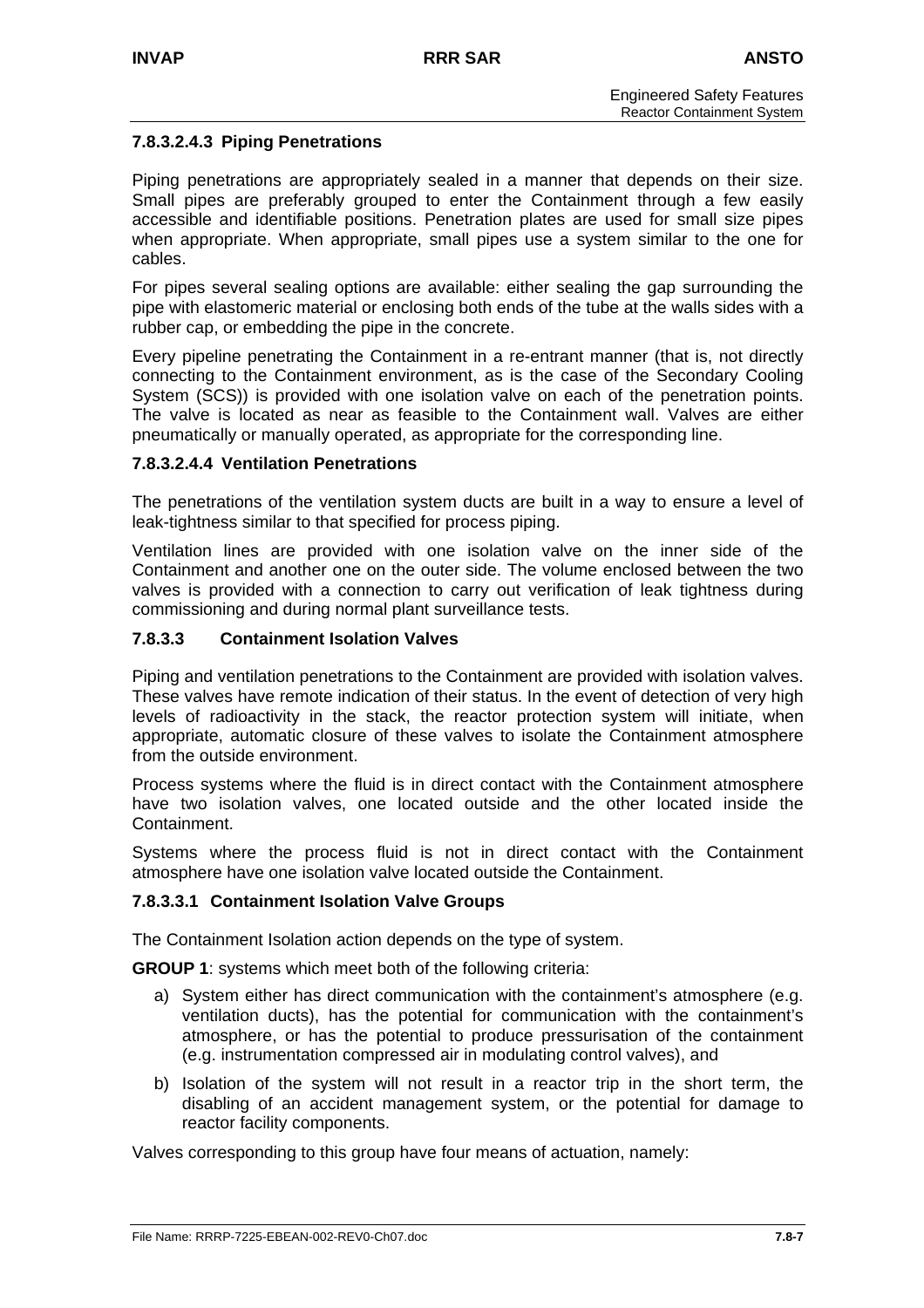- (i) Automatic action (automatic CIS action) through the FRPS responding to a trip signal from very high activity in the stack
- (ii) Remote manual action from the control rooms (MCR/ ECC) by means of a hardwired hand switch through the FRPS
- (iii) Remote manual action for maintenance (Shutdown state) actuated through the RCMS
- (iv) Local manual action (by means of the actuator handwheel) for emergency cases

Fault position of valves: Fail closed

**GROUP 2**: systems which meet any of the following criteria:

- a) System does not have either direct communication with the containment's atmosphere, potential for communication with the containment's atmosphere or with the primary coolant, or potential to produce pressurisation of the containment, or
- b) Isolation of the system would result in a reactor trip in the short term or in the disabling of an accident management system, or
- c) Systems in which the closing of automatic valves would lead to the damage of reactor facility components

Valves corresponding to this group have three means of actuation, namely:

- (i) Remote manual action from the control rooms (MCR/ ECC) by means of a hard hand switch through the FRPS (no automatic action on CIS)
- (ii) Remote manual action for shutdown state actuated through the RCMS
- (iii) Local manual action (by means of the actuator handwheel) for emergency cases

Fault position of valves: Fail as-is

**GROUP 3**: a subset of Group 2 systems which meet the following criteria:

- a) System does not have either direct communication with the containment's atmosphere or with the primary coolant, potential for communication with the containment's atmosphere, or potential to produce pressurisation of the containment, and
- b) System has a high grade pressure boundary (ASME or similar), e.g. Secondary system, and
- c) Spurious isolation of the system results in a significant reactor transient or disabling of the containment system.

CIS action: None. Valves corresponding to this group are manually actuated locally, normally opened and locked

Fault position of valves: Not applicable.

**GROUP 4:** special cases that, due to their special requirements, must receive specific treatment.

**GROUP 5:** Systems which are seldom required, with CIS valves, usually closed and locked.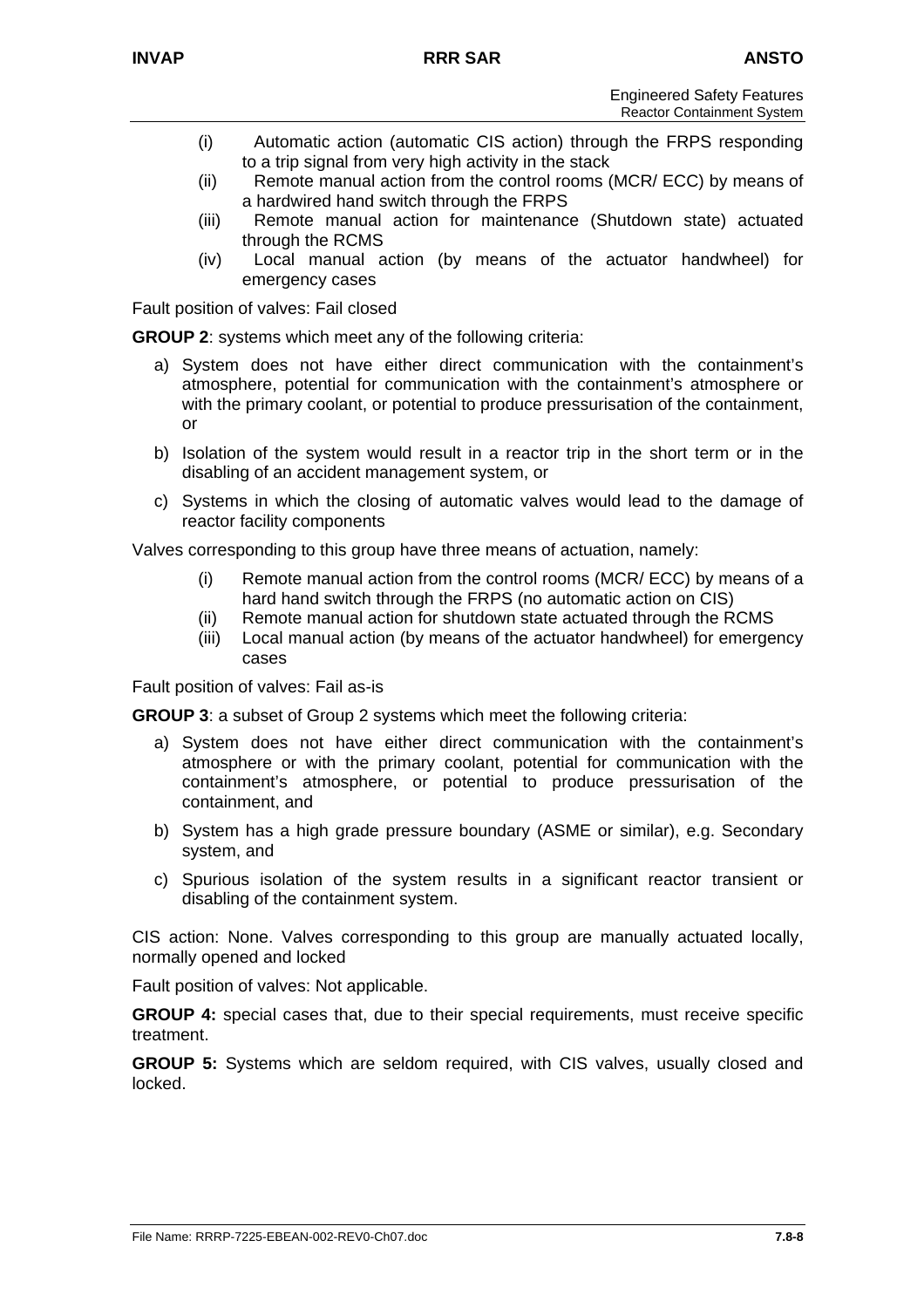## **7.8.3.3.2 Air Supply/Exhaust Isolation Valves**

The valves use compressed air to open and spring-force to close. Isolation valves are fail safe, so they will close automatically on loss of electric power or loss of compressed air. Isolation valves can also be closed manually from the MCR.

## **7.8.3.4 Containment Energy Removal System**

The CERS is a Safety Category 1 system whose main function is to provide an assured heat sink for thermal loads inside the Containment, whenever the Containment is isolated, thus minimising pressure increase within the Containment. By controlling the pressure, the CERS minimises the amount of the containment atmosphere released to the environment. The CERS was designed to remove heat from within the isolated Containment.

Figure 7.8/2 shows a representation of the energy balance within the Containment system. In addition, in steady state operation, not all structures, systems and components within the Containment are at the same uniform temperature. During transient conditions, e.g., reactor start-up or shutdown, or a change of mode of the Containment System, temperatures in structures, systems and components may change with an accompanying redistribution of stored heat energy within the Containment.

A significant part of the heat load, which the CERS is required to remove from the Containment, in both Normal and Isolation Modes, is from electricity consumed within the Containment. This electricity demand is highest when normal power is available.

The CERS consists of two 100% capacity trains. A third chiller unit is provided as an installed spare. It can be aligned to either of the CERS trains in the event of the unavailability of an on-line chiller unit. This re-alignment is a manual action and would include the necessary tests and inspections to ensure that the installed spare is realigned correctly and available for operation.

Each train of the CERS is supplied from a different train of the Standby Power System (SPS). In the event of the installed spare chilling unit being aligned for use, it is supplied from the SPS train associated with the on-line chiller unit it is replacing.

The chiller units are located externally in a dedicated area immediately to the south of the Auxiliary Building/Reactor Facility Substation. They are appropriately qualified for the environmental conditions that they will experience as identified in Chapter 3, Section 3.2.3. Adequate separation is provided between the chiller units to avoid common mode failures generated internally or externally. The mounting locations for the chiller units are appropriately seismically qualified.

The chilled-water circuit is a closed circuit with its corresponding expansion tank and centrifugal pumps. It provides enough water flow to remove the required amount of heat from the cooling-coils. Manually actuated valves in each re-entrant line outside the containment are provided for isolation purposes. Interconnections are also provided between the two CERS trains and the installed spare chiller unit to enable it to be realigned when required. In addition, the two chilled water circuits share a common heat exchanger through which the standby circuit is maintained at a low temperature near to its normal operating temperature. This minimises the time taken for the standby circuit to reach the required heat removal rate following loss of the duty circuit. Note that there is no hydraulic connection between the two circuits.

The fans of the CERS establish the necessary air flow inside the Containment to ensure appropriate heat removal from the Containment air.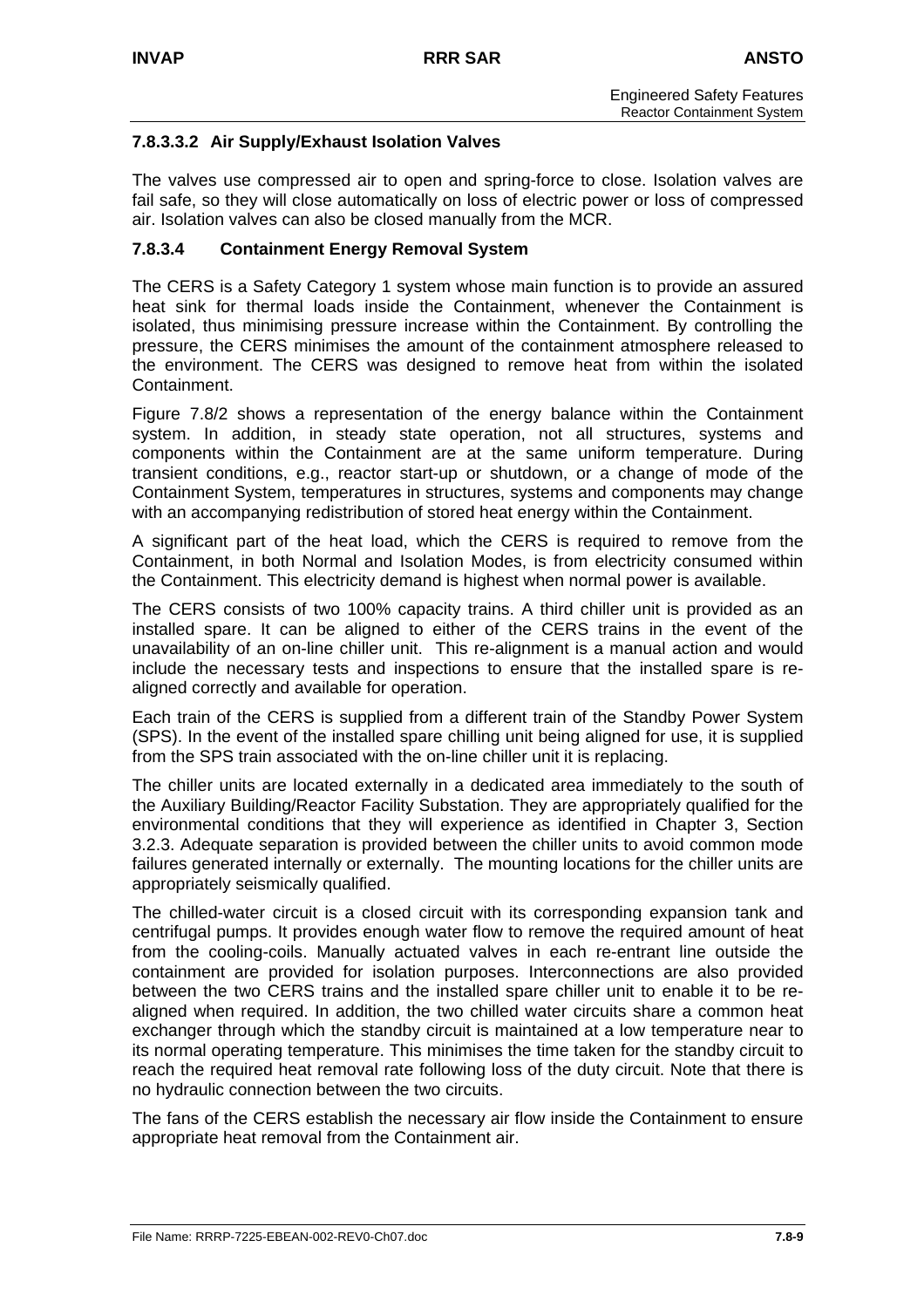Treated air is distributed by standard galvanised metal sheet ducts and supply grilles and returns to the units by similar ducts and grilles. The distribution network efficiently transports air and humidity to the cooling-coils providing an adequate control of sensible and latent heat inside the Containment.

The CERS supplements the cooling capacity of the Containment HVAC System (a non-ESF) during normal operation to keep local environmental conditions within design basis conditions for components, structures and systems. Each branch of the ducting is provided with a dedicated heater for air conditioning purposes during normal operation conditions. They are able to supply sensible heat keeping environmental conditions within prescribed limits. These heaters are Safety Category 2. They are not an ESF and have no safety functions. However, Safety Category 1 switches actuated by the FRPS are provided to ensure that these heaters are switched off in the event of high temperature being detected within containment when the containment is isolated.

## **7.8.3.5 Containment Pressure Relief and Filtered Vent System**

The Containment Pressure Relief and Filtered Vent System consists of an air duct connecting the atmosphere inside the Containment to the stack via a set of absolute and charcoal filters and a set of valves (see Figure 7.8/3). The Containment Pressure Relief and Filtered Vent System is a backup system in that the Reactor Containment System can fulfil its design functions without this system. The valves and their actuators are Safety Category 1 because they fulfil a containment isolation role. Because this system is only a backup system, its filters are Safety Category 2.

## **7.8.3.6 Containment Vacuum Relief System**

The Containment Vacuum Relief System consists of an air duct connecting the atmosphere inside the Containment to the atmosphere outside of Containment via a set of valves (see Figure 7.8/4). The Containment Vacuum Relief System is a backup system in that the Reactor Containment System can fulfil its design functions without this system. The valves and their actuators are Safety Category 1 because they fulfil a containment isolation role.

## **7.8.3.7 Instrumentation and Control**

## **7.8.3.7.1 Containment Isolation System**

The instrumentation and control of this system is mainly related to the operation of containment isolation valves. Valves classified Group 1 and 2 have control logic associated with the First Reactor Protection System. Valves corresponding to Groups 3 to 5 are only locally manually operated, and have I&C associated with position indications at the control rooms.

The First Reactor Protection System control logic, valve position indications, signals linked to PAM and RCMS indications and interlock logic are described in the following subsections.

## **7.8.3.7.1.1 Reactor Protection System Control Logic**

The various actuation modes corresponding to Group 1 and 2 penetration valves were previously described in Section 7.8.3.3.1.

- a) Functional logic and control of Group 1 Isolation Valves
	- i) Automatic group closure through the FRPS due to "Very High activity air in the stack"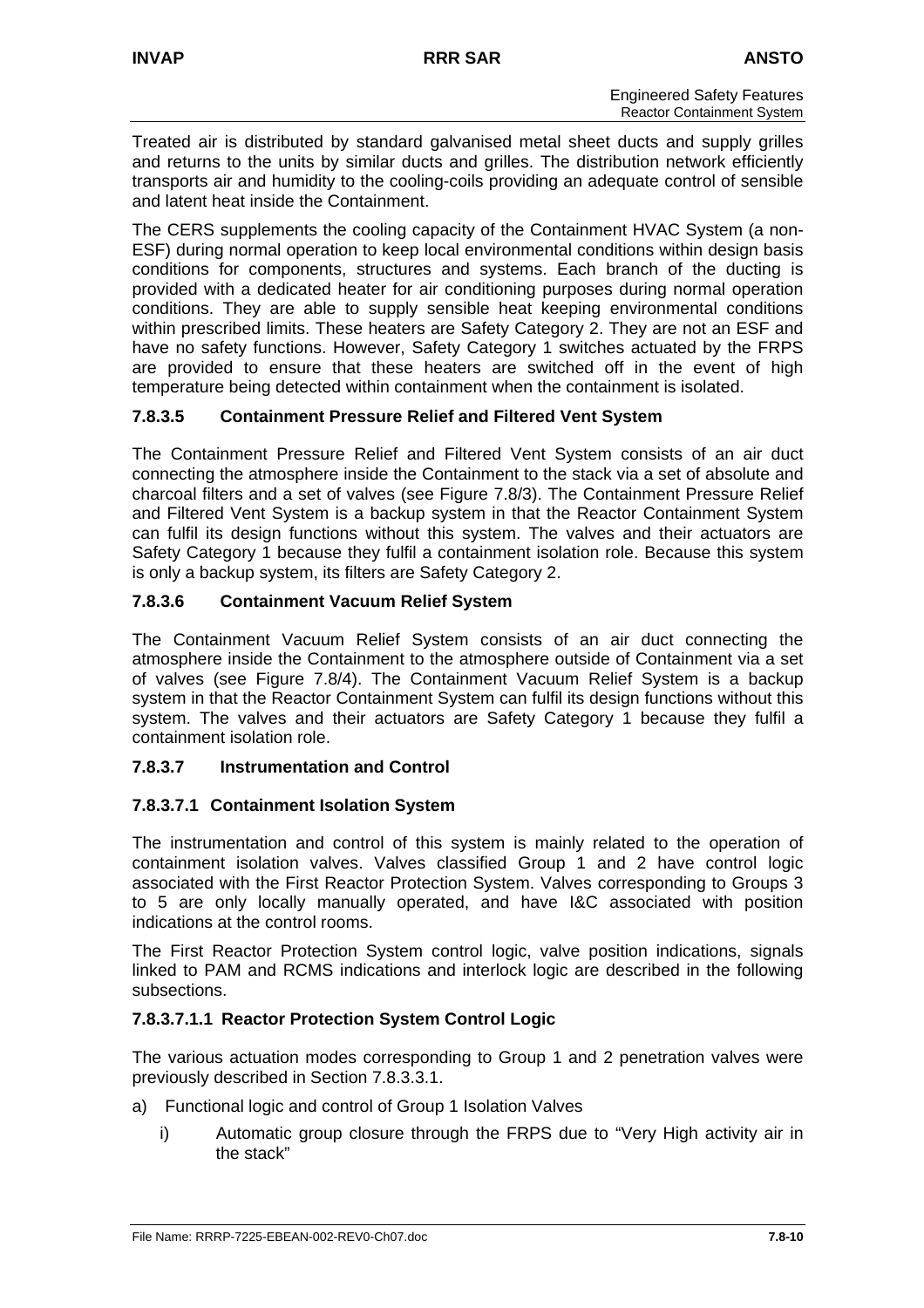- ii) Remote manual group closing action processed through the FRPS, via dedicated push buttons from the control rooms (MCR/ECC).
- iii) Remote manual group reset action, processed through the FRPS, via dedicate push buttons from the control rooms (MCR/ECC). The time delay for remote manual reset is controlled by administrative procedures, when valves were automatically closed by FRPS.
- b) Functional logic and control of Group 2 Isolation Valves
	- i) Remote manual group closing action with dedicated push buttons from the control rooms (MCR/ECC). The action is processed through the FRPS. This action triggers RCMS interlock logic. The remote manual closing of this group will only be possible when Group 1 valves have been closed.
	- ii) Remote manual group reset action with dedicated push buttons from the control rooms (MCR/ECC). The action is processed through the FRPS.

## **7.8.3.7.1.2 Position Indications of Isolation Valves**

Isolation valves, with the exception of check valves and passive relief valves, have position indications in the control rooms (MCR/ECC). In most cases the position indication is "closed valve", except for the following cases, in which the valves have two position indications: "open"/"closed":

- a) Contained Hydrant & Hose Reel and charcoal Filter Suppression System
- b) Pre Action Sprinkle System
- c) Inner isolation valves of both Containment Vacuum Relief and Containment Pressure Relief and Filtered Venting System

The position indication signals are processed with dual redundant logic to PAM (see below) and with an independent sensor to the RCMS.

#### **7.8.3.7.1.3 Reactor Control and Monitoring System functional and interlock Logic**

The containment isolation valves have the following functional and interlock logic associated with the RCMS:

- a) Group 1 valves
	- i) Individual remote manual action for maintenance actuated when reactor is shutdown (through IFCMS for pneumatic systems like IPTS).
	- ii) Individual position indications to control rooms (MCR/ECC) with switches independent from PAM, and through the IFCMS for pneumatic systems like IPTS.
	- iii) No interlock logic associated with these valves.
- b) Group 2 valves
	- i) Individual remote manual action for maintenance actuated when reactor is shutdown.
	- ii) Individual position indications to control rooms (MCC/ECC) with switches independent from PAM and through IFCMS.
	- iii) Remote group manual closing (reactor in operation) triggers the following RCMS interlock logic:
		- Shutdown reactor (bank insertion)
		- Inner neutron quide helium system blowers are shutdown
- c) Group 3 valves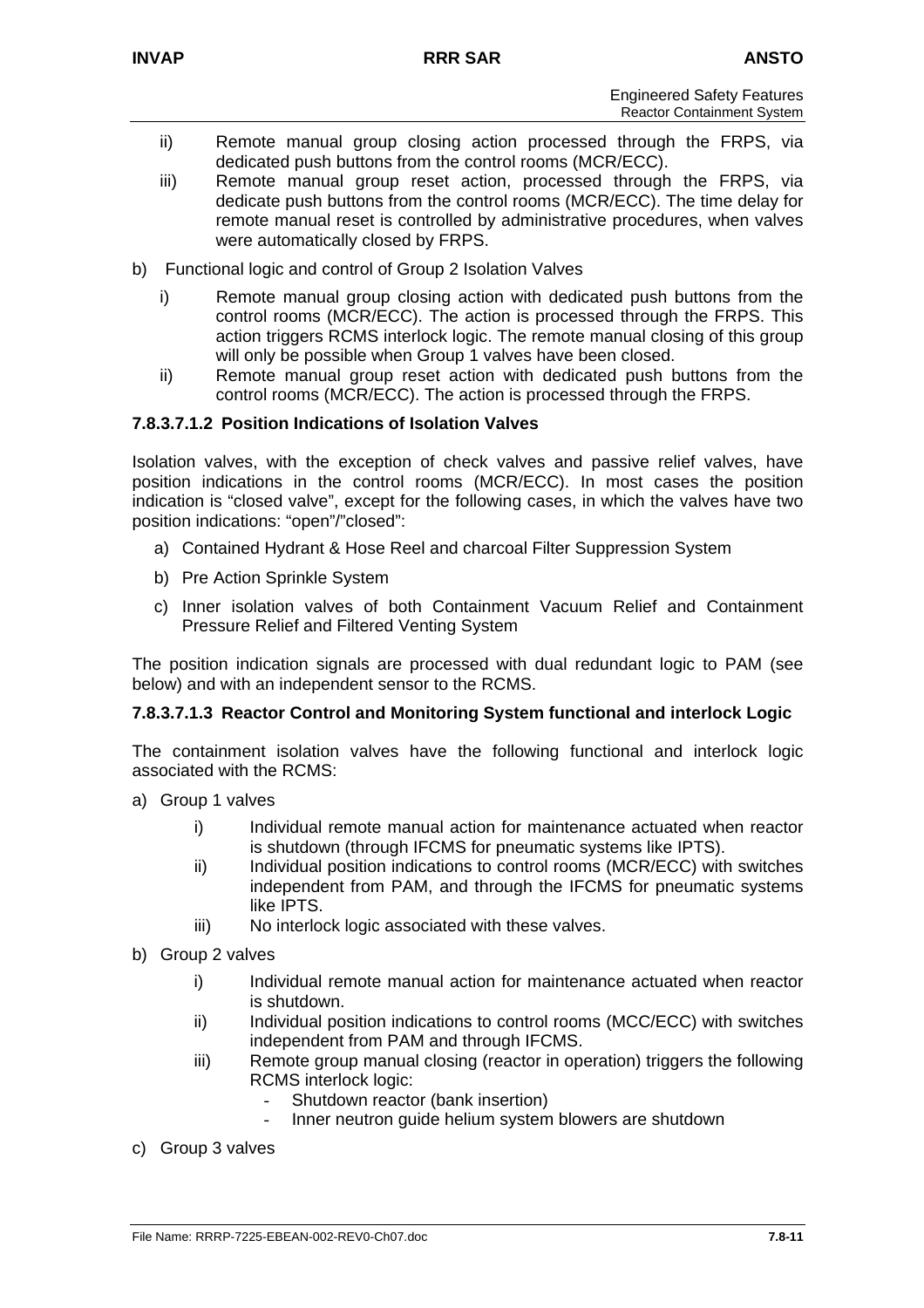- i) Individual position indications at the control rooms (MCC/ECC) with switches independent from PAM.
- ii) No interlock logic associated with these valves.
- d) Group 4 valves
	- i) Contained Hydrant & Hose Reel and Charcoal Filter Suppression System isolation valves: Remote manual closure or reset action through the fire panel interface at the control rooms (MCR/ ECC). They are not associated with any interlock logic. They also have remote manual actuation from the RCMS for maintenance purposes (with the reactor shutdown and fire extinguishing water network isolated).
	- ii) Pre Action Sprinkler System to upper levels isolation valves: Remote manual action (open/closed) through the fire panel interface at the control rooms (MCR/ ECC). They are not associated with any interlock logic. They also have remote manual actuation from the RCMS for maintenance purposes (reactor shutdown and fire extinguishing water network isolated).
	- iii) Pre Action Sprinkler System to lower levels isolation valves: manual action (opened/closed) through the fire panel interface at the control rooms (MCR/ ECC). They are not associated with any interlock logic. They also have remote manual actuation from the RCMS for maintenance purposes (reactor shutdown and fire extinguishing water network isolated).
	- iv) Containment Pressure Relief and Filtered Venting System and Containment Vacuum Relief System inner isolation Valves:
		- Individual remote manual action (closing/reset) from control rooms (MRC/ECC).
		- Individual position indications at the control rooms (MRC/ECC) with switches independent from PAM.
		- No interlock logic associated with these valves.
	- v) Controlled Relief Valve of the Containment Pressure Relief and Filtered Venting System isolation valves: Remote manual action (reset/closing). No interlock logic associated with these valves.
	- vi) Transfer Pipes and Elevator isolation valves: Individual remote manual action (closing/reset) from control rooms (MCR/ECC).
		- Individual position indications at the control rooms (MCR/ECC) with switches independent from PAM.
	- vii) Reactor Building Structures (airlock access):
		- Individual position indications at the control rooms (MCR/ECC) with switches independent from PAM.
		- No associated interlock logic.

#### **7.8.3.7.1.4 Signals Linked to the Post Accident Monitoring System**

The signals associated with this system, linked to the PAM are:

- a) Group position indications from independent position switches. These signals are processed with dual redundant logic.
- b) Indication of activity in the air discharged to the stack.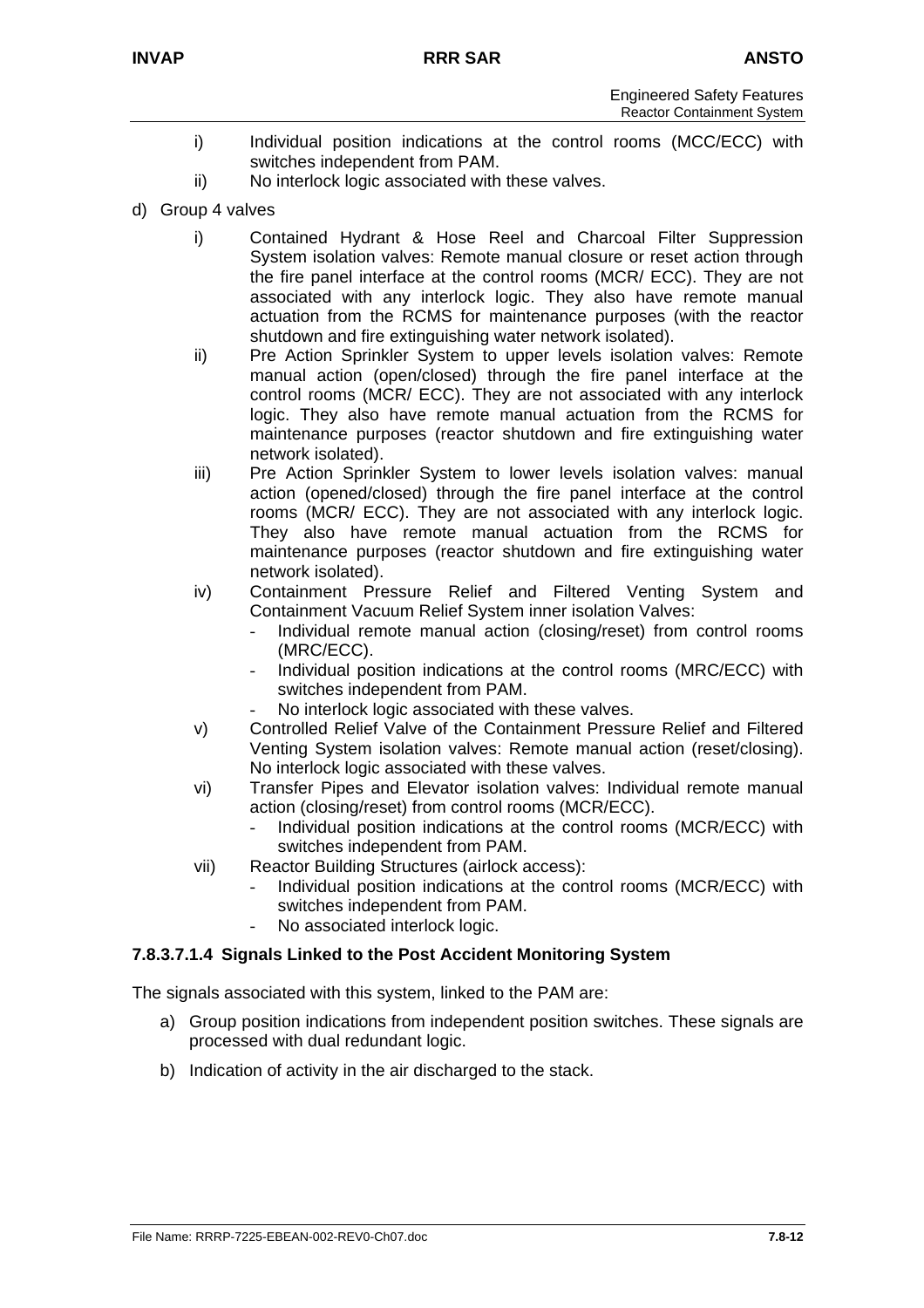## **7.8.3.7.2 Containment Energy Removal System Instrumentation and Control**

#### **7.8.3.7.2.1 First Reactor Protection System Control Logic**

The following are the main FRPS actions related to CERS operation:

- a) Due to high temperature in the CERS air return duct, the FRPS triggers the shutdown of heaters.
- b) Due to high temperature in the air supply duct of the CERS fans, indicating failure in the operating CERS unit (chilled water side), the FRPS triggers the changeover to the CERS unit on standby.
- c) Due to low differential pressure in the air supply duct to containment areas, indicating loss of the fan of the operating CERS unit, the FRPS triggers the changeover to the CERS unit on standby.

The execution of the "Reset trip signal" command from the FRPS enables the automatic restart of heaters from the RCMS.

When, due to signal of low differential pressure or a signal of high temperature in the air supply duct, the RPS triggers the changeover to the CERS unit on standby, the faulty unit moves to a HOLD state, indicating that it is not available for changeover.

Once the failure is repaired, it is possible to execute from the FRPS the "Reset HOLD state" command. This allows recovery of the faulty unit, which will move to standby state.

Reactor start-up is inhibited when the CERS FRPS logic is disabled. Inhibition is via the FRPS

When the CERS FRPS logic is enabled, no operation of the CERS chilled water pumps is allowed via the RCMS.

The FRPS logic is enabled only when the following conditions are given at the same time:

- a) Execution of the FRPS logic enabling command
- b) Lack of high air temperature signal at the discharge of the CERS fans.
- c) Lack of low differential pressure signal in the air supply duct.
- d) Lack of high air temperature signal in the CERS air return.

On the contrary, the disabling of the FRPS logic is possible only when the following conditions are met:

- a) Execution of the FRPS logic disabling command
- b) Reactor Shutdown signal.
- c) Containment opening order

The changeover of the CERS units due to the triggering of FRPS signals is carried out one way or the other depending on the state of the containment.

When the containment is isolated, the changeover will be carried out maintaining the entire flow-rate of water chilled through cooling coils.

In accordance with the dynamic simulation of the system, this allows –together with the shutdown of water circulation pump related to the faulty unit – guaranteeing that the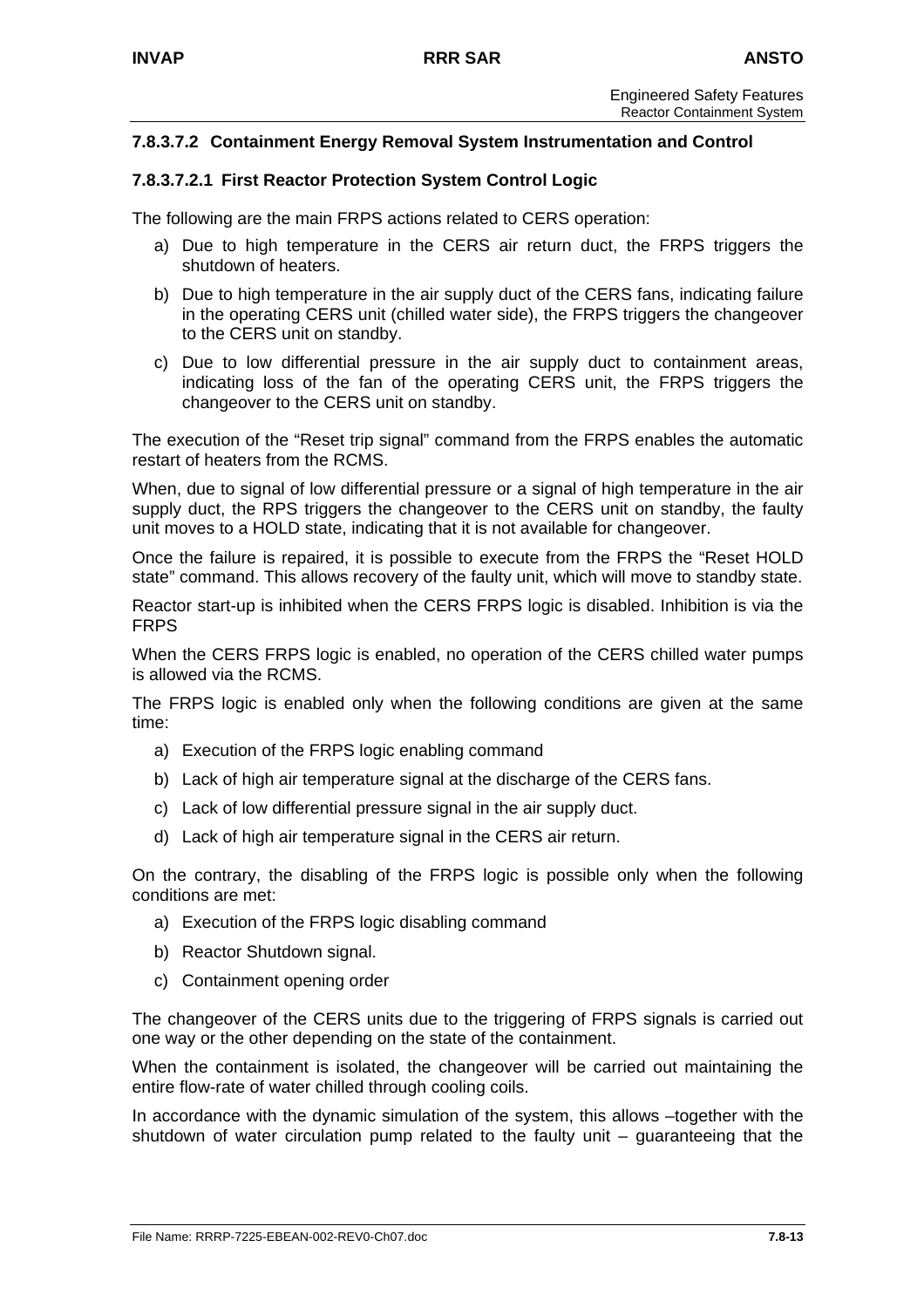pressure increase within the containment due to volumetric air expansion will remain below 1000 Pa.

The full opening of the valve also eliminates the possibility of pressurizing the containment to undesired values due to failure in the related temperature control loop.

When the containment is open, changeover to the standby unit will be carried out enabling the air temperature control loop at the outlet of fans.

#### **7.8.3.7.2.2 RCMS-related signals**

Signals at CERS air side:

- a) Temperature indication of the air at the inlet to the cooling coils
- b) Temperature indication and alarm due to high temperature at the fan discharge of the fans (Temperature control point)
- c) Air flow indication and alarm due to low air flow at the fan discharge of the fans
- d) Temperature indication and alarm due to high temperature at the CERS air return duct
- e) Alarm due to low differential pressure at the main air supply duct to areas of the containment
- f) Temperature indication and alarms due to high and low temperature at the Reactor Hall air return duct (Temperature control point)
- g) Temperature indication and alarms due to high and low temperature at the air return duct (Temperature control point)

Signals at CERS water side:

- a) Alarm due to low water flow at the inlet to the chillers
- b) Alarm due to low water level at the expansion tanks
- c) Indication of water flow to the cooling coils
- d) Temperature indication and alarm due to high temperature of the water supplied to the cooling coils
- e) Temperature indication and alarm due to high temperature of the water at the outlet of the cooling coils
- f) Alarm due to high level in the condensate collector pans of the cooling coils
- g) Open and closed state indication in the containment isolation valves located in the chilled water pipelines

General alarms.

In situations in which the CERS standby unit is not available for operation, a maximum priority alarm will be raised.

The alarm is activated due to the following causes:

- a) Low water flow signal at the inlet of the standby chiller unit, indicating water circulation pump stopped.
- b) "Non-Healthy" indication in the standby chiller unit, indicating equipment not available for the operation.

File Name: RRRP-7225-EBEAN-002-REV0-Ch07.doc **7.8-14**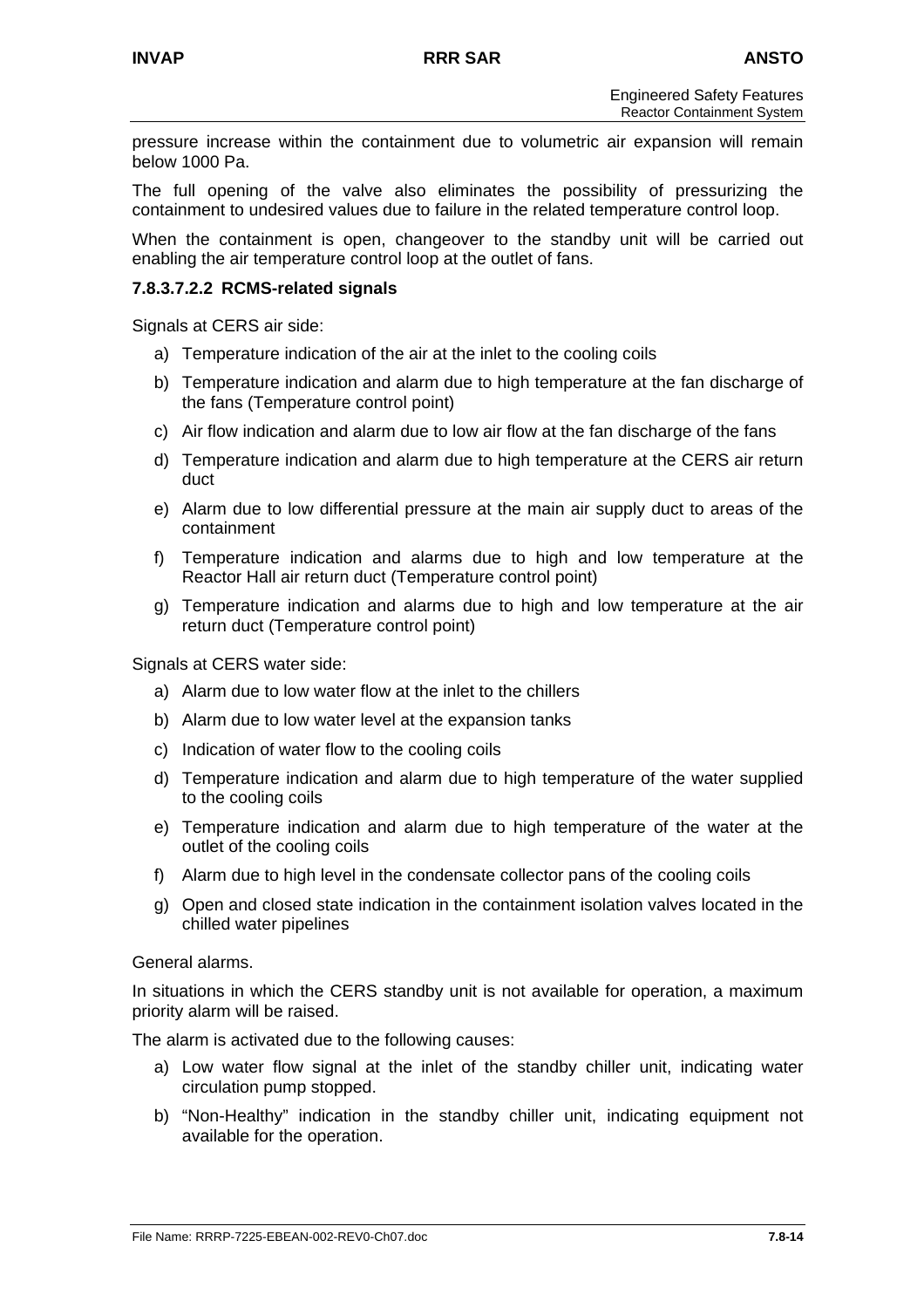c) "Non-Healthy" indication in standby fan, indicating equipment not available for the operation.

RCMS reactor start-up inhibition:

- a) The RCMS inhibits reactor start-up when the CERS is not in normal mode of operation or it is not operating at a normal rate, i.e. operative CERS unit working with standby unit available for start-up and no RPS triggering signals.
- b) Reactor start-up is inhibited on the following:
	- (i) Low water flow-rate signal at the inlet of the standby chiller unit, indicating water circulation pumps shut down,
	- (ii) "Not Healthy" signal from the standby chiller unit,
	- (iii) "Not Healthy" signal from the fan of the standby CERS unit,
	- (iv) High temperature signal in the water entering cooling coil of the standby CERS unit,
	- (v) High air temperature signal at the discharge of the fans,
	- (vi) Low differential pressure signal at the air supply duct, or
	- (vii) High temperature signal at the CERS air return.

## **7.8.3.7.3 Air/Exhaust Supply System**

This system is not associated with the Safety Function of the Containment. See Chapter 10, Section 10.4 for a description of this system.

## **7.8.4 Description of Operation**

The Containment has two operating modes: Normal Mode and Isolation Mode. In Normal Mode, the CIS valves are open which permits the Containment HVAC to supply fresh air to, and exhaust air from, the Containment. In this mode a motorised damper which is part of the Air supply system will maintain a lower-than-atmospheric pressure inside the Containment.

Isolation Mode is automatically initiated by the First Reactor Protection System (FRPS) (or manually from the MCR or ECC) in the event of very high stack activity. In Isolation Mode, pipes and ducts directly connected to the Containment environment (demineralised water, drainage, etc.) are automatically isolated.

## **7.8.5 Testing, Inspection and Surveillance**

The system is capable of being tested, inspected and maintained in order to ensure that it remains capable of performing its intended function.

#### **7.8.6 Failure Analysis**

#### **7.8.6.1 Loss of Normal Power Supply**

The loss of normal power supply automatically trips the reactor and initiates the change of the Containment to Isolation Mode.

Due to the fact that both the containment isolation valves and the activity detector in the Air Exhaust System are diesel but not UPS backed, loss of class IV power supply (normal power supply) will cause the closure of Group 1 containment isolation valves due to the following reasons: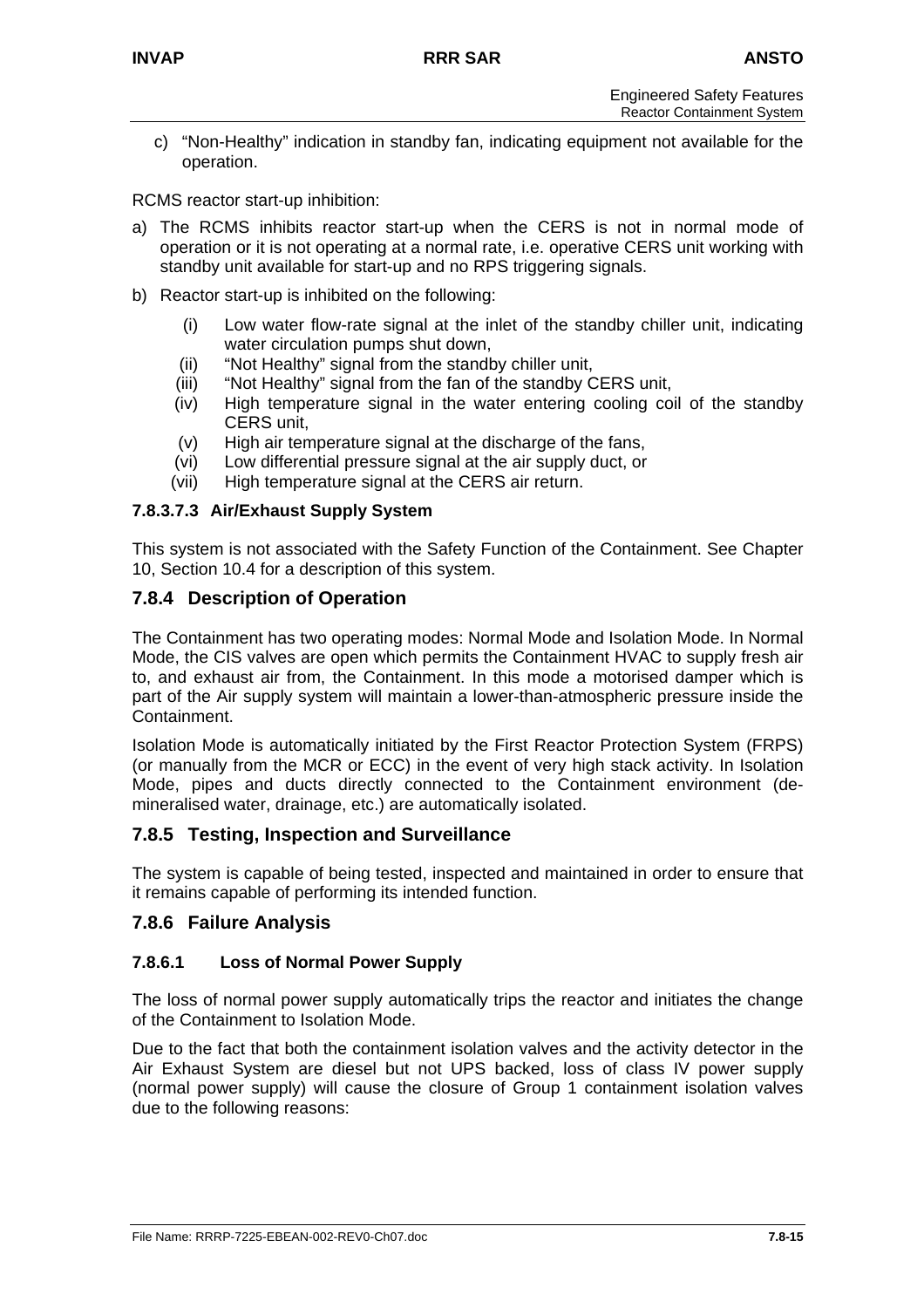- a) Activity detector trip in the AES, which will cause the FRPS to close valves of Group 1. The activity detector restarts automatically once the power supply is recovered (network or diesel).
- b) Failure position of Group 1 valves (fail closed). As the closure signal of the containment isolation valves is due to power loss and not to activity detection, the operator may order the reopening of the isolation valves. If this is the case, the opening of the valves will re-establish the temperature control of the air supplied by the CERS, avoiding excessive cooling within the containment. Opening of the containment isolation valves will take place if the power supply is restored (network or diesel) and compressed air is available.

The decay heat from the core will be absorbed by the water contained in the Reactor Pool and it will be removed by the Long-Term Pool Cooling Mode of the SCS (Safety Category 2) once standby power is available.

The electrical heat load within the Containment will be significantly less than it would be if the normal power supply was available due to the shutdown of systems and components which are not provided with power from the standby power supply.

The CERS will function once standby power is available to remove sensible and latent heat and to thus limit pressure rise within the Containment. The pressure rise will be less than if normal power had been available, and leakage of air and any postulated airborne activity from the Containment would be less than 3% of the containment volume in a single day.

## **7.8.6.2 Failure of Secondary Cooling System**

On failure of the SCS, the FRPS will automatically initiate a trip of the reactor due to the loss of the ultimate heat sink and the consequential effect on reactor parameters (e.g. core temperature). The decay heat generated at the core will be absorbed by the large volume of water contained in the Reactor Pool. The thermal capacity of the pool is sufficiently large that neither the pool surface temperature nor the evaporation rate from the pool will increase significantly.

Loss of the Secondary Cooling System in Isolation Mode represents the most burdensome event to be dealt with by the CERS in terms of heat removal capacity.

The loss of the Secondary Cooling System will lead to loss of the Reactor Ventilation Water System (normal power supply, no diesel backup).

In these conditions, all ventilation systems operate normally, powered by network power supply. The CERS continues removing the heat generated within the containment.

The temperature and humidity within the containment continue to be controlled by control loops, acting upon the control valve that regulates the water inlet to CERS cooling coil and the power supply to heaters.

A slight pressure increase will be registered in the containment due to the thermal expansion of the air within the Hot Cells, Heavy Water Room and Control Rod Drives Room, for the cooling of such areas is assisted by the Reactor Ventilation Water System (conventional chilled water).

As such, the failure of the secondary cooling system during Containment Isolation Mode will not affect the performance of the Containment System.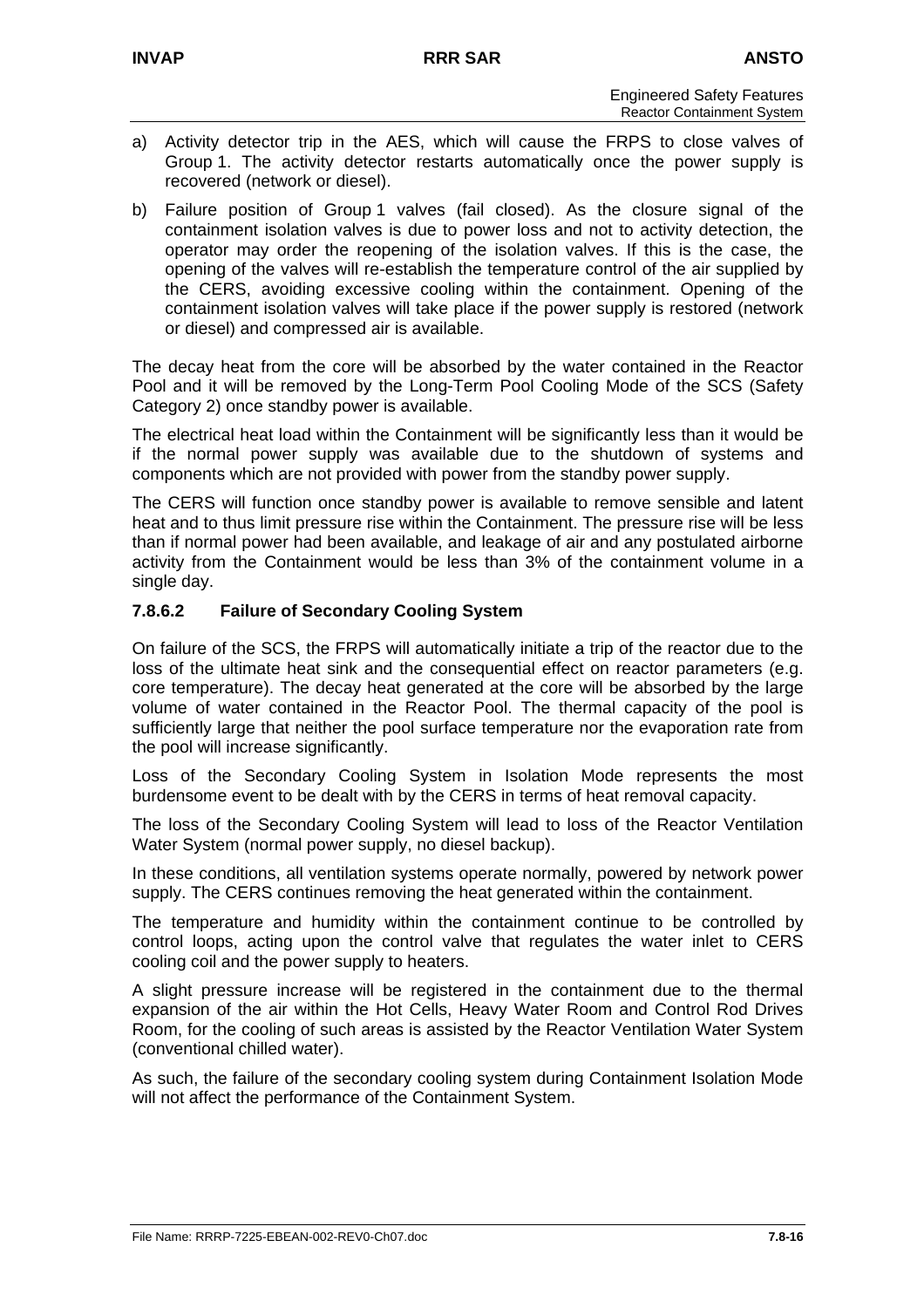## **7.8.6.3 Failure of Isolation Valves**

The Containment process system penetrations are fitted with two isolation valves if the system is open to the Containment and one if the system has a closed loop within the Containment. This is consistent with the requirements of its Safety Category 1 classification. As such the Containment would not be breached by the failure of any single isolation valve or closed loop.

## **7.8.6.4 Containment Energy Removal System Failure**

The CERS consists of two independent 100% capacity trains. This is consistent with the requirements of its Safety Category 1 classification. As such, the CERS will be capable of fulfilling its function even in the event of a failure of one train.

As stated in section 7.8.3.4, the interconnections provided between the two CERS trains to the installed spare chiller unit will incorporate appropriate means of control to ensure adequate separation is maintained between the two redundant trains and to avoid common mode failures.

The common heat exchanger used to maintain the standby circuits temperature near to its operating temperature is acknowledged as an exception to the single failure criterion. However, this heat exchanger is a passive component that is in continuous operation designed, manufactured, inspected and maintained to a high quality level. There is no hydraulic connection between the two trains and since both trains are closed circuits at equal pressure, no leakage would occur between the two trains without a further failure affecting one of the trains. In addition, the heat exchanger is located in a secure and protected area, thus ensuring that it is not subject to internal or external events that could result in its failure. As such, its failure, whilst very unlikely, would most likely be slow to develop but if serious, would be readily identified and furthermore, any such failure would not result in the loss of more than one circuit. Thus, in accordance with Criterion 195 of ARPANSA Regulatory Assessment Criteria for the Design of New Controlled Facilities and Modifications to Existing Facilities, this exception is considered to be acceptable

A failure associated with the RCMS controlled valve within the chilled water circuits that results in overheating of the containment environment (eg spurious alignment due to valve failure or RCMS failure) would be detected by the FRPS and then tripped to its fullopen position by the FRPS. In addition, the FRPS would also start the standby train of the CERS in the event of high containment temperature to mitigate the failure of any component within the duty train.

The loss of the operating CERS train could be caused by the following:

- a) Stopping or failure of the operating CERS fan which recycles containment air
- b) Stopping or failure of the operating chiller unit
- c) Stopping or failure of the chilled water pumps or interruption of chilled water feed to CERS cooling coil for some other reason (e.g. failure of air temperature control loops)
- d) Failure of valve.

In any case, the FRPS triggers the following actions:

- Shutdown of the operating CERS train
- Start-up of the standby CERS train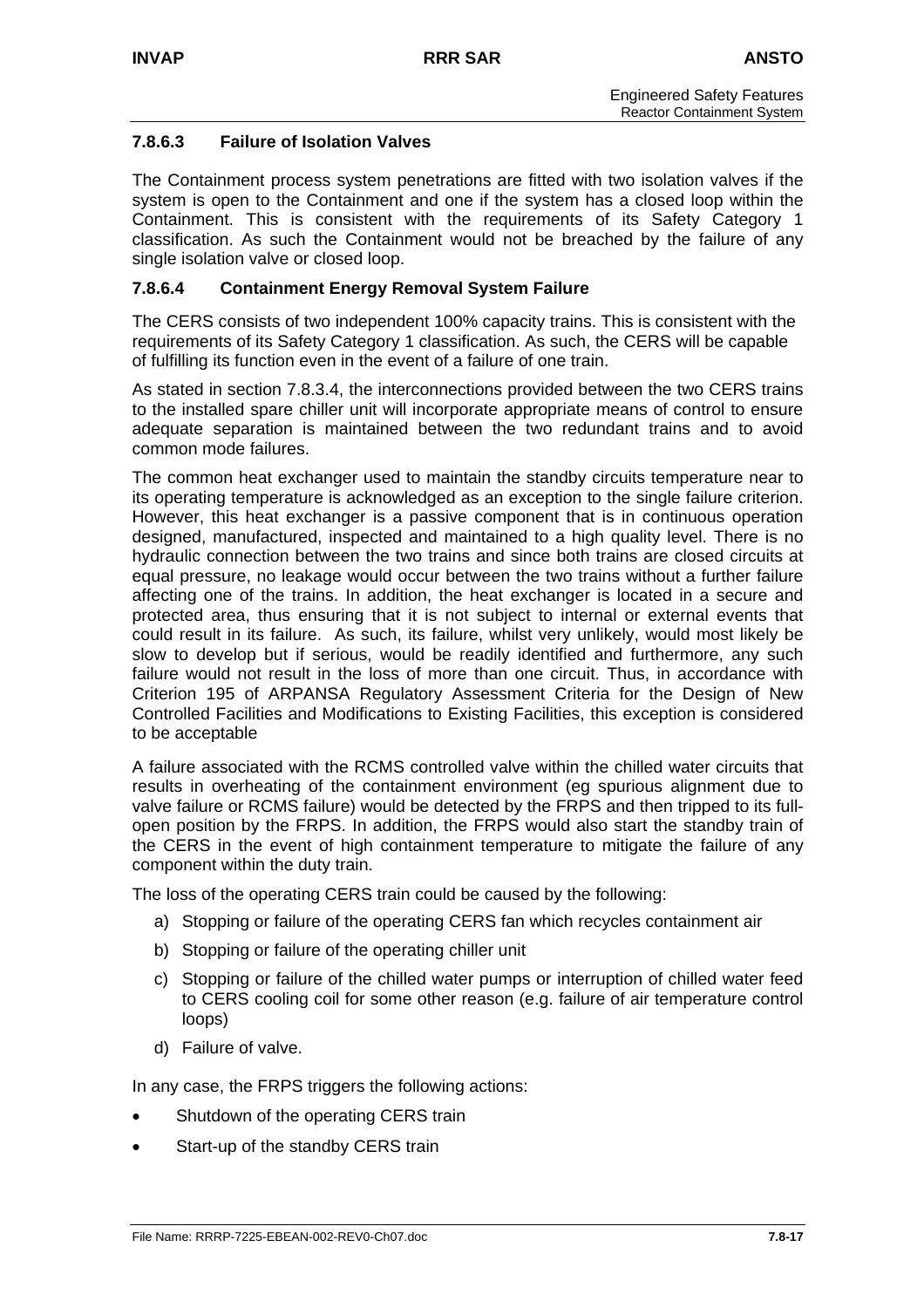In the event of failure of the operating CERS train with the containment in Normal mode, the FRPS will trigger the changeover to the standby CERS train, controlling the fan outlet air temperature.

The time delay caused by the start-up of the standby CERS train will lead to a slight rise in temperature and absolute humidity within the containment.

Once the new CERS train is operating, the temperature control loop will respond to any deviations, restoring environmental conditions.

A failure of the operating fan is detected by low differential pressure switches placed in the air supply duct.

A loss of the chilled water pump (or interruption of the chilled water flow to operating CERS cooling coil) or the failure of the operating chiller unit is detected by high temperature signals in the main air supply duct.

In the event of failure of the operating CERS train when the containment is in Isolation mode, the FRPS will trigger the changeover to the standby CERS train with the control valve fully open.

The time delay arising from the changeover to the standby train may lead to a pressure increase in the containment due mainly to the thermal expansion of the air.

With the start-up of the standby CERS train, the pressure within the containment will return to a value equal to or slightly below that existing prior to the initial failure. This will depend on the temperature range of the control loops that modulate the power of the heaters.

Because the valve will be fully open, the air from the CERS cooling coil will be at a lower temperature than normal and, as a consequence, the heater control loops will react to increase the powers to the heaters to meet the temperature set point values. Relative humidity will decrease within the containment.

A failure of the fan is detected by low differential pressure switches placed in the air supply duct.

The failure of the chilled water pump (or interruption of the chilled water flow to the operating CERS cooling coil) or the failure of the operating chiller units is detected through high temperature signals in the main air supply duct.

Use of the heat exchanger interface between the two trains to pre-cool the water circuit of the standby CERS train ensures that any pressure peak in containment will not exceed 1000 Pa.

## **7.8.6.5 Failure of the Heaters Temperature Control**

A failure within the heaters or the associated temperature control loop that results in the heating up of the containment environment is detected by the FRPS and the heaters isolated by the FRPS.

Failure of room temperature control loops could result in increased heat generation by the respective heaters and, consequently, a temperature rise within the containment.

The temperature rise would be detected by high temperature signals installed on the returning air duct to the CERS cooling coil, sending a signal to the RPS. The FRPS would then isolate the heaters.

Subsequently, the temperature within the containment would drop until the heat generated in the containment balances the heat removed by the CERS.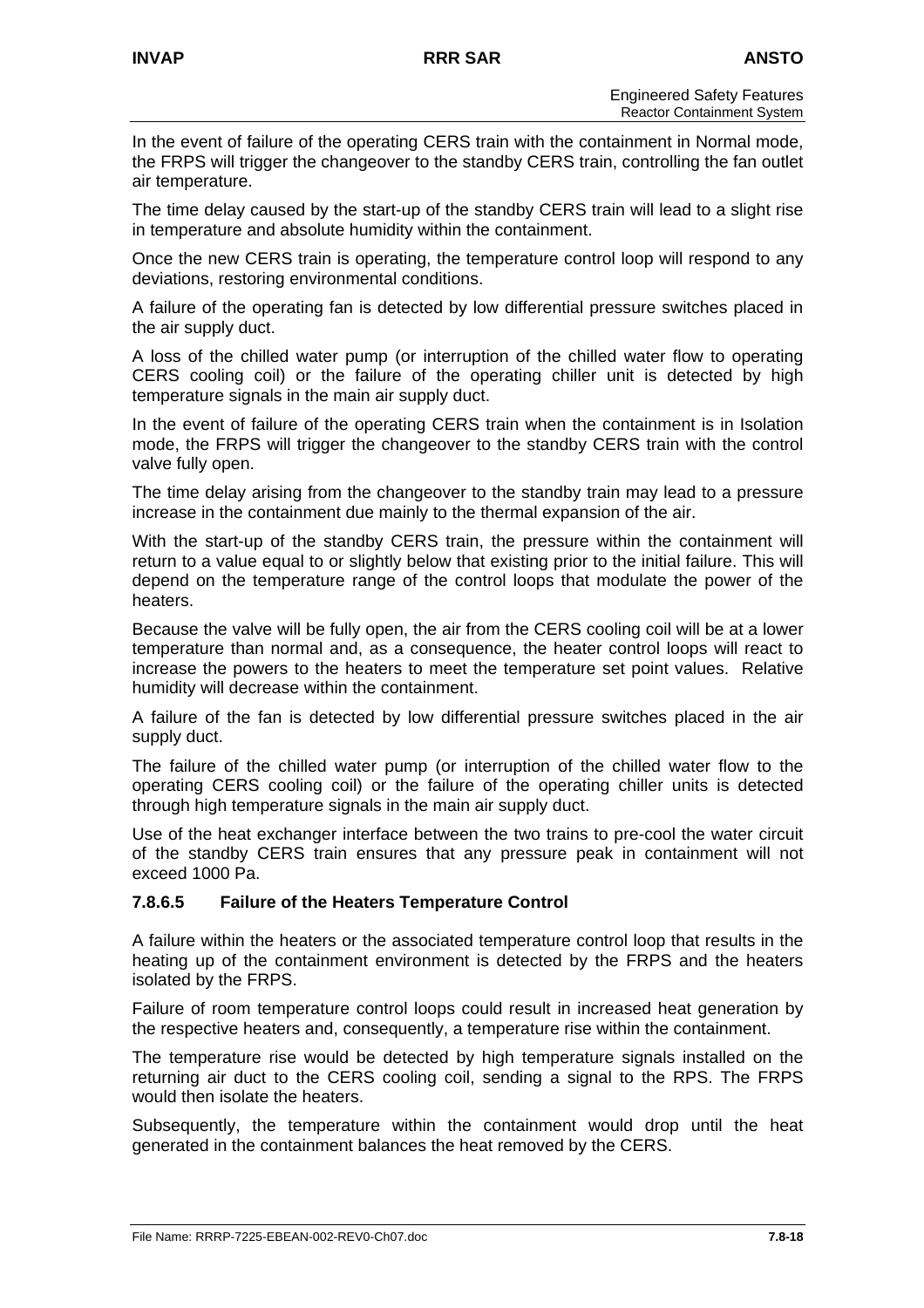With the reactor in operation, this will lead to a drop in temperature and a rise in relative humidity within the containment areas.

## **7.8.7 Design Evaluation**

## **7.8.7.1 General**

As shown by the analysis presented in Chapter 16, Sections 16.7 to 16.18, the design of the reactor is very robust and it can cope with Design Basis Accidents (DBA) with no damage to the core or rigs and without release of radioactivity taking place. Nevertheless, for emergency planning purposes, a Beyond Design Basis Accident (BDBA) has been postulated that leads to the release of fission products to the Reactor Pool and the Reactor Hall. In this hypothetical event, the containment minimises the releases into the environment.

The BDBA Postulated Initiating Event (PIE) considered is the loss of flow in the RSPCS with failure to shutdown the reactor. This implies that cooling to the irradiation rigs is lost and the uranium metal foil targets' cladding is breached. The main contributors to dose outside the reactor building are the noble gases that generate as fission products in the uranium metal foil targets. For further details on the BDBA description, see Chapter 16.

The RCS adequately manages this accident containing the fission products inside the building and thus keeping the doses to the environment well below applicable limits and regulations.

## **7.8.7.2 Containment Isolation Transient**

The system performance has been analysed for a range of events and conditions. Conceptual design of the system was based on previous INVAP experience in ventilation for research reactors. The ASHRAE code was applied in the design. Software based in the Fortran language was used for the analysis of energy balance and to model the Containment humidity, temperature and pressure transients following Containment Isolation.

## **7.8.7.2.1 Computational Model**

The computer model used control volumes or compartments, each having a mixture of water vapour and air, and where appropriate, liquid water.

A FORTRAN code computer model of the CERS air and water systems was prepared. The model uses conservation of mass and energy in each of the volumes and structures for heat exchange. It consists of an air circuit and a water circuit, both coupled by means of a fin tube heat exchanger.

#### **7.8.7.2.1.1 Containment Air Model**

The air model rooms include two volumes; "Reactor Hall" comprising the upper containment levels and "Process" comprising the lower containment levels.

Four structures are modelled using the finite difference method. The external boundary condition is constant temperature. Circulating air from the return ventilation ducts passes through a modelled fin tube heat exchanger where it releases heat.

No volumetric variation of the circulating air is calculated.

The ideal gas law is used to calculate the containment pressure. Humidity is also added as an ideal gas, while the released mass is calculated.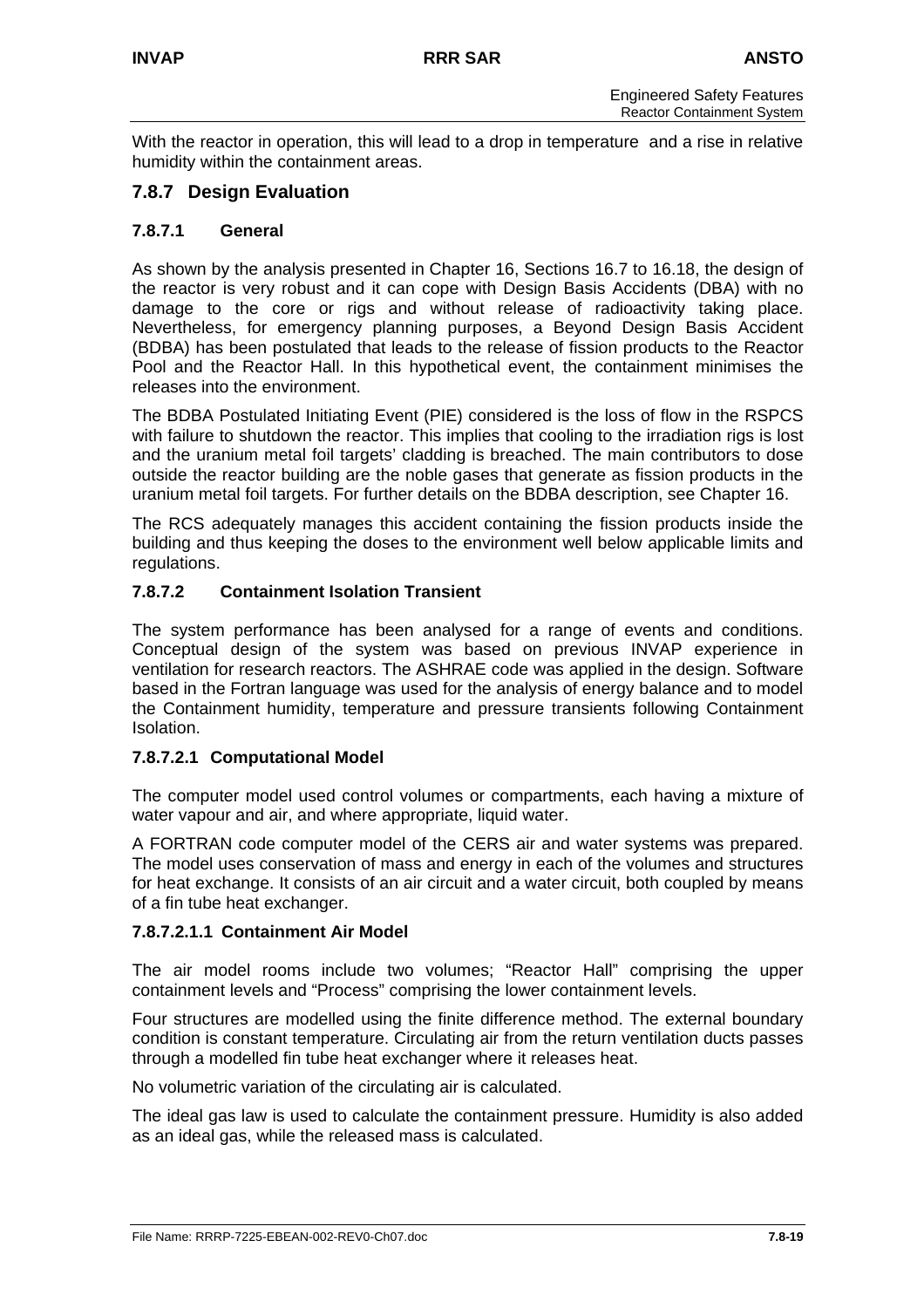## **7.8.7.2.1.2 Chilled Water Model**

The long pipes that convey the chilled water from the chiller units to the cooling coils are modelled as pipes (outlet and return) connected to the modelled fin tube heat exchanger. The delay and holdup that the pipes introduce into the system was modelled by dividing the pipes into discrete sections. The temperature in each section is determined according to the time it takes a fluid particle to transverse a section.

The heat exchanger model was also divided into sections. A convection balance of heat and mass is performed for each section. A two section model was used for the chiller unit.

The cold tank was modelled as a complete mixture system.

#### **7.8.7.2.1.3 Atmospheric Pressure Variations**

In terms of providing a driving force for leakage from the Containment, a decrease in atmospheric pressure has the same effect as an increase in Containment internal pressure. The maximum expected daily change in barometric pressure has been estimated from historic data series. The maximum pressure drop observed in a single day at the reactor facility site in the period assessed was 1860 Pa and occurred on  $10^{th}$ March 1998. The length of the assessment period was three years (data for 1998, 1999 and 2000 was used). This maximum pressure drop was used for modelling.

#### **7.8.7.2.2 Simulation Results**

The performance of the containment system, has been analysed for several conditions.

a) CASE A: Summer Containment Isolation

In this event it is postulated that the Containment changes to Isolation Mode on a summer day.

Because fresh inlet air coming from the Air Supply System air handling units is lost due to the closure of the containment isolating valves, sensible load in the building is increased. The temperature will increase, and, as a result, the modulating valve (that controls chilled water inlet flow) of the CERS unit will automatically be opened, to take account of the extra load.

Simulations carried out showed that the positive differential pressure in this event does not exceed 100 Pa, and in some minutes the pressure inside the containment is in equilibrium with respect to atmospheric pressure outside the containment.

The volume of containment air released in this case is lower than (bounded by) the volumes indicated for the event where Containment Isolation occurs with simultaneous failure of a CERS unit (please refer to discussion in following sections), and/or atmospheric pressure variations. See CASES C1 and C2.

b) CASE B: Loss of Normal Electric Power Supply

In this event the failure of the Off-site electric power supply on a summer day is postulated.

The reactor is automatically tripped and the PCS, RCPS and RSPCS pumps lose their power supply. Due to their design configuration, the Containment isolation valves will close as a consequence of the loss of electric power supply (fail safe characteristics).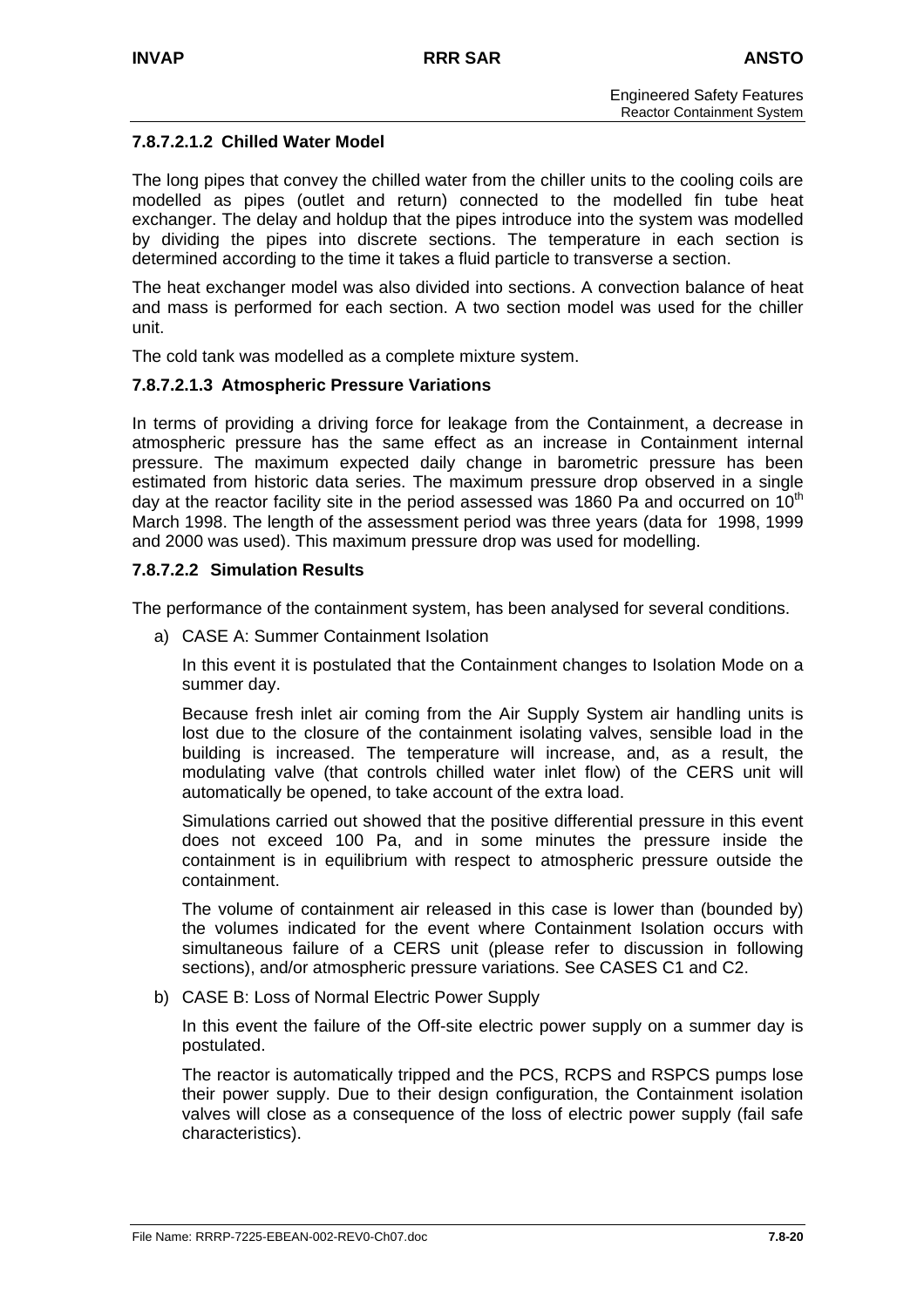In this condition, the sensible thermal load from the Containment equipment will decay with time, while external loads (e.g. solar irradiation) remain unchanged.

The Safety Category 1 Diesel Generators will be started automatically and will provide power to the CERS as well as to the essential power loads of the facility.

The volume of containment air released in this case is lower than (bounded by) the volumes indicated for the event where Containment Isolation occurs with simultaneous failure of a CERS unit (refer to discussion in following sections), and/or atmospheric pressure variations. See CASES C1 and C2.

c) CASE C: Containment Isolation with failure of one CERS unit

In this event it is postulated that the Containment Isolation is tripped on a summer day. Also it is postulated that simultaneously the operating CERS unit fails instantaneously and in a complete way (therefore bounding other partial failures modes). As a consequence, air that is cooled in the operating coil increases in temperature, which is measured at the coil outlet.

The thermal loads in this event will be the ones corresponding to the Reactor in Power State.

The FRPS will automatically detect the failure of the duty CERS train (due to high coil air outlet temperature) and will start the standby CERS train. Once initiated, the standby CERS train does not reach full power for another 10 minutes.

Two possible scenarios are analysed:

(i) CASE C1: Containment isolation with failure of one CERS unit and no atmospheric pressure variation

The differential pressure variations inside the containment as a function of time show that, after an initial pressure peak, some depressurisation could be attained inside the containment as a consequence of the contraction of the air mass due to temperature drop. This effect will be compensated by air infiltration from the outside. Therefore if atmospheric pressure drops do not occur, no further release of air towards the environment can occur following this initial period of time.

The assumptions used for the simultaneous failure on the CERS start time with the containment isolation are conservative and maximise the pressure peak, thus these results bound other CERS failure conditions (in terms of time and partial degradation of the CERS duty).

Even for containment permeability as high as  $5.0E-3$  [m<sup>3</sup>/Pa.s] the volume of air released does not exceed 1% in a single day.

(ii) CASE C2: Containment Isolation with failure of one CERS unit and maximum atmospheric pressure drop.

As indicated previously this case is similar to C1 except that a simultaneous drop in the atmospheric pressure is postulated.

A review of historic atmospheric pressure records at the reactor facility site has indicated the maximum one–day barometric drop. This change corresponds to 1860 Pa over the 24 hour period.

The explanation is as follows:

a) At (t=0), the Containment is isolated, the operating CERS fails, and starting of the standby CERS is initiated.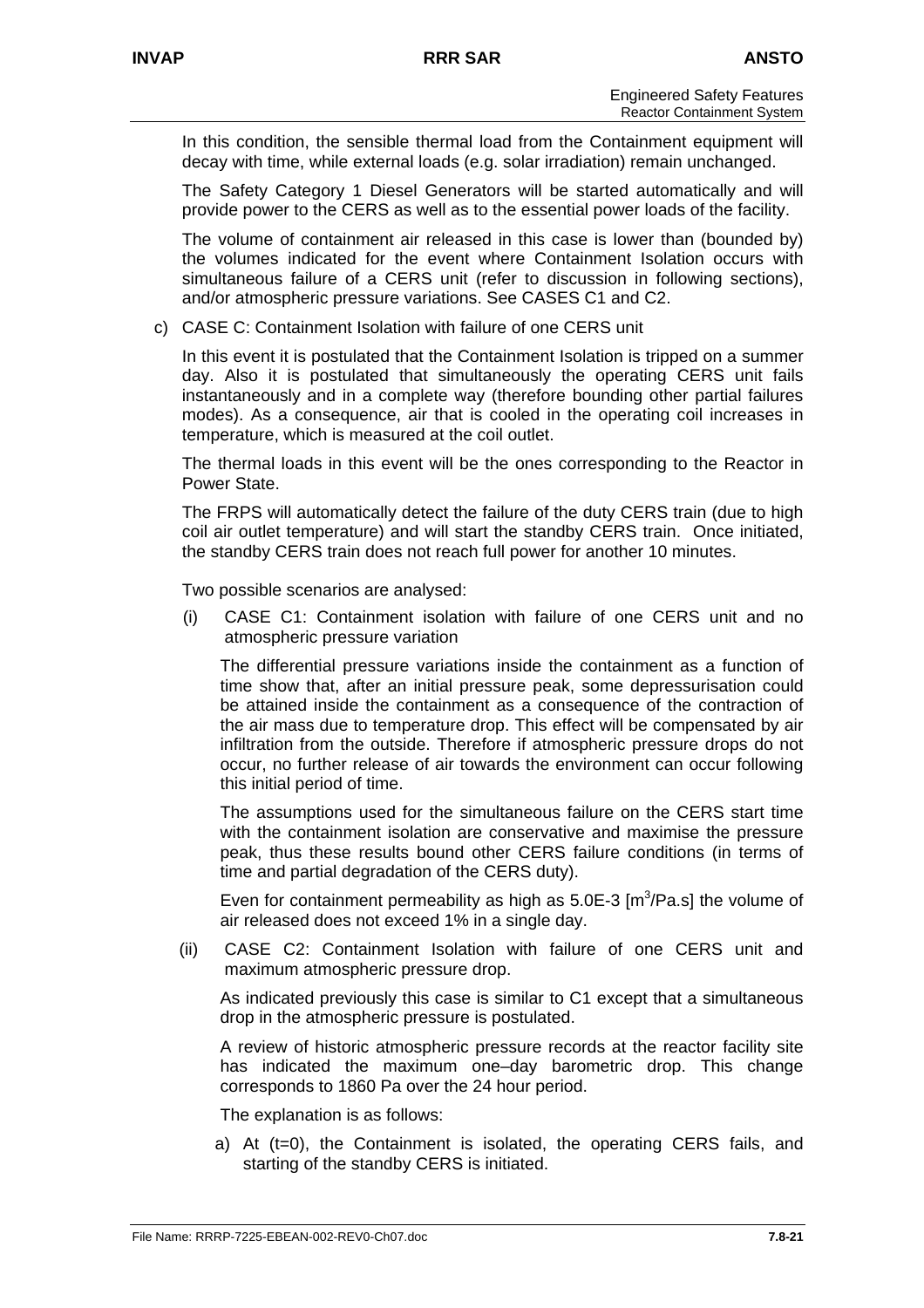- b) The pressure inside Containment increases up to where the cooling power of the standby CERS unit exceeds the sensible heat loads and pressure begins to decrease.
- c) The minimum pressure is reached which is caused by the contraction of air inside the containment as a consequence of temperature drop due to CERS cooling.
- d) The pressure in the Containment trends towards atmospheric pressure in the longer term due to in-leakage to the Containment.

The greater the containment permeability factor, the closer the pressure inside of Containment will follow external atmospheric pressure.

In the long term the CERS unit takes the heat loads from the facility. Therefore the released volume will only depend on the fluctuations in atmospheric pressure. Taking into account the historic data and a very high permeability value, the released volume will not be larger than 3% of the containment volume in a day due to this effect.

## **7.8.7.3 Doses to the Public**

The Reactor Containment System constitutes an adequate barrier to fission products minimising the impact to the environment in case of a radiological accident. In all cases the doses to the public for accidents analysed in Chapter 16 are acceptably low. The Reactor Containment provides a satisfactory means of controlling the radiological consequences. For a more detailed analysis see Chapter 16.

## **7.8.7.4 Conformance Analysis**

## **7.8.7.4.1 Containment Building**

The Containment Building is capable of withstanding the initial peak and long-term pressure and temperature resulting from a beyond design-basis event while providing a barrier against radioactivity products released from the reactor core, reactor coolant boundary, or reactor irradiation facilities. As shown by the analysis, pressure transients are limited by the removal of heat, thus ensuring it is able to withstand foreseen conditions. The Containment area is designed with special doors and hatches and special wall surfaces to ensure leak tightness.

The total volume that can be lost from the Containment in any given accidental sequence in any given day, taking into account the correct functioning of the CERS, will not exceed 3% of the Containment volume.

#### **7.8.7.4.2 Containment Isolation Valves**

The CIS isolates the Containment area of the Reactor Building when required to do so. Each of the ventilation pipelines that penetrate the Containment boundary has two Category 1 isolation valves, one at each side of the boundary. Through-wall penetrations to the Containment boundary are properly sealed and tested ensuring they will properly isolate the Containment area. The Containment isolation valves close automatically by command of the FRPS when activity in the ventilation stack surpasses the established limit, thus ensuring the availability of the system when required.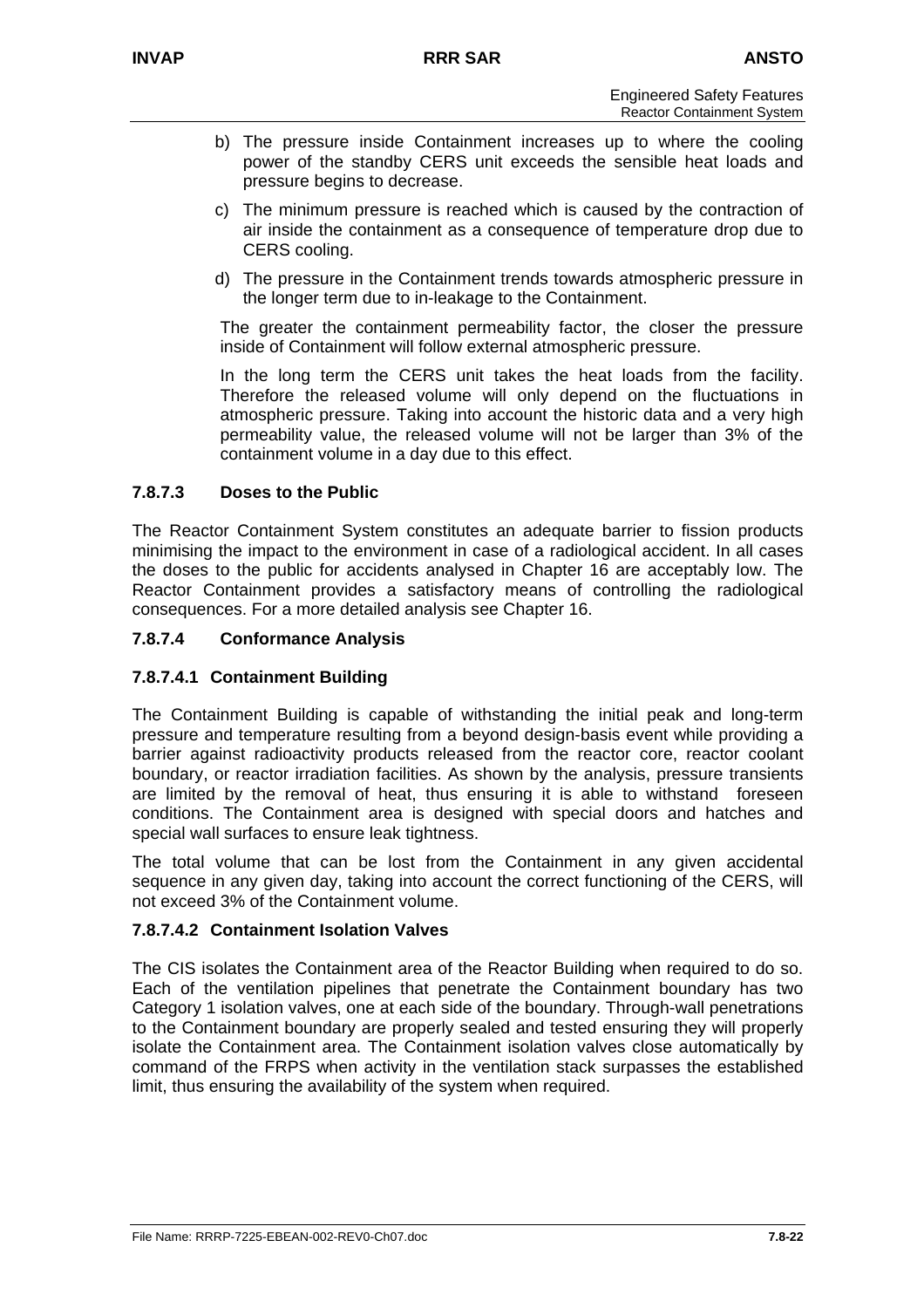## **7.8.7.4.3 Containment Energy Removal System**

The CERS provides a satisfactory means of controlling the initial peak and long term pressure inside the Containment during the period of Containment Isolation and of minimising leakage to the environment.

CERS is a Safety Category 1 system the performance of which will be demonstrated. To ensure a high availability, the CERS has two independent, 100% capacity trains. An additional 100% capacity spare chiller unit is also provided that may be re-aligned to either train (but not both simultaneously) to replace an on-line chiller unit that is unavailable. CERS components are fed by the standby power supply.

## **7.8.7.4.4 Containment Pressure Relief and Filtered Vent System**

The pressure relief system provides a passive means of preventing pressure transients from compromising the structural integrity of the Containment. The simplicity and passive nature of the system ensures a high availability when required.

The filtered vent system provides adequate operational flexibility for the management of accident situations.

## **7.8.7.4.5 Containment Vacuum Relief System**

The vacuum relief system provides a passive means of preventing pressure transients from compromising the structural integrity of the Containment. The simplicity and passive nature of the system ensures a high availability when required.

#### **7.8.8 Seismic Evaluation**

Seismic Evaluation of the containment comprises the evaluation of its components. Evaluation of the seismic response of the building can be found in Chapter 4.

#### **7.8.8.1 Containment Isolation Valves**

Seismic evaluation of the containment isolation valves has been undertaken as part of the analysis of the systems in which the valves are located.

#### **7.8.8.2 CERS**

The CERS is required to maintain its structural integrity during the SL-2 event and be capable of carrying out its safety function following the SL-2 event.

An evaluation of the stresses imposed on the CERS as a result of the SL-2 event has been carried out. The evaluation utilised the design criteria recommended by IAEA and USNRC (see Chapter 2, section 2.6.1).

The analysis was directed towards the stress evaluation in piping, components and fixing points and took into account:

- a) The acceleration spectra for the building positions where the system components are located,
- b) the fixing characteristics of the components, and
- c) the mass of water contained within the various components.

The analysis comprised the water pipelines of the CERS chilled air unit cooling system and its purpose was to verify that the design of the CERS Chilled Water System pipelines meets the stress requirements set by Code ASME B31.1.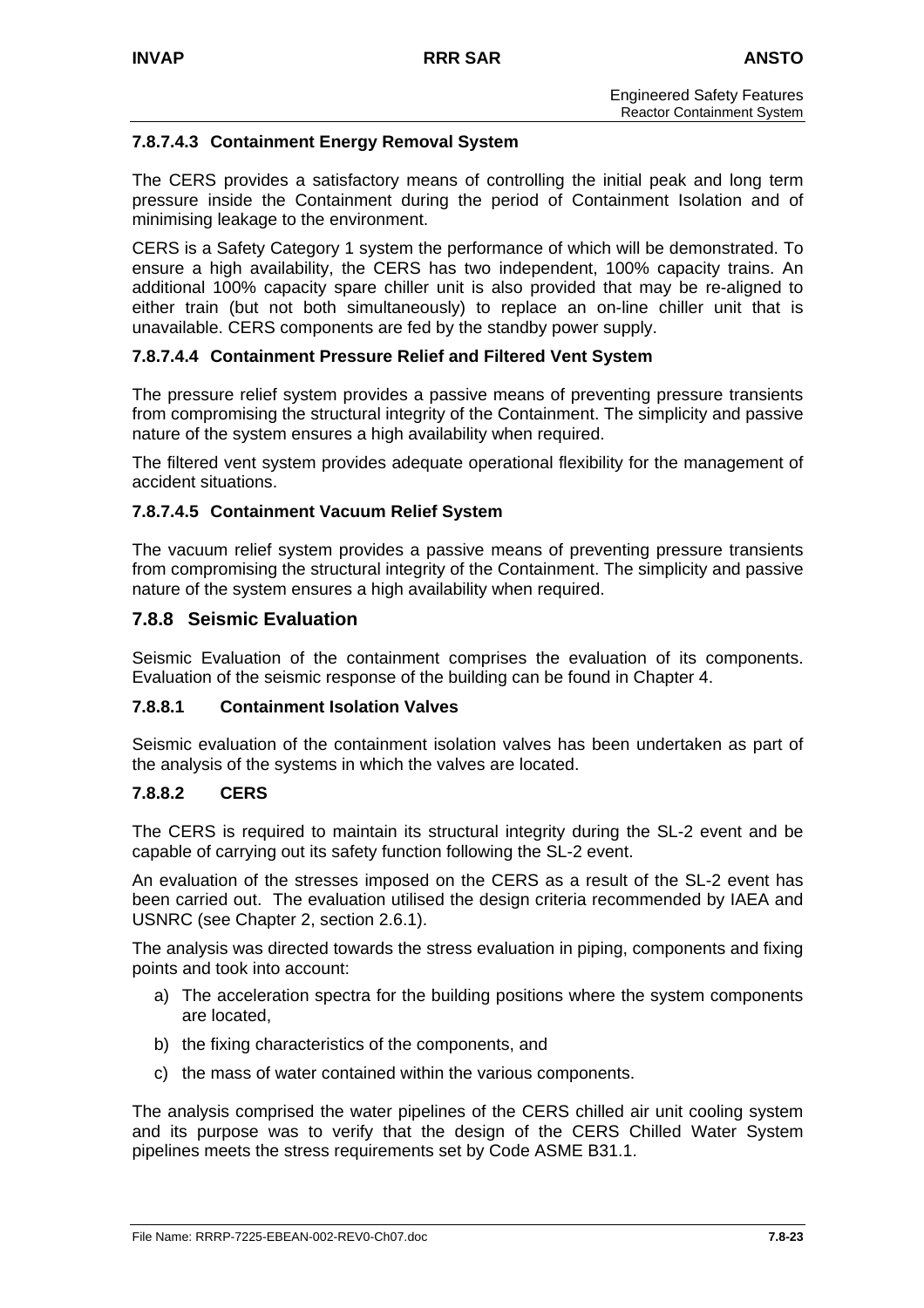The analysis was carried out with the CAESAR II stress analysis program.

#### **7.8.8.2.1 Hypotheses of the Analysis**

The main hypotheses for the analysis are as follows:

- a) The calculation model simulates the configuration of the pipelines and supports.
- b) Pipeline reductions are modelled as pipeline sections of equal. The diameter adopted is the average of the two diameters, the same applying to thickness.
- c) The joints between the Water Chillers and the pipeline are designed using flexible connections, then the piping loads are not transmitted to the Water chillers.

#### **7.8.8.2.2 Input Data**

The basic input data used in this analysis consists of:

- a) Dimensions, geometry and design characteristics of piping and equipment corresponding to the detailed engineering stage and when appropriate/available provided by the manufacturer.
- b) Process data
- c) Materials characteristic extracted from ASME Boiler & Pressure Vessel Code.
	- (i) Seismic Spectra for seismic class SL-2 for the relevant levels obtained from the Seismic Design Floor Response Spectra defined for the Reactor Building, which corresponds to 0.37 PGA.

#### **7.8.8.2.3 Model Description**

The system has been divided into 3 parts to produce the finite element models.:

CERS 1 CERS 2 CERS 3

#### **7.8.8.2.4 Definition of Dynamic Cases**

The following list includes the dynamic cases analysed and their definitions:

| CASE No.   CASE | Description                                                                              |
|-----------------|------------------------------------------------------------------------------------------|
| DY1             | (OCC) SHOCK + ST1   Seismic event combination                                            |
| DY <sub>2</sub> | (OCC) SHOCK + ST8   Seismic event combination verified through ANSI<br>B <sub>31.1</sub> |

Where:

- a) OCC (Occasional loads): The stress produced in the load cases considered shall be contrasted with the maximum allowable stress given by the ASME code.
- b) SHOCK Shock Case: This load case is generated by the software to evaluate the stresses on the pipeline due to the Seismic Event. This case is combined with the sustained and operation load cases. The stresses calculated on the pipelines for this isolated case is not evaluated by the applicable code.
- c) ST1 Normal Operation 1 (OPE) W+T1+P1, where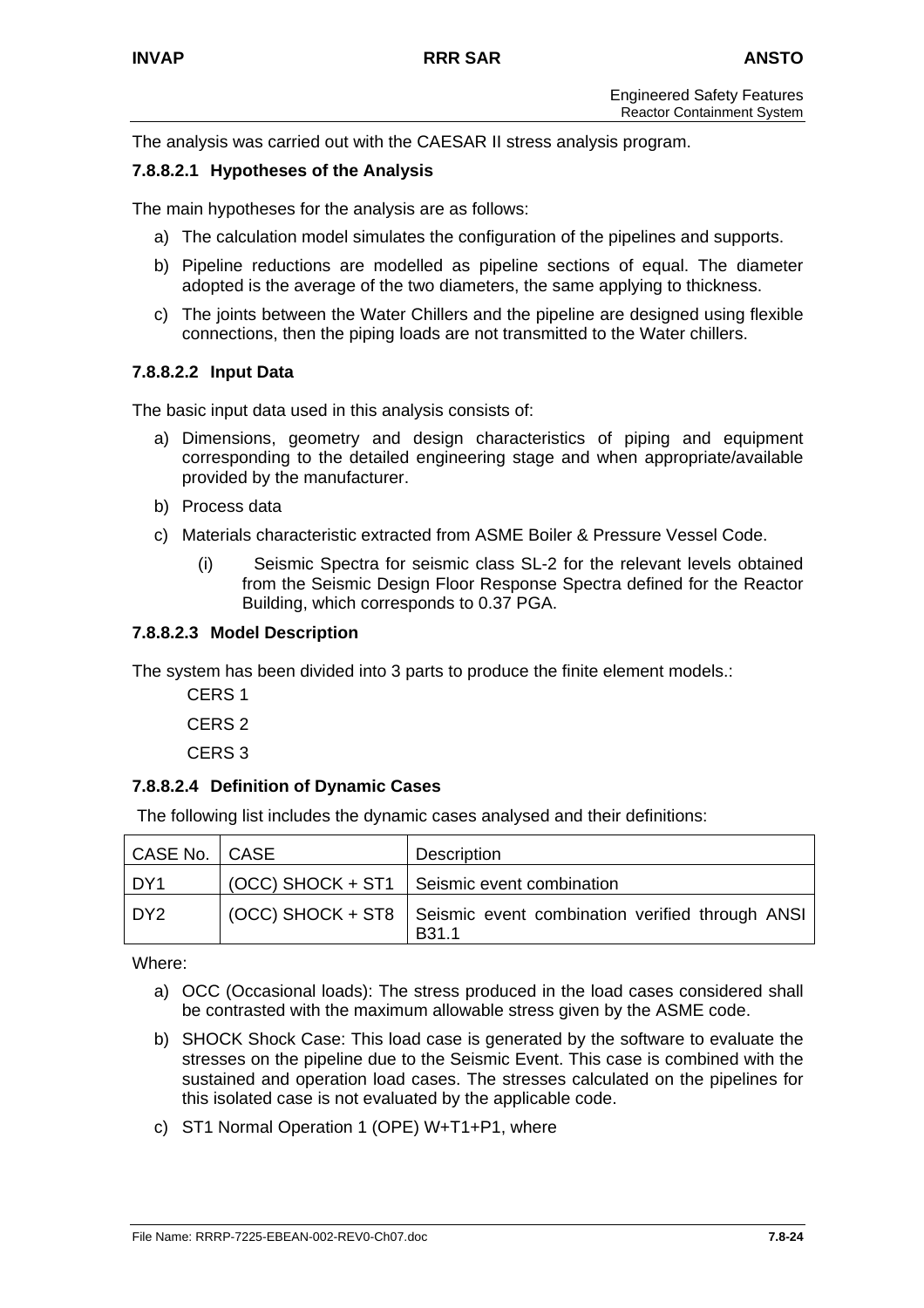- (i) OPE: These load cases are calculated for the purpose of determining the maximum loads withstood by the equipment. The stress calculated on the pipelines for these cases are not evaluated in the applicable code
- (ii) W: Generic name of the loads by the pipeline's own weight and the fluid it contains
- (iii) T1: Operating temperature
- (iv) P1: Operating pressure
- d) ST8 Design combination (SUS) W+P3, where:
	- (i) SUS Sustained loads: The stresses produced in the load states considered tol be contrasted with the maximum stresses allowed by the applicable Code
	- (ii) P3: Design pressure

## **7.8.8.2.5 Summary of Results**

## **7.8.8.2.5.1 CERS 1**

Both cases were within allowable limits.

## **7.8.8.2.5.2 CERS 2**

Both cases were within allowable limits.

## **7.8.8.2.5.3 CERS 3**

Both cases were within allowable limits.

## **7.8.8.2.6 Conclusions**

The summary of results show the stresses were within the allowable limits.

## **7.8.8.3 Containment Pressure Relief and Vacuum Relief Systems**

The Containment Pressure Relief and Vacuum Relief systems are classified as Seismic Category 1. Thus, the components of the systems must maintain their structural or safety function during and after the SL-2 earthquake, independent of whether they remain operational or out of service for the rest of their useful life. This last condition depends on the type of component under study.

The seismic stress evaluation performed followed the recommendations of IAEA and USNRC about design criteria for the resistance against seismic hazard (see Chapter 2, section 2.6.1).

The analysis was based on the information available at the detailed engineering design stage and considered:

- a) The acceleration spectra for the building positions where systems are fixed
- b) consideration of the fixing characteristics
- c) consideration of the mass of water contained within the system
- d) stress evaluation in piping, components and fixing points

The present analysis comprises the pipelines from the Containment Pressure & Vacuum Relief Systems.

The applicable code is ASME.

The analysis was carried out with the CAESAR II pipeline stress analysis program.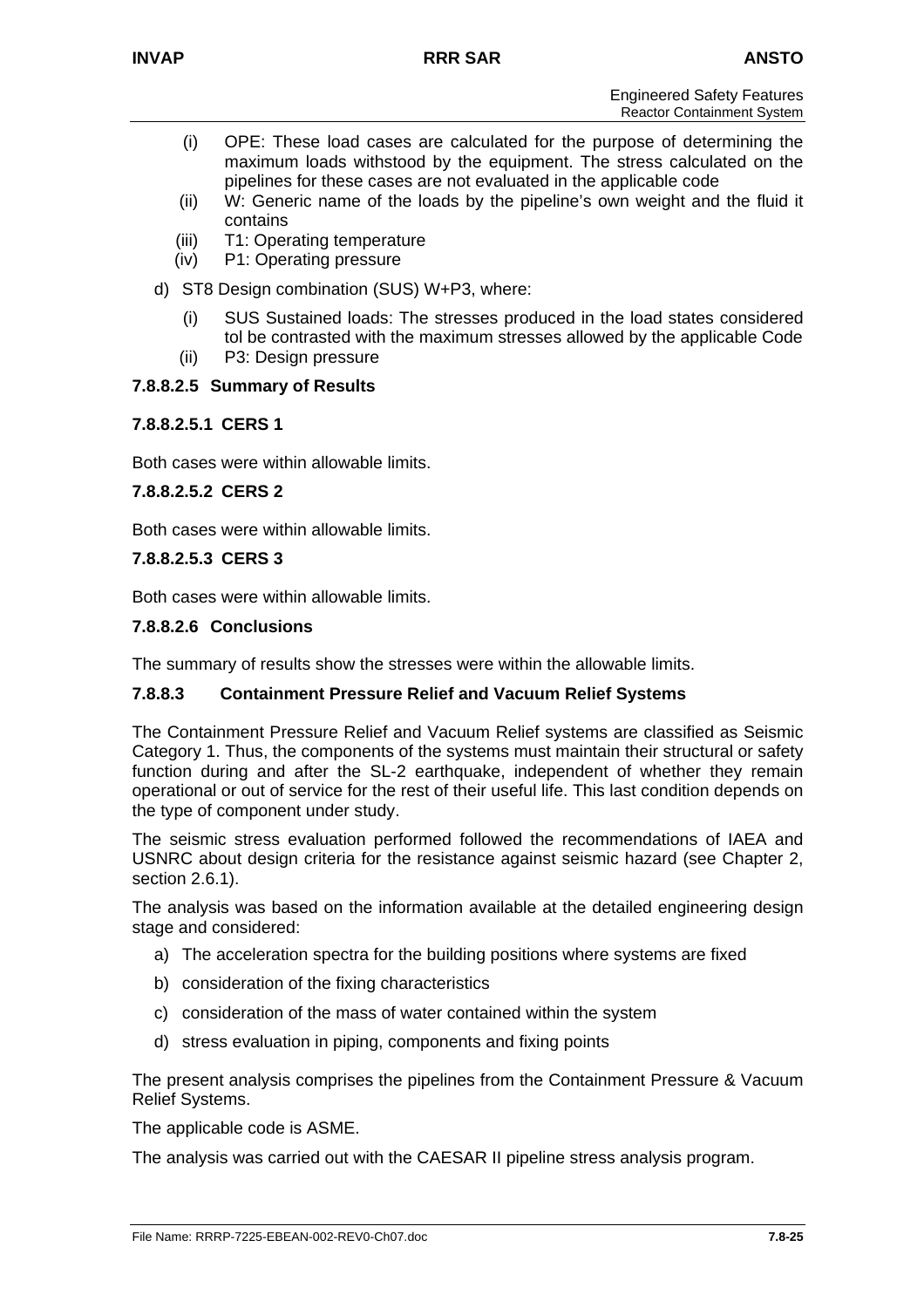## **7.8.8.3.1 Hypotheses of the Analysis**

The main hypotheses for the analysis are as follows:

- a) The calculation model simulates the configuration of the pipelines, with the adequate support configuration to meet the stability conditions in static and dynamic rates.
- b) Pipeline reductions are modeled as pipeline sections of length equal to that of a standard reduction. The diameter adopted is the average of the two diameters, the same applying to thickness.

#### **7.8.8.3.2 Input Data**

The basic input data used in this analysis consists of:

- a) Dimensions, geometry and design characteristics of piping and equipment corresponding to the detailed engineering stage and when appropriate/available provided by the manufacturer.
- b) Process data
- c) Materials characteristic extracted from ASME Boiler & Pressure Vessel Code.
	- (iii) Seismic Spectra for seismic class SL-2 for the relevant levels obtained from the Seismic Design Floor Response Spectra defined for the Reactor Building, which corresponds to 0.37 PGA.

#### **7.8.8.3.3 Model Description**

The system under analysis modelled complete with the stack. The stack was modelled assuming that it is built with Carbon Steel.

#### **7.8.8.3.4 Definition of Dynamic Cases**

The following list includes the dynamic cases analysed and their definitions:

| CASE No.   CASE |             | Description                                     |
|-----------------|-------------|-------------------------------------------------|
| DY1             | SHOCK + ST3 | Seismic event combination verified through ANSI |

Where:

- a) ST3 Design combination(SUS) W+P2, with
	- (i) SUS Sustained loads: The stress produced in the load states considered to be contrasted with the maximum stress allowed by the applicable Code
	- (ii) W: Generic name of the loads by the pipeline's own weight and the fluid it contains
	- (iii) P2: Operating pressure
- b) SHOCK Shock Case: This load case is generated by the software to evaluate the stresses on the pipeline due to the Seismic Event. This case is combined with the sustained and operation load cases. The stresses calculated on the pipelines for this isolated case is not evaluated by the applicable code.

#### **7.8.8.3.5 Summary of Results**

The results show the stresses were within the allowable limits.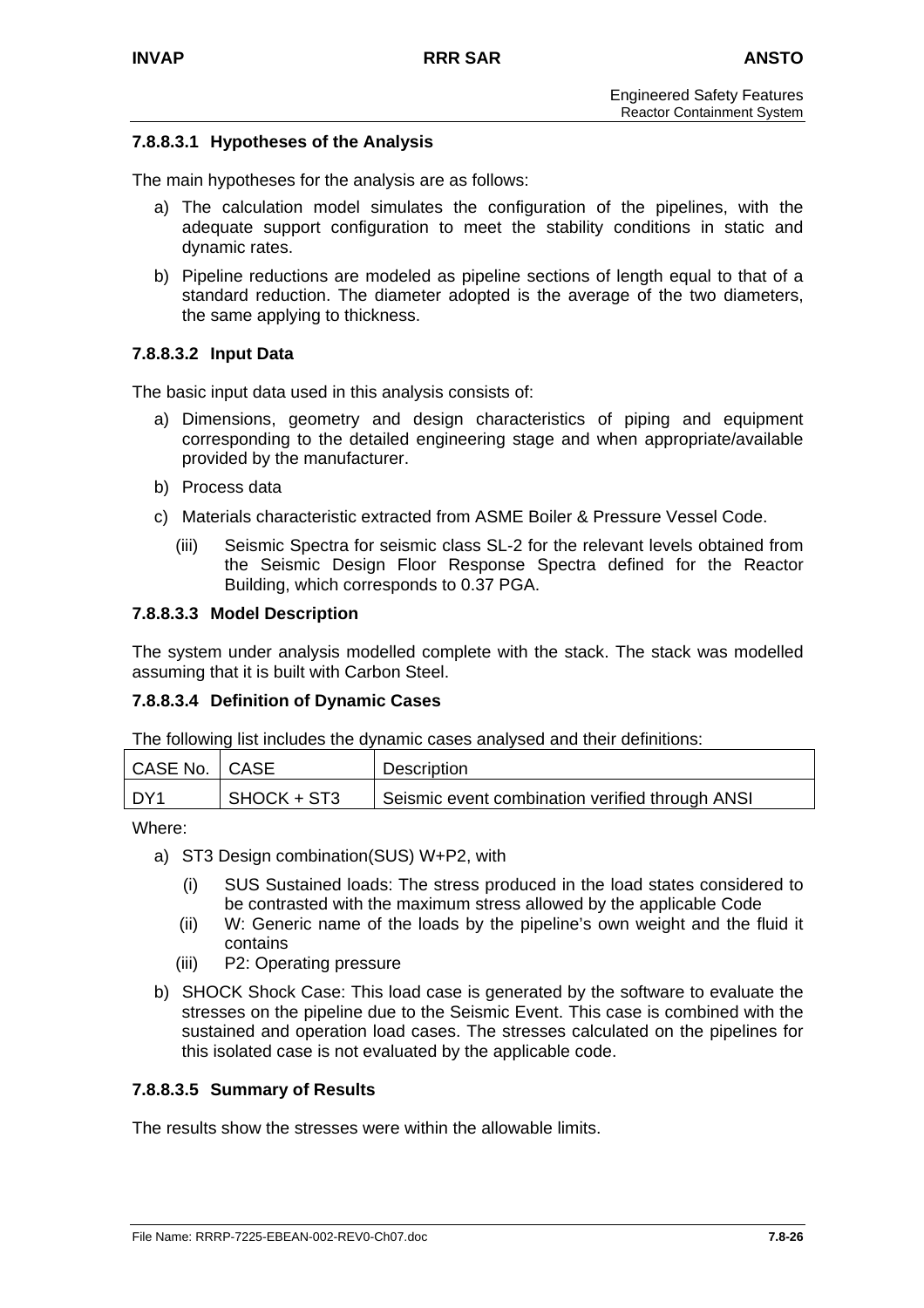## **7.8.8.3.6 Conclusions**

The analysis shows that the stress produced by a seismic event is within the limits set by the applicable code.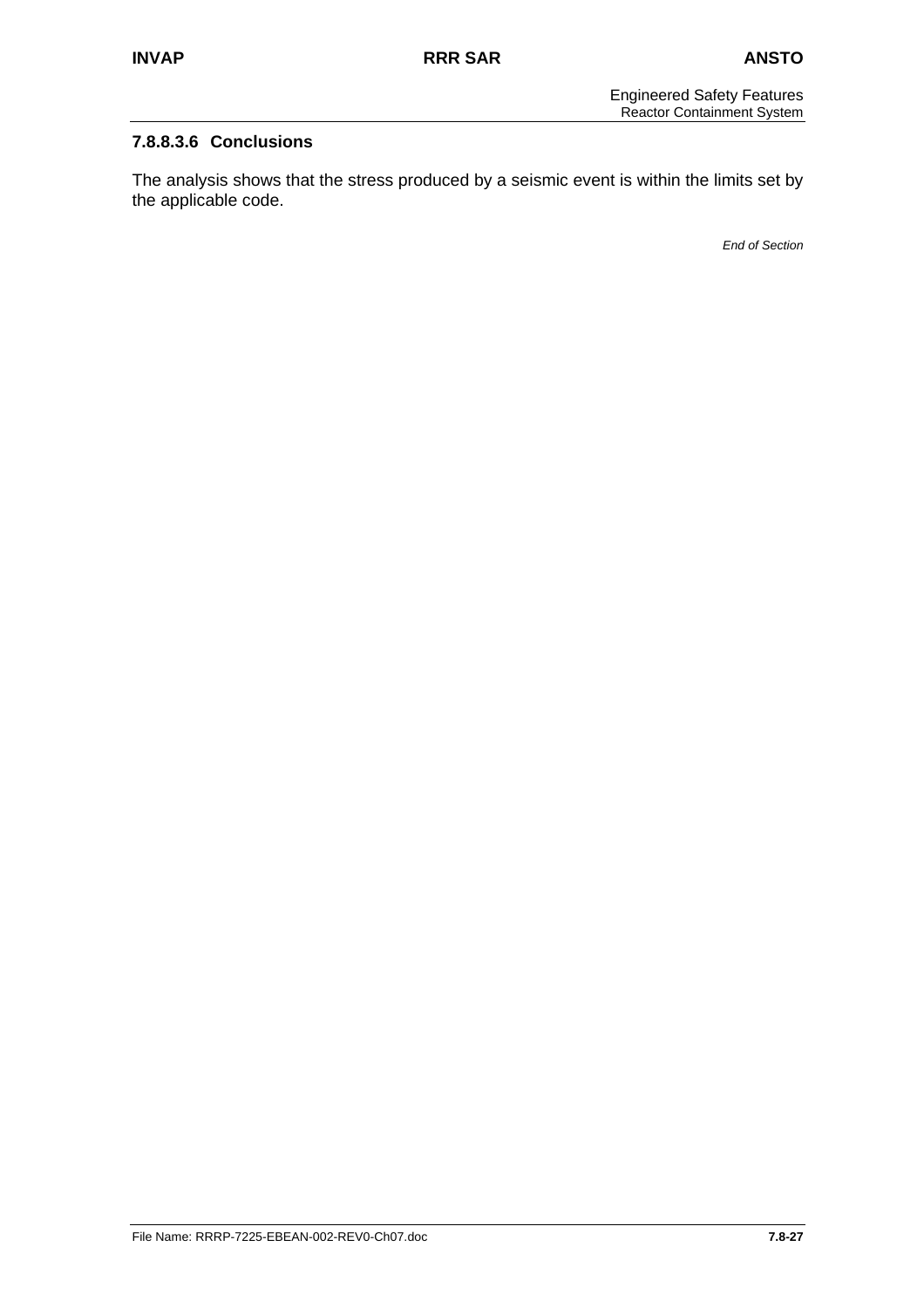Engineered Safety Features Reactor Containment System

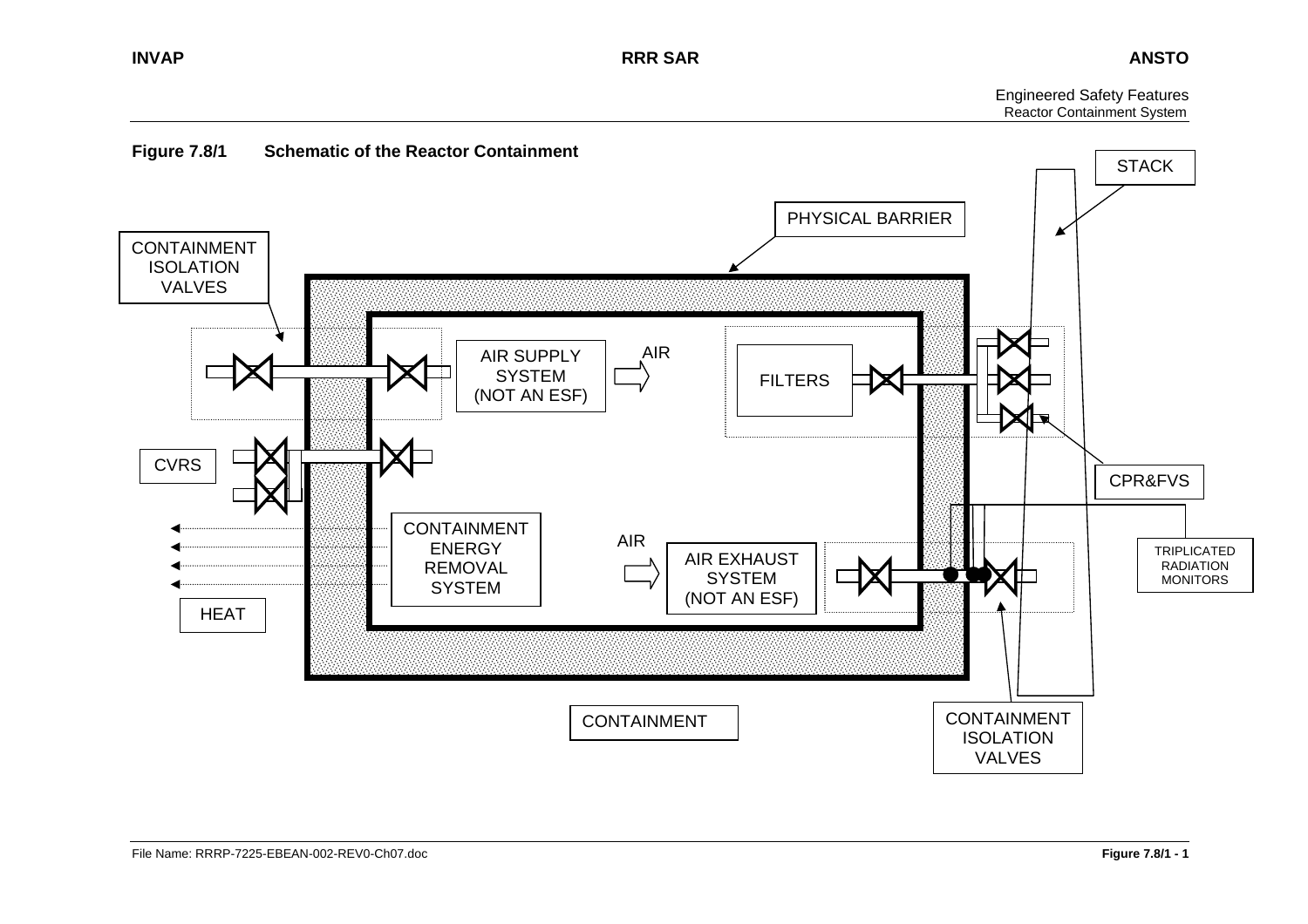Engineered Safety Features Reactor Containment System



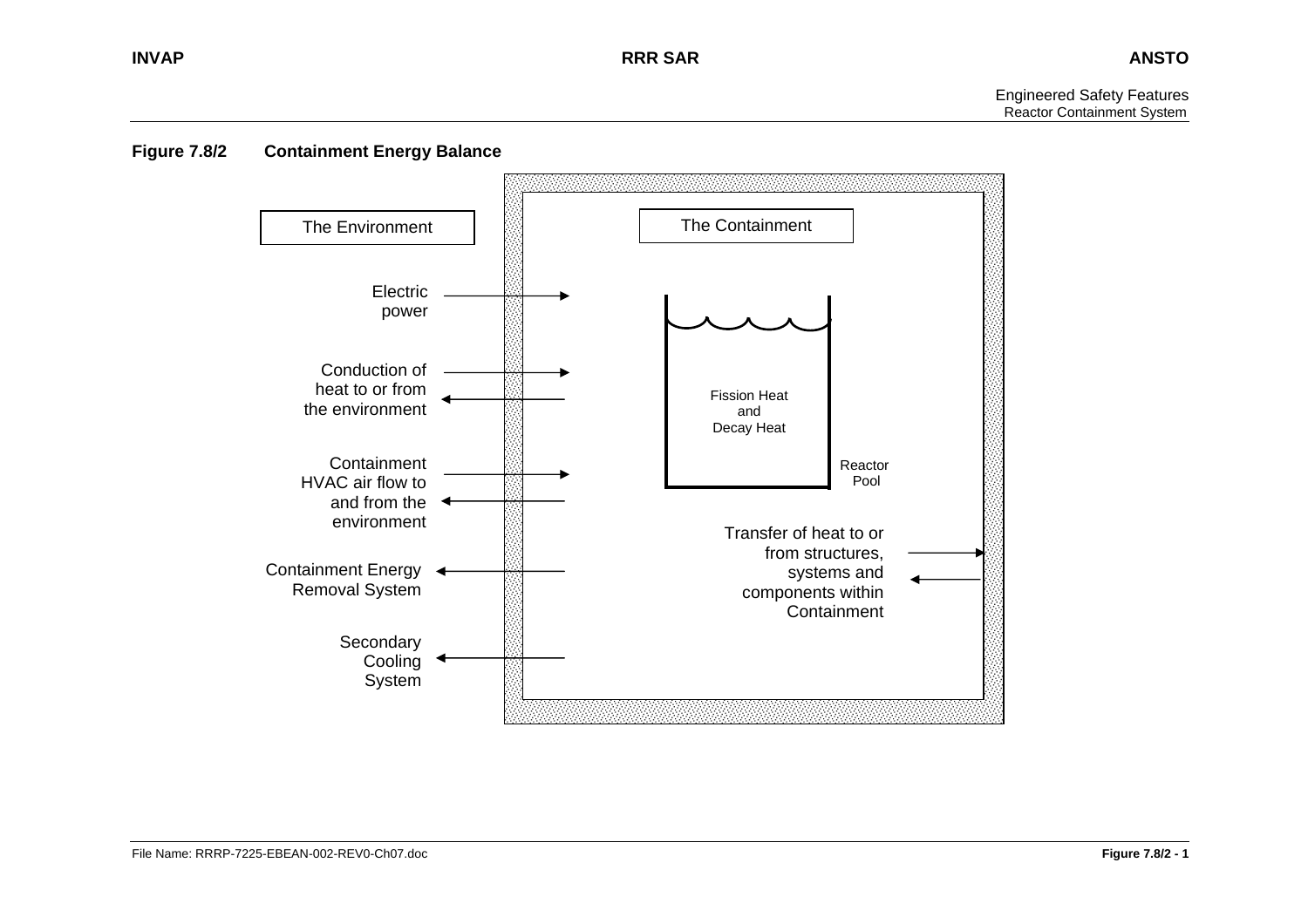## **Figure 7.8/3 Schematic of Containment Pressure Relief and Filtered Vent Relief**

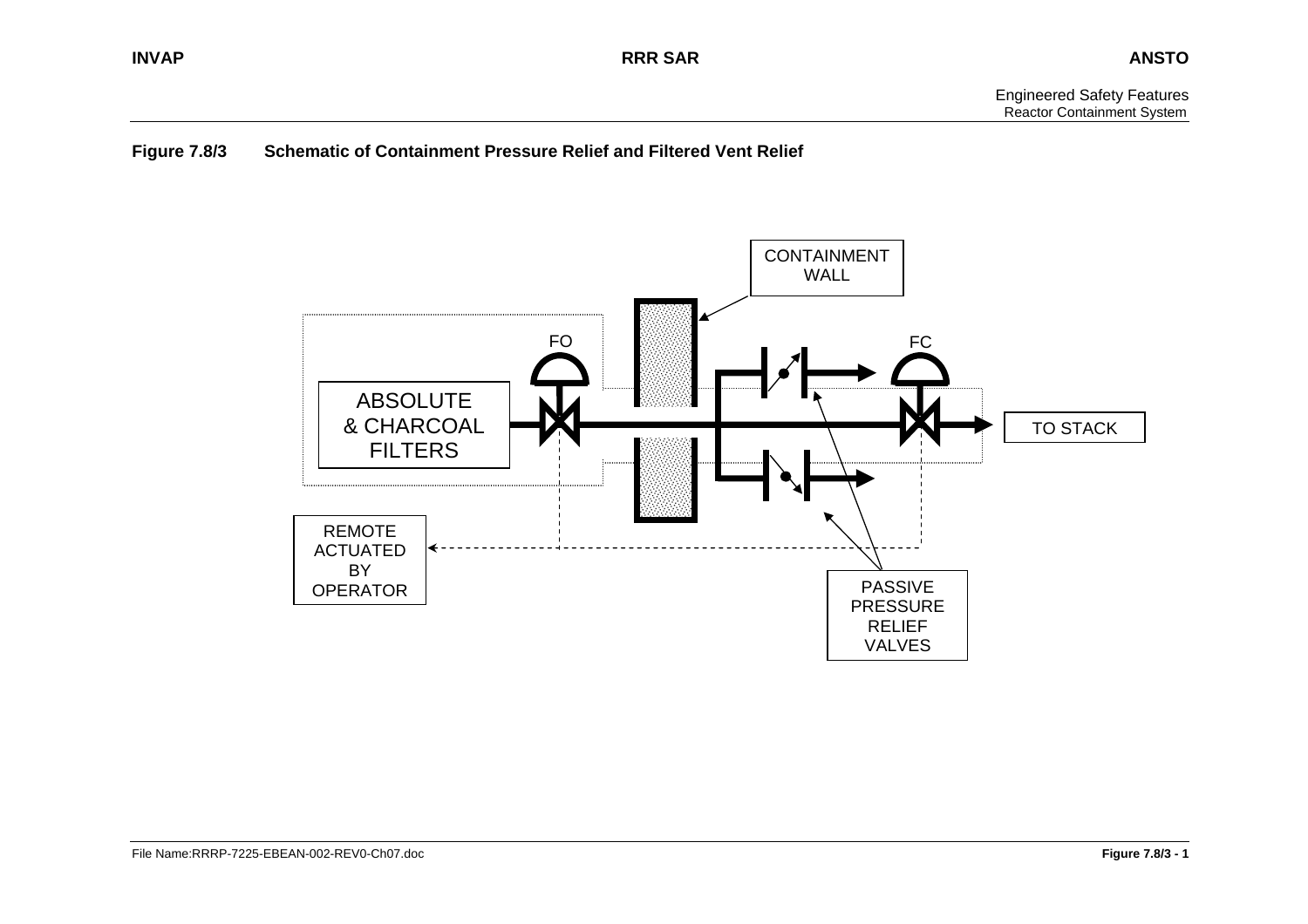## **Figure 7.8/4 Schematic of Containment Vacuum Relief System**

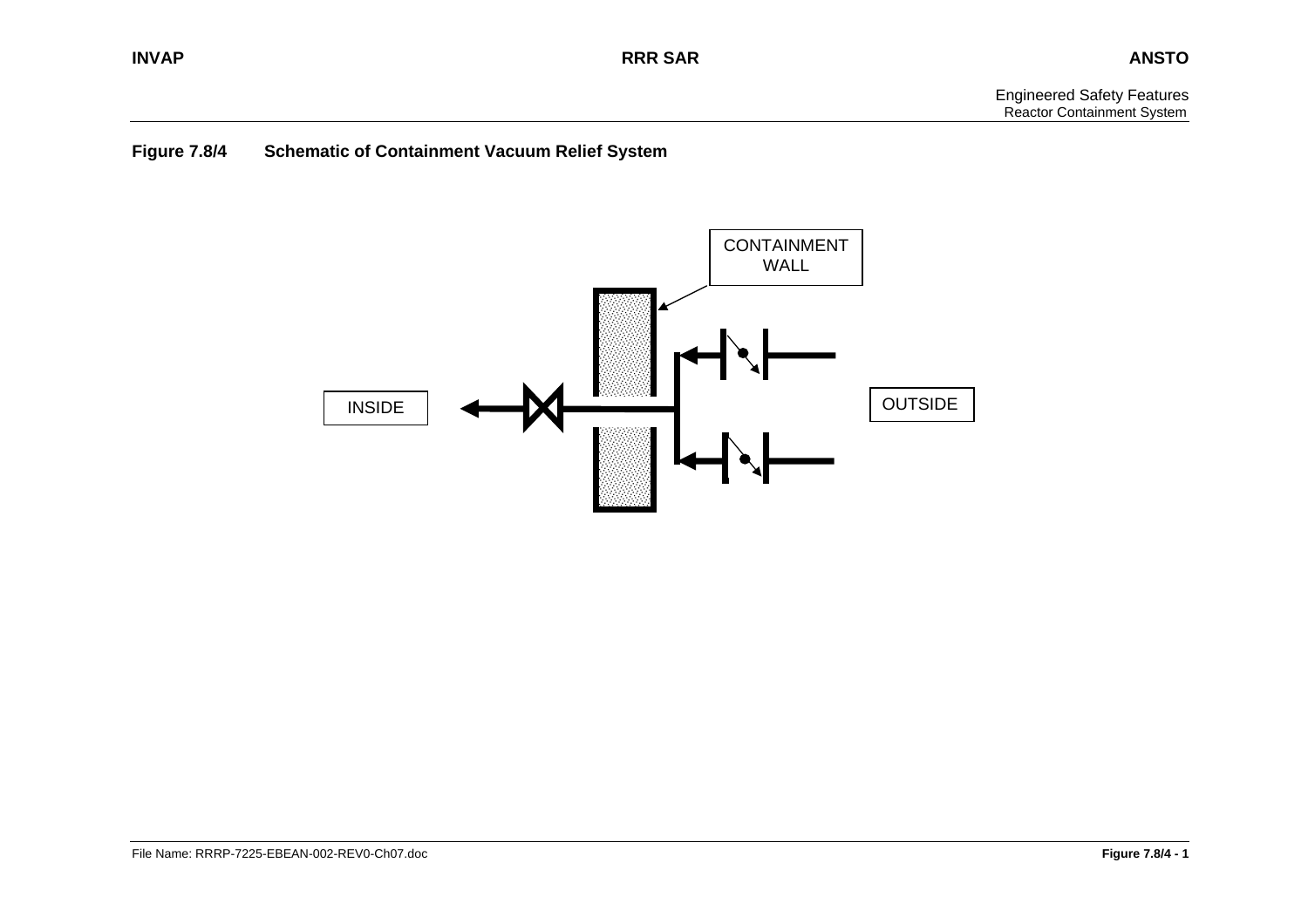## **7.9 EMERGENCY CONTROL CENTRE VENTILATION AND PRESSURISATION SYSTEM**

The Emergency Control Centre (ECC) Ventilation and Pressurisation System is described in Chapter 10, Section 10.4, as part of the Auxiliary Systems description.

The ECC Ventilation and Pressurisation System provides fresh, filtered air to the ECC and maintains the pressure in the ECC above that in surrounding areas to prevent inleakage of unfiltered air. The system has two independent trains.

In the event of an emergency situation, the operation of the ECC Ventilation and Pressurisation System is initiated manually from within the ECC. This will start the duty supply ventilation system. The operation of the ventilation system will be monitored at the point of air entry to the ECC to prove effective operation. Any loss of airflow will cause the standby fan to automatically operate as the duty fan. Power to the system is provided from the Standby Power System.